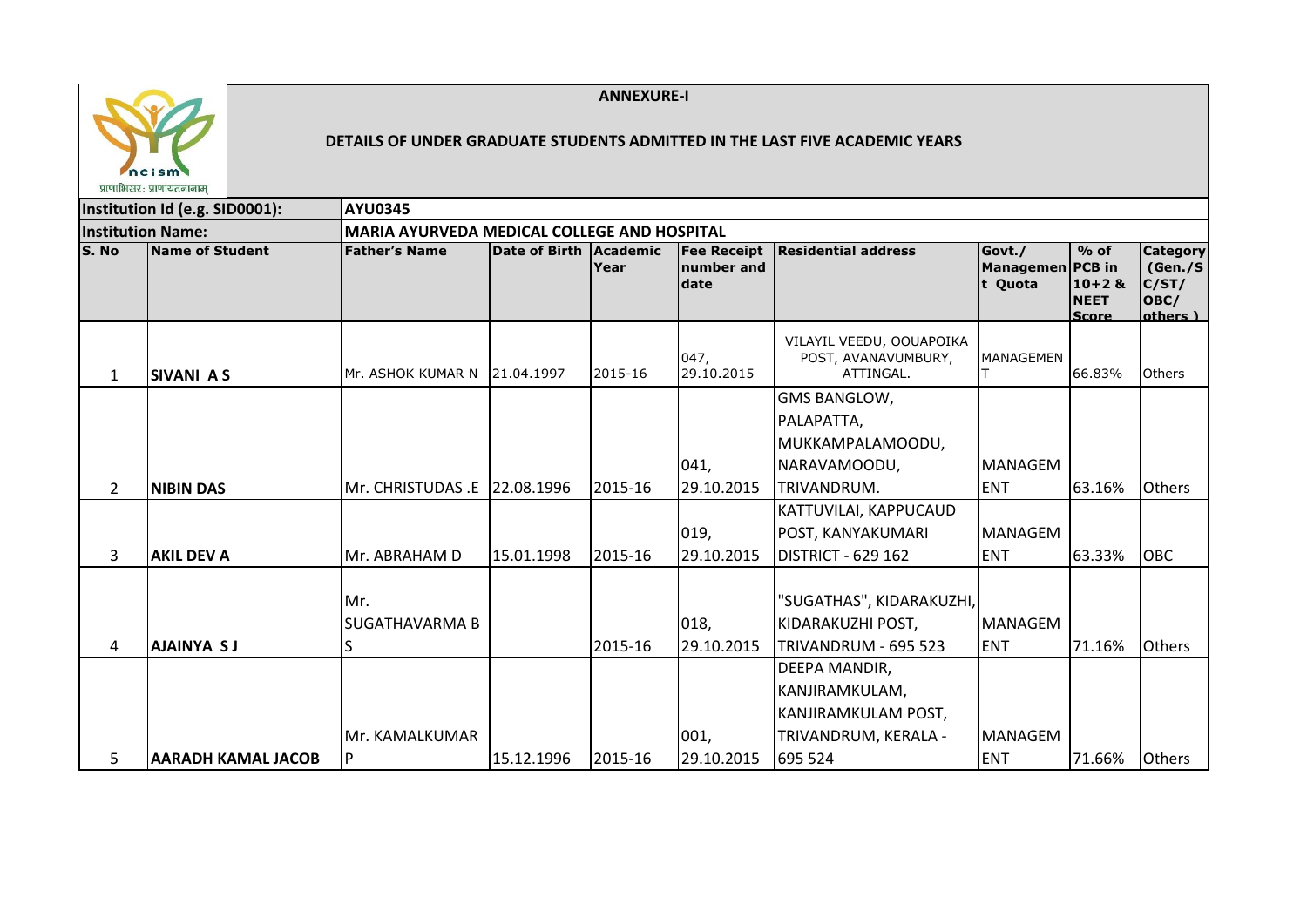|                |                           |                     |            |         |            | SHAJI BHAVAN, KARIKULAM     |                |        |               |
|----------------|---------------------------|---------------------|------------|---------|------------|-----------------------------|----------------|--------|---------------|
|                |                           |                     |            |         |            | POST, MUKKALAMAN,           |                |        |               |
|                |                           |                     |            |         | 002,       | RANNI, PATHANAMTHITTA,      | <b>MANAGEM</b> |        |               |
| 6              | <b>AMRITHA AJITH</b>      | Mr. AJITH .S        | 08.02.1998 | 2015-16 | 29.10.2015 | <b>KERALA</b>               | <b>ENT</b>     | 64.66% | Others        |
|                |                           | Mr. SURESH KUMAR    |            |         | 008,       | SREE MANDIR(H),             | <b>MANAGEM</b> |        |               |
| $\overline{7}$ | <b>GANESH SHANKAR S B</b> | .S                  | 03.10.1997 | 2015-16 | 29.10.2015 | KOTTARAKARA. ETC (PO)       | <b>ENT</b>     | 79.00% | Others        |
|                |                           | Mr.                 |            |         |            | ANJANA, NEAR RAILWAY        |                |        |               |
|                |                           | <b>BALACHANDRAN</b> |            |         | 024,       | CROSS, BALARAMAPURAM        | <b>MANAGEM</b> |        |               |
| 8              | <b>ARCHANA CHANDRAN</b>   | NAIR. A             | 30.09.1996 | 2015-16 | 29.10.2015 | POST, TRIVANDRUM.           | <b>ENT</b>     | 89.16% | <b>Others</b> |
|                |                           |                     |            |         |            | RV BHAVAN,                  |                |        |               |
|                |                           |                     |            |         |            | KOCHOTTUKONAM,              |                |        |               |
|                |                           |                     |            |         | 005,       | MARIYAPURAM POST,           | <b>MANAGEM</b> |        |               |
| 9              | <b>VIJIN RV</b>           | Mr. RAJU C          | 04.07.1996 | 2015-16 | 29.10.2015 | TRIVANDRUM 695 122          | <b>ENT</b>     | 68.00% | Others        |
|                |                           |                     |            |         |            | PULIMUITTU VEEDU,           |                |        |               |
|                |                           |                     |            |         |            | CHARUTHIKONAM,              |                |        |               |
|                |                           |                     |            |         | 044,       | KULASEKHARAM.               | <b>MANAGEM</b> |        |               |
| 10             | <b>SAJIN S</b>            | Mr. STALIN.F.S      | 23.01.1998 | 2015-16 | 29.10.2015 | <b>KANYAKUMARI DISTRICT</b> | <b>ENT</b>     | 69.00% | OBC           |
|                |                           |                     |            |         |            | LATHIKA BHAVAN,             |                |        |               |
|                |                           |                     |            |         |            | KUZHIVILA, PATTTAYIL        |                |        |               |
|                |                           |                     |            |         |            | THOZHUKAL,                  |                |        |               |
|                |                           |                     |            |         | 023,       | NEYYATTINKARA POST,         | <b>MANAGEM</b> |        |               |
| 11             | <b>ANGITHA J</b>          | Mr. JAYARAJ .T.R    | 29.04.1996 | 2015-16 | 29.10.2015 | TRIVANDRUM 695 121          | <b>ENT</b>     | 59.83% | <b>Others</b> |
|                |                           |                     |            |         |            | SATHEESAM, TC 28/365(1),    |                |        |               |
|                |                           | Mr.                 |            |         |            | KAITHAMUKKU, PETTCH         |                |        |               |
|                |                           | SATHEEKUMARAN       |            |         | 040,       | POST, TRIVANDRUM 695        | <b>MANAGEM</b> |        |               |
| 12             | <b>MEGHAIS</b>            | NAIR. V             |            | 2015-16 | 29.10.2015 | 024                         | <b>ENT</b>     | 59.00% | Others        |
|                |                           |                     |            |         |            | MADHAVA VILASOM,            |                |        |               |
|                |                           | Mr.                 |            |         |            | VRINDAVAN,                  |                |        |               |
|                |                           | MURALEEDHARAN       |            |         | 052,       | PERUMKADAVILA POST,         | <b>MANAGEM</b> |        |               |
| 13             | <b>VAISHNAVI M V</b>      | .M.B                | 16.01.1996 | 2015-16 | 29.10.2015 | <b>KERALA</b>               | <b>ENT</b>     | 74.00% | <b>Others</b> |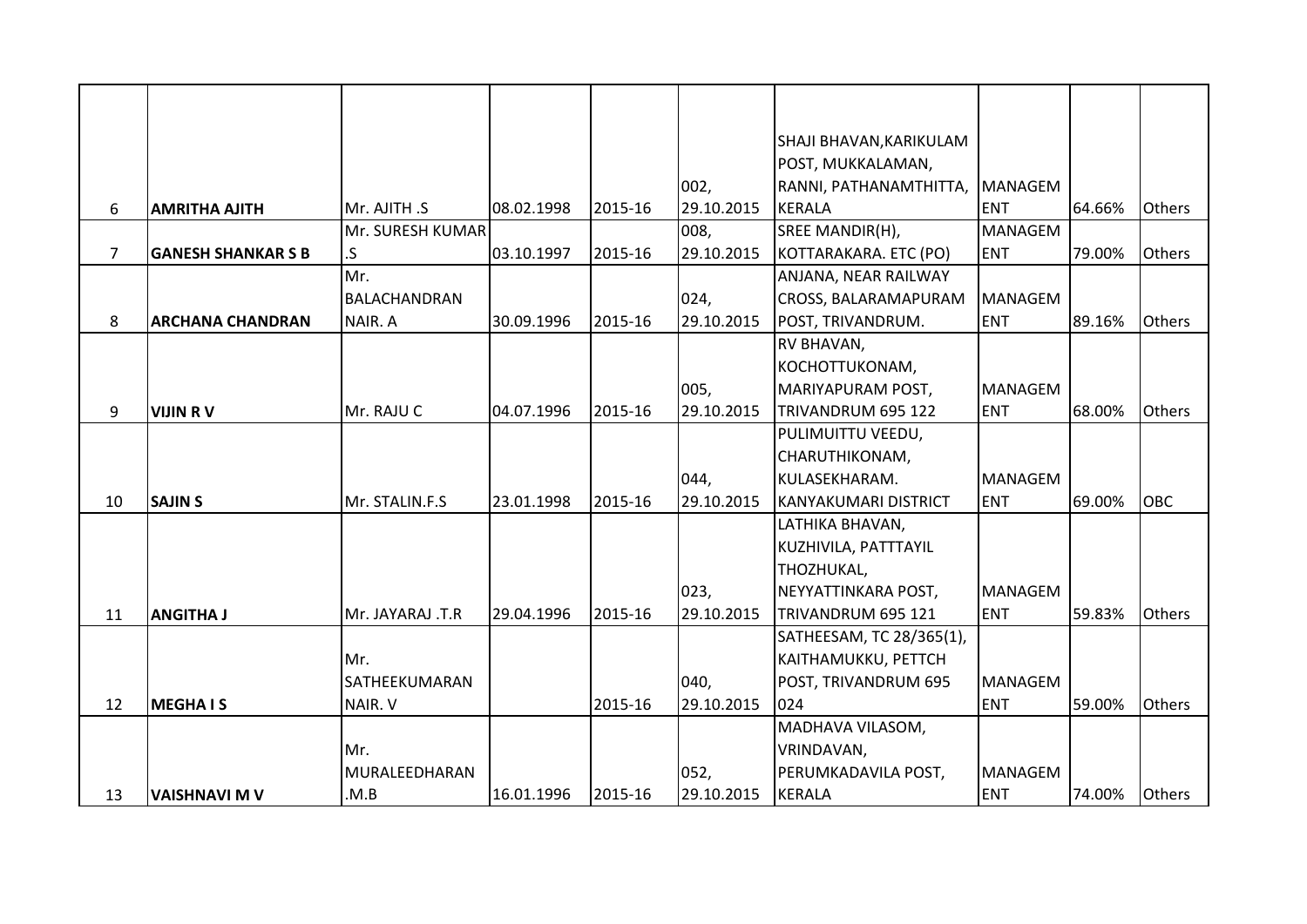|    |                             | Mr.                    |            |         |            | MS BHAVAN,              |                |        |               |
|----|-----------------------------|------------------------|------------|---------|------------|-------------------------|----------------|--------|---------------|
|    |                             | <b>MADHUSOODHANA</b>   |            |         | 039,       | MYLAMOODU, PANACODE     | <b>MANAGEM</b> |        |               |
| 14 | <b>MAYA MADHUSOODHANAND</b> |                        | 05.06.1997 | 2015-16 | 29.10.2015 | POST, KERALA            | <b>ENT</b>     | 73.83% | <b>Others</b> |
|    |                             |                        |            |         |            | RADHA BHAVAN,           |                |        |               |
|    |                             |                        |            |         |            | MANNARAKOONAM,          |                |        |               |
|    |                             |                        |            |         | 020,       | VATTIYOORKAVU,          | <b>MANAGEM</b> |        |               |
| 15 | <b>ALAKHA A S</b>           | Mr. SARITHA RV         | 14.02.1997 | 2015-16 | 29.10.2015 | TRIVANDRUM 695 013      | <b>ENT</b>     | 59.16% | <b>Others</b> |
|    |                             |                        |            |         |            |                         |                |        |               |
|    |                             |                        |            |         |            | POTTAPUTHUVAL PUTHEN    |                |        |               |
|    |                             |                        |            |         |            | VEEDU, CHAROTTUKONAM,   |                |        |               |
|    |                             |                        |            |         | 003,       | <b>KARODE POST,</b>     | <b>MANAGEM</b> |        |               |
| 16 | <b>ANCY J SINGH</b>         | Mr. JAPA SINGH K       | 26.09.1997 | 2015-16 | 29.10.2015 | TRIVANDRUM              | <b>ENT</b>     | 83.66% | <b>Others</b> |
|    |                             |                        |            |         |            | <b>SREE UDIYANNOOR</b>  |                |        |               |
|    |                             |                        |            |         |            | AYURVEDICS, TC-10/1233, |                |        |               |
|    |                             | Mr.                    |            |         |            | PUTHANVILA JN,          |                |        |               |
|    |                             | <b>JYOTHEENDRANATH</b> |            |         | 036,       | VATTIYOORKAVU,          | <b>MANAGEM</b> |        |               |
| 17 | <b>LEKSHMI V M</b>          | T <sub>N</sub>         | 27.07.1997 | 2015-16 | 29.10.2015 | TRIVANDRUM -13          | <b>ENT</b>     | 73.83% | <b>Others</b> |
|    |                             |                        |            |         |            |                         |                |        |               |
|    |                             |                        |            |         |            | INDU BHAVAN, NETTAYAM,  |                |        |               |
|    |                             |                        |            |         | 006,       | IRA-A15, NETTAYAM POST, | MANAGEM        |        |               |
| 18 | <b>ANJANA I J</b>           | Mr. JAYAKUMAR H        | 05.02.1995 | 2015-16 | 29.10.2015 | TRIVANDRUM 695 013      | <b>ENT</b>     | 52.66% |               |
|    |                             |                        |            |         |            | ASHARA MANZIL MGRA -    |                |        |               |
|    |                             |                        |            |         |            | 56, SHAWALACE LANE      |                |        |               |
|    |                             | Mr.                    |            |         | 026,       | NALANCHIRA POST,        | <b>MANAGEM</b> |        |               |
| 19 | <b>ASHARA P B</b>           | <b>PEERMOHAMED S</b>   | 01.06.1996 | 2015-16 | 29.10.2015 | TRIVANDRUM - 15.        | <b>ENT</b>     | 81.66% | Others        |
|    |                             |                        |            |         |            | SREERAM, PARACKAL,      |                |        |               |
|    |                             |                        |            |         |            | ALIYADU POST,           |                |        |               |
|    |                             | Mr. RAVEENDRAN         |            |         | 033,       | VENJARAMOODU,           | <b>MANAGEM</b> |        |               |
| 20 | <b>KEERTHI R B</b>          | PILLAI                 | 20.11.1995 | 2015-16 | 29.10.2015 | TRIVANDRUM.             | <b>ENT</b>     | 71.50% | <b>Others</b> |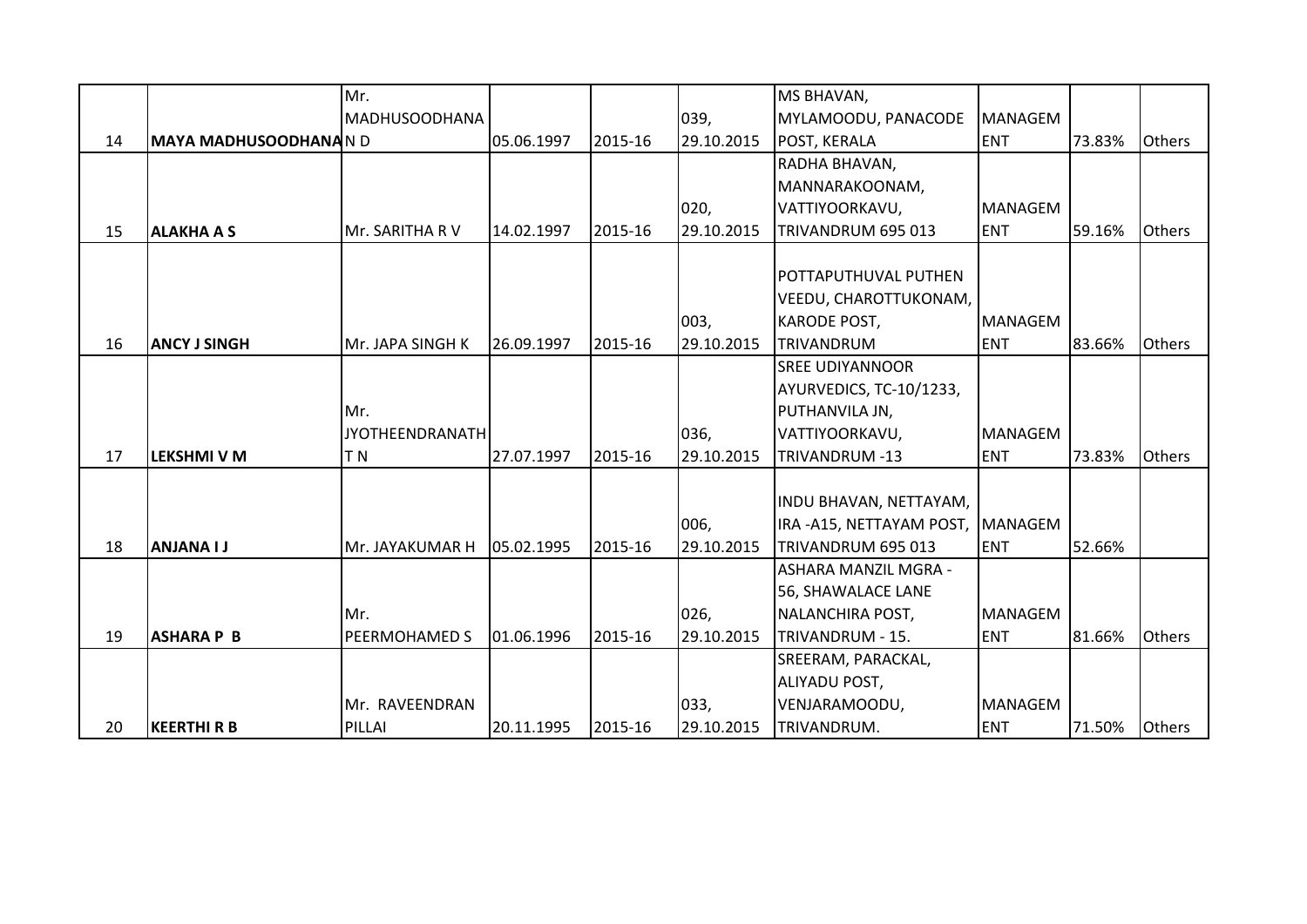|    |                           |                             |            |         |            | <b>JIBIN BHAVAN,</b>            |                |        |               |
|----|---------------------------|-----------------------------|------------|---------|------------|---------------------------------|----------------|--------|---------------|
|    |                           |                             |            |         |            | MADATHUVILA,                    |                |        |               |
|    |                           |                             |            |         |            | KODAVIAKOM, PARASSALA           |                |        |               |
|    |                           |                             |            |         | 004,       | POST, TRIVANDRUM 695            | <b>MANAGEM</b> |        |               |
| 21 | <b>BINISHA J L</b>        | Mr. JAYAS .E.K              | 13.01.1998 | 2015-16 | 29.10.2015 | 502                             | <b>ENT</b>     | 67.16% | <b>Others</b> |
|    |                           |                             |            |         |            | CHELAMATTATHIL HOUSE,           |                |        |               |
|    |                           | Mr. KURIYACHAN C            |            |         | 021,       | <b>CHERUKULAM POST,</b>         | <b>MANAGEM</b> |        |               |
| 22 | <b>ANCY MARIAM KURIAN</b> | Α                           | 11.09.1997 | 2015-16 | 29.10.2015 | CHUNDA, TRIVANDRUM              | <b>ENT</b>     | 87.00% | <b>Others</b> |
|    |                           |                             |            |         |            | LIBIN SADANAM, AKKAL            |                |        |               |
|    |                           |                             |            |         | 038,       | POST, KOLLAM, KERALA -          | <b>MANAGEM</b> |        |               |
| 23 | <b>NAYANA BABU</b>        | Mr. BAHURAJAN .N 29.10.1994 |            | 2015-16 | 29.10.2015 | 691 516                         | <b>ENT</b>     | 91.83% | <b>Others</b> |
|    |                           |                             |            |         |            |                                 |                |        |               |
|    |                           |                             |            |         |            | <b>THOTTATHIL VEEDU MELILA</b>  |                |        |               |
|    |                           |                             |            |         |            | POST, KUNNICODE,                |                |        |               |
|    |                           |                             |            |         | 007,       | KOTTARAKKARA, KOLLAM,           | <b>MANAGEM</b> |        |               |
| 24 | <b>MEGHAS</b>             | Mr.SHAJI V                  | 15.04.1997 | 2015-16 | 29.10.2015 | <b>KERALA- 691 508</b>          | <b>ENT</b>     | 73.33% | <b>Others</b> |
|    |                           |                             |            |         |            |                                 |                |        |               |
|    |                           |                             |            |         |            | TC 29/110(1), SURABHILA,        |                |        |               |
|    |                           |                             |            |         | 034,       | MGRA-96, MKK NAIR ROAD, MANAGEM |                |        |               |
| 25 | <b>LEKSHMISREE .B.S</b>   | Mr. BABU PILLAI T           | 16.09.1996 | 2015-16 | 29.10.2015 | PETTAH, TRIVANDRUM -24          | <b>ENT</b>     | 76.00% | Others        |
|    |                           |                             |            |         |            | CHRIST COTTAGE,                 |                |        |               |
|    |                           |                             |            |         |            | PUTHUMANGALAM,                  |                |        |               |
|    |                           |                             |            |         | 060,       | MITHRANIKETHAN POST,            | <b>MANAGEM</b> |        |               |
| 26 | <b>ALEEJA RAJ C S</b>     | Mr. SELVA RAJ E             | 26.07.1995 | 2015-16 | 21.11.2015 | <b>VELLANADU, TVM</b>           | <b>ENT</b>     | 73.33% | <b>Others</b> |
|    |                           |                             |            |         |            | CHRIST COTTAGE,                 |                |        |               |
|    |                           |                             |            |         |            | PUTHUMANGALAM,                  |                |        |               |
|    |                           |                             |            |         | 059,       | MITHRANIKETHAN POST,            | <b>MANAGEM</b> |        |               |
| 27 | <b>ALEENA RAJ CS</b>      | Mr. SELVA RAJ E             | 26.07.1995 | 2015-16 | 21.11.2015 | <b>VELLANADU, TVM</b>           | <b>ENT</b>     | 73.66% | Others        |
|    |                           |                             |            |         |            | 10/22D CHEKKADIVILAI,           |                |        |               |
|    |                           |                             |            |         |            | MARUVOORKONAM,                  |                |        |               |
|    |                           |                             |            |         | 029,       | MEKKAMANDAPAM POST,             |                |        |               |
| 28 | <b>BINUSHIYAKP</b>        | Mr. KUMARESAN               | 25.01.1997 | 2015-16 | 20.11.2015 | <b>KANYAKUMARI DIST</b>         | <b>GOVT</b>    | 78.66% | <b>OBC</b>    |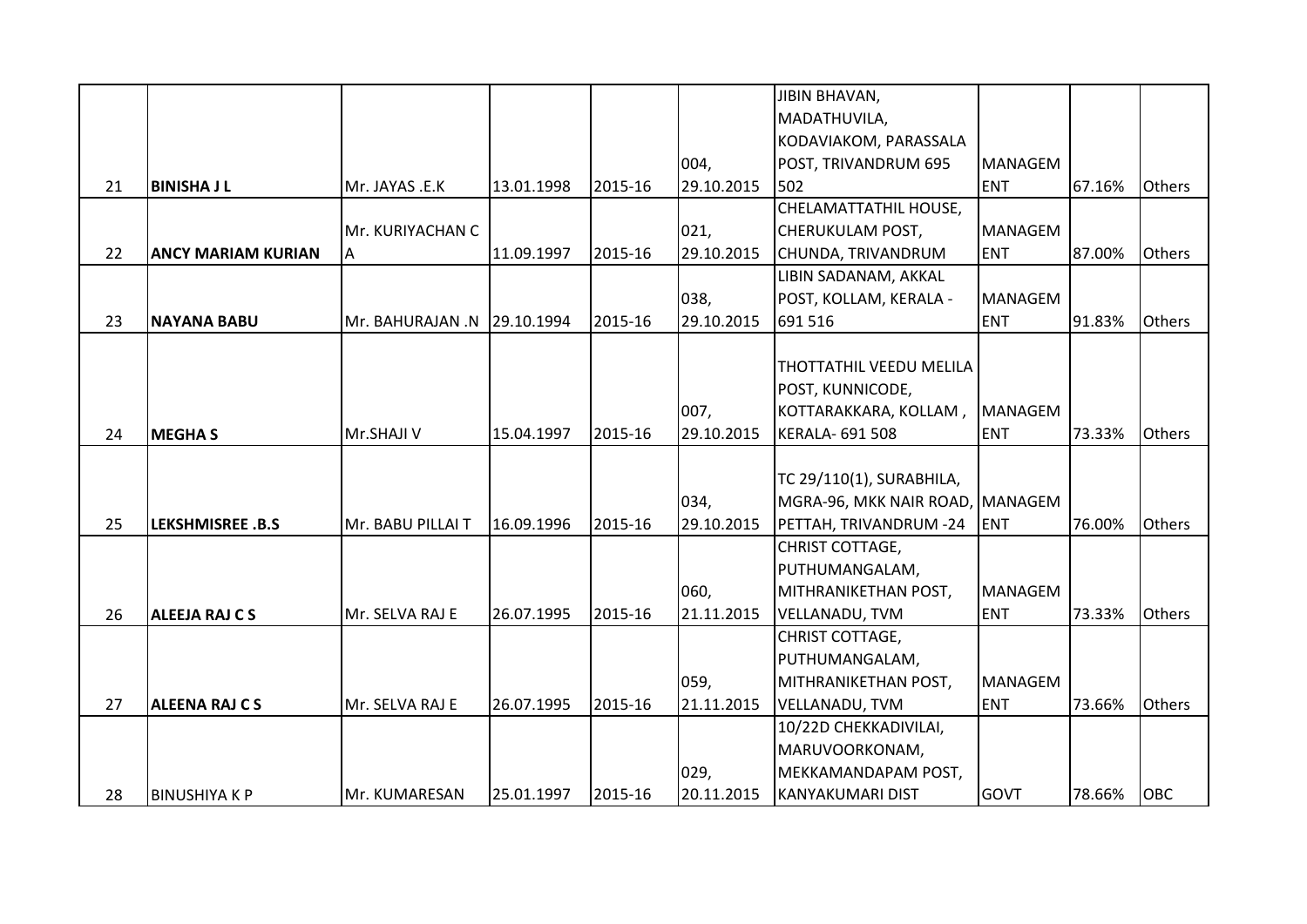|    |                       |                               |            |         |            | KAILAS OLATHANNI,               |             |        |            |
|----|-----------------------|-------------------------------|------------|---------|------------|---------------------------------|-------------|--------|------------|
|    |                       | Mr. SREEKUMARAN               |            |         | 058,       | NEYYATTINKARA POST, TVM MANAGEM |             |        |            |
| 29 | <b>SREEJA SP</b>      | NAIR T S                      | 26.12.1992 | 2015-16 | 21.11.2015 | 695 121                         | <b>ENT</b>  | 71.33% | Others     |
|    |                       |                               |            |         |            | KUZHIVILA VEEDU,                |             |        |            |
|    |                       |                               |            |         |            | ANAMUGHAM, ARUKANI              |             |        |            |
|    |                       |                               |            |         | 046,       | POST, KANYAKUMARI               |             |        |            |
| 30 | <b>SHILPA RAJAN</b>   | Mr. RAJAN                     | 29.09.1996 | 2015-16 | 29.10.2015 | <b>DISTRICT.</b>                | <b>GOVT</b> | 85.00% | <b>OBC</b> |
|    |                       |                               |            |         |            | ANNIKKARAI, KULAPURAM           |             |        |            |
|    |                       |                               |            |         | 010,       | POST, KANYAKUMARI DIST          |             |        |            |
| 31 | <b>ANTISHAD</b>       | Mr. DAVID RAJ .C              | 20.11.1997 | 2015-16 | 28.10.2015 | 629 153                         | GOVT        | 90.60% | OBC        |
|    |                       |                               |            |         |            |                                 |             |        |            |
|    |                       | Mr. SUBRAMANIAN               |            |         | 037,       | C-3, BOILER STREET, BLOCK -     |             |        |            |
| 32 | <b>LOKESH KUMAR S</b> | V                             | 03.06.1997 | 2015-16 | 20.11.2015 | 26 NEYVELI -3, 607 801          | <b>GOVT</b> | 77.83% | <b>SC</b>  |
|    |                       |                               |            |         |            |                                 |             |        |            |
|    |                       |                               |            |         |            | <b>GOPIKA BHAVAN,</b>           |             |        |            |
|    |                       |                               |            |         |            | DEVICODE, CHERUVALLOOR          |             |        |            |
|    |                       |                               |            |         | 032,       | POST, KANYAKUMARI DIST -        |             |        |            |
| 33 | <b>GOPIKA DEV H V</b> | Mr. HARIJA K P                | 07.05.1997 | 2015-16 | 20.11.2015 | 629 152                         | <b>GOVT</b> | 65.00% | <b>OBC</b> |
|    |                       |                               |            |         |            |                                 |             |        |            |
|    |                       |                               |            |         |            | THUNDU VILAI,                   |             |        |            |
|    |                       |                               |            |         | 022,       | CHIRRAKARAI, ANDUCODE,          |             |        |            |
| 34 | <b>ALBIN RAJ L R</b>  | Mr. RAJAN                     | 17.07.1994 | 2015-16 | 20.11.2015 | <b>KANYAKUMARI DIST</b>         | <b>GOVT</b> | 66.62% | <b>OBC</b> |
|    |                       |                               |            |         |            |                                 |             |        |            |
|    |                       | Mr. SAMUEL                    |            |         | 048,       | 22B, RC STREET,                 |             |        |            |
| 35 | <b>TAMILARASI S</b>   | <b>KENNADY D</b>              | 14.04.1998 | 2015-16 | 29.10.2015 | ETTAYAPURAM, TUTICORIN. GOVT    |             | 85.66% | <b>OBC</b> |
|    |                       |                               |            |         |            | V C COTTAGE, KUNNAN             |             |        |            |
|    |                       |                               |            |         |            | VILAI, KATTATHURAI POST,        |             |        |            |
|    |                       |                               |            |         | 031,       | KANYAKUMARI DIST- 629           |             |        |            |
| 36 | <b>CHAZIN VINS V</b>  | Mr. VINCENT RAJ .T 22.05.1997 |            | 2015-16 | 29.10.2015 | 158                             | GOVT        | 81.75% | <b>OBC</b> |
|    |                       |                               |            |         |            |                                 |             |        |            |
|    |                       |                               |            |         |            | 18-111 KARAVILAI, AN KUDY       |             |        |            |
|    |                       |                               |            |         | 027,       | POST, KANYAKUMARI DIST-         |             |        |            |
| 37 | <b>ASWITHA S S</b>    | Mr. SEKAR P                   | 18.02.1998 | 2015-16 | 29.10.2015 | 629 201                         | <b>GOVT</b> | 87.83% | <b>OBC</b> |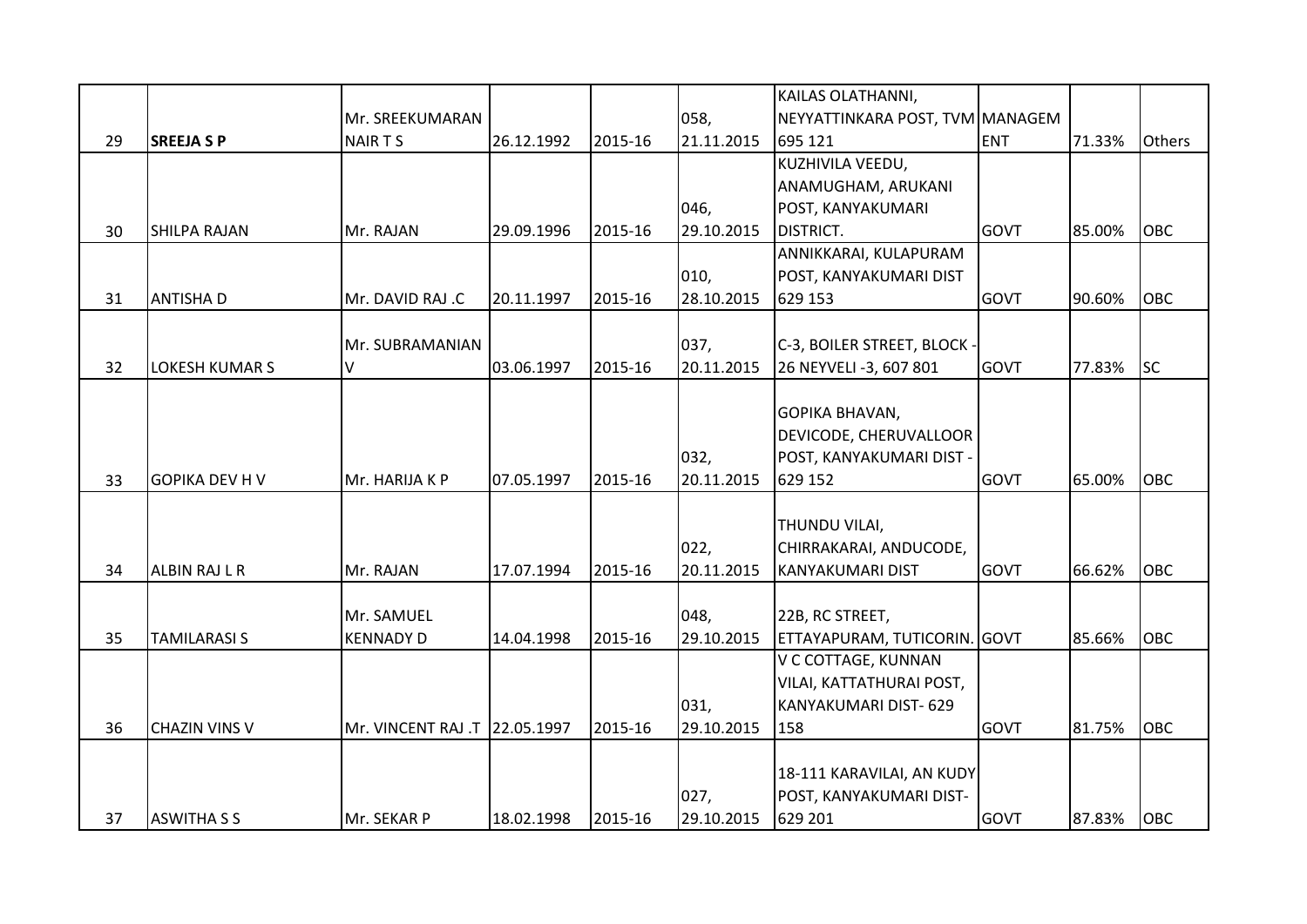|    |                          |                              |            |         |            | 2/99, DOLCE VITA,            |             |        |            |
|----|--------------------------|------------------------------|------------|---------|------------|------------------------------|-------------|--------|------------|
|    |                          |                              |            |         |            | KIZHAKUVILAI, VELLICODE,     |             |        |            |
|    |                          | Mr. AMAL                     |            |         | 016,       | MULAGUMOODU POST,            |             |        |            |
| 38 | <b>ASHITHA SHYJI M A</b> | <b>SATHIADHAS M</b>          | 16.01.1998 | 2015-16 | 28.10.2015 | <b>KANYAKUMARI DIST</b>      | GOVT        | 89.66% | <b>OBC</b> |
|    |                          |                              |            |         |            |                              |             |        |            |
|    |                          |                              |            |         | 015,       | 16/137, BHASURA BHAVAN,      |             |        |            |
| 39 | <b>DHARSHAS</b>          | Mr. SATHIAN                  | 21.02.1998 | 2015-16 | 29.10.2015 | MARKET ROAD, ARUMANAI GOVT   |             | 83.66% | OBC        |
|    |                          |                              |            |         |            | 85, LIC COLONY, 4TH          |             |        |            |
|    |                          |                              |            |         |            | STREET,                      |             |        |            |
|    |                          |                              |            |         | 030,       | MEENAMBALPURAM,              |             |        |            |
| 40 | <b>INDHUJAP</b>          | Mr. PANDIARAJAN P 15.10.1997 |            | 2015-16 | 29.10.2015 | <b>MADURAI-2</b>             | <b>GOVT</b> | 85.66% | <b>OBC</b> |
|    |                          |                              |            |         |            | 5/69 A, SHUNMUGAM            |             |        |            |
|    |                          |                              |            |         |            | PILLAI STREET, M.K.P         |             |        |            |
|    |                          | Mr. ANTONY G                 |            |         | 025,       | NAGAR, PALAYAMKOTTAI,        |             |        |            |
| 41 | ASWINI SUJITHA A         | CHELLADURAI.A                | 04.12.1997 | 2015-16 | 29.10.2015 | TIRUNELVELI.                 | <b>GOVT</b> | 85.16% | OBC        |
|    | PARVATHY NITHYA          |                              |            |         | 013,       | PULIYARAI, SENGOTTAI,        |             |        |            |
| 42 | <b>KALYANI</b>           | Mr. MURUGESAN                | 21.01.1998 | 2015-16 | 28.10.2015 | TIRUNELVELI                  | <b>GOVT</b> | 89.00% |            |
|    |                          |                              |            |         |            | 35, MUNNIYAPPAN KOVIL        |             |        |            |
|    |                          |                              |            |         |            | 2ND STREET,                  |             |        |            |
|    |                          |                              |            |         |            | PALLIPALAYAM,                |             |        |            |
|    |                          | Mr. VENKARESHAN              |            |         |            | 045,29.10.2 THIROCHENGODU,   |             |        |            |
| 43 | <b>SANTHOSH KUMAR V</b>  | lG.                          | 16.10.1997 | 2015-16 | 015        | NAMMAKAL.                    | <b>GOVT</b> | 80.83% | <b>OBC</b> |
|    |                          |                              |            |         |            | MELA THERU,                  |             |        |            |
|    |                          |                              |            |         |            | POOVANTHIKOLLAI(V)           |             |        |            |
|    |                          |                              |            |         |            | ARIYALUR DIST,               |             |        |            |
|    |                          |                              |            |         | 042,       | <b>UDIAYARPALAYAM TK 612</b> |             |        |            |
| 44 | <b>RANGEELA N</b>        | Mr. NAGARAJAN                | 06.04.1998 | 2015-16 | 29.10.2015 | 904                          | <b>GOVT</b> | 85.33% | <b>OBC</b> |
|    |                          |                              |            |         |            | 2/24B, PILLAIYAR KOVIL       |             |        |            |
|    |                          |                              |            |         |            | STREET,                      |             |        |            |
|    |                          | Mr. ARUNACHALAM              |            |         | 051,       | SENTHIMANGALAM,              |             |        |            |
| 45 | <b>THANGAVENI A</b>      | V                            | 07.06.1997 | 2015-16 | 29.10.2015 | TIRUNELVELI 627 358          | <b>GOVT</b> | 82.00% | <b>MBC</b> |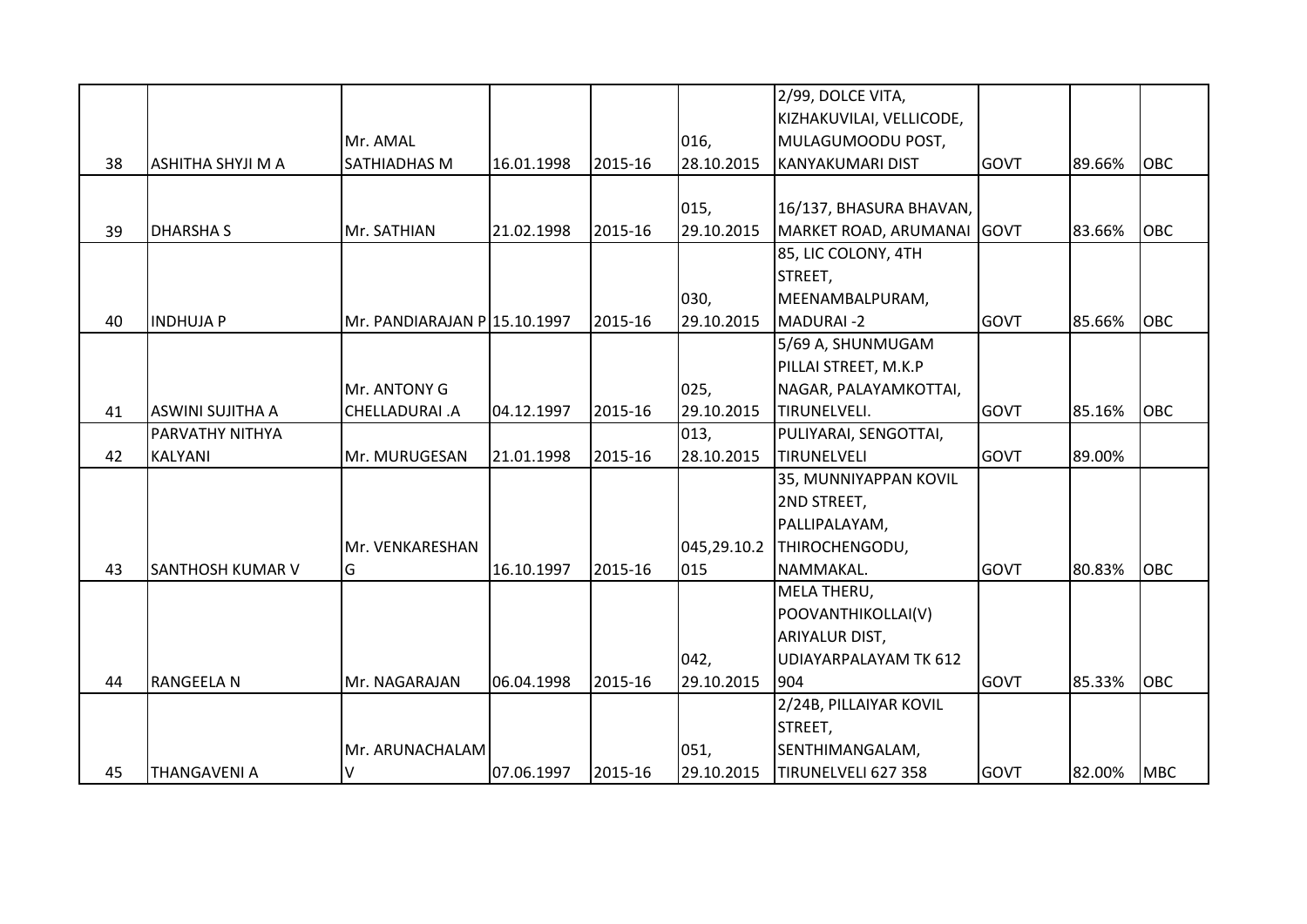|    |                       |                              |            |         |             | 51/45, THEVAR EAST       |             |        |            |
|----|-----------------------|------------------------------|------------|---------|-------------|--------------------------|-------------|--------|------------|
|    |                       | Mr. SHANMUGAVEL              |            |         | 012,        | STREET, VALLIOOR,        |             |        |            |
| 46 | <b>PAVITHRA S</b>     | С                            | 29.01.1998 | 2015-16 | 29.10.2015  | <b>TIRUNELVELI DIST</b>  | <b>GOVT</b> | 80.16% | <b>OBC</b> |
|    |                       |                              |            |         |             | SREEDHARA BHAVAN,        |             |        |            |
|    |                       |                              |            |         | 011,        | PUTHENCHANTHAI,          |             |        |            |
| 47 | <b>ARATHY A V</b>     | Mr. VIJAYAKUMAR S 06.06.1997 |            | 2015-16 | 29.10.2015  | MARUTHANCODE POST,       | <b>GOVT</b> | 87.83% | <b>OBC</b> |
|    |                       |                              |            |         |             | 484/447 A GANDHI ROAD,   |             |        |            |
|    |                       |                              |            |         |             | OPP TO AGP MAHAL,        |             |        |            |
|    |                       |                              |            |         | 043,        | PANRUTI, CUDDALORE DIST  |             |        |            |
| 48 | <b>NIVETHA G</b>      | Mr. GNANAMANI R 24.04.1998   |            | 2015-16 | 29.10.2015  | 607 106                  | <b>GOVT</b> | 81.16% | OBC        |
|    |                       |                              |            |         |             |                          |             |        |            |
|    |                       |                              |            |         |             | 63/1 PANDIAN NAGAR, 1ST  |             |        |            |
|    |                       | Mr.                          |            |         | 014,        | STREET, THIRUTHANGAL.    |             |        |            |
| 49 | <b>GOWSALYA M</b>     | MURALITHARAN B               | 10.11.1997 | 2015-16 | 29.10.2015  | <b>VIRUDHUNAGAR DIST</b> | <b>GOVT</b> | 85.33% | OBC        |
|    |                       |                              |            |         |             | ANNIKKARAI, KULAPURAM    |             |        |            |
|    |                       | Mr. KRISHNAN                 |            |         | 009,        | POST, KANYAKUMARI DIST   |             |        |            |
| 50 | <b>ATHULYA K NAIR</b> | <b>KUTTY NAIR K</b>          | 05.03.1997 | 2015-16 | 28.10.2015  | 629 153                  | <b>GOVT</b> | 88.50% | Gen        |
|    |                       |                              |            |         |             | SIVA SAILAM, MALAYADI,   |             |        |            |
|    |                       |                              |            |         |             | MALAYADI POST,           |             |        |            |
|    |                       | Mr. VIJAYAKUMAR              |            |         | 053,        | KANYAKUMARI DIST- 629    |             |        |            |
|    | 51 VARSHA VIJAY       | K                            | 12.04.1997 | 2015-16 | 28.10.2015  | 153                      | <b>GOVT</b> | 87.12% | <b>OBC</b> |
|    |                       |                              |            |         |             | 1/286, COLONY STREET,    |             |        |            |
|    |                       |                              |            |         |             | ACHAMPATTI-              |             |        |            |
|    |                       |                              |            |         | 049,        | KADAYANALLUR,            |             |        |            |
|    | 52 SURESH KANNAN C    | Mr. MUTHUMANI C 13.08.1998   |            | 2015-16 | 20.11.2015  | TIRUNELVELI - 627 751    | <b>GOVT</b> | 75.00% | lsc        |
|    |                       |                              |            |         |             | 15, RAJAGOPAL THOTTAM,   |             |        |            |
|    |                       | Mr. GUNA SEKARAN             |            |         | 035,        | KARUNGAL PALAYAM,        |             |        |            |
|    | 53 EKSHMI PRIYAA G    | $\mathsf{C}$                 | 31.03.1998 | 2015-16 | 20.11.2015  | ERODE - 638 003          | <b>GOVT</b> | 72.67% | lsc        |
|    |                       |                              |            |         |             | 1/39. NORTH STREET,      |             |        |            |
|    |                       |                              |            |         |             | MANJAPPETTAI,            |             |        |            |
|    |                       |                              |            |         |             | THETHUVASALPATTI (P).    |             |        |            |
|    |                       |                              |            |         | 017,29.10.2 | GANDHARVAKOTTAI,         |             |        |            |
|    | 54 AJEETHKUMAR P      | Mr. PALANIVEL S              | 19.11.1996 | 2015-16 | 015         | PUTHUKOTTAI              | <b>GOVT</b> | 80.50% | <b>MBC</b> |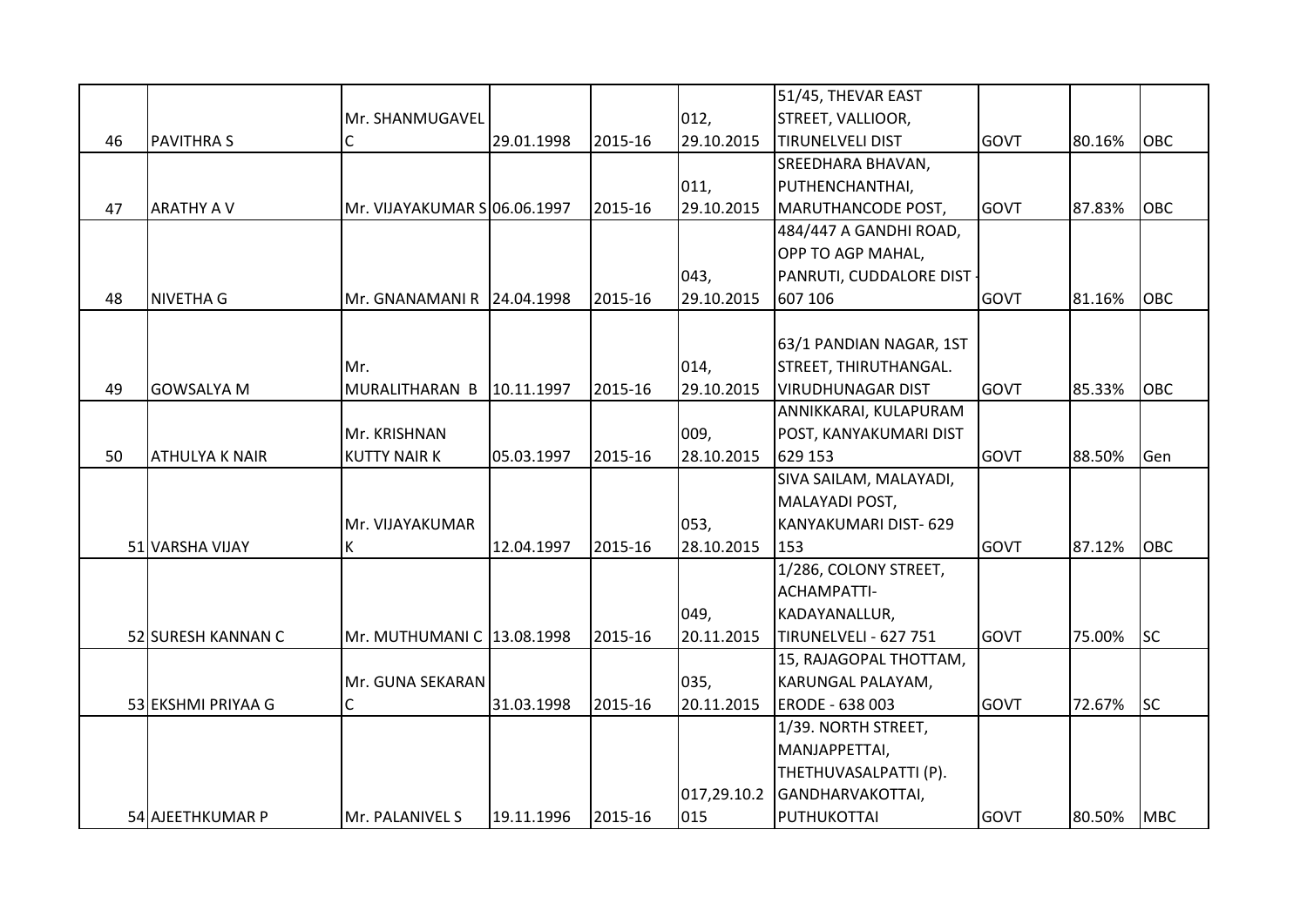|                |                                  |                              |            |         | NATTUMEL KUDI VEEDU,         |                |        |            |
|----------------|----------------------------------|------------------------------|------------|---------|------------------------------|----------------|--------|------------|
|                |                                  |                              |            |         | KALLUVETTANKUZHI,            |                |        |            |
|                |                                  | Mr. CHRISTHUDHAS             |            |         | KOLLEMCODE,                  | <b>MANAGEM</b> |        |            |
| $\mathbf{1}$   | <b>JENISHA C F</b>               | С                            | 03.06.1999 | 2016-17 | <b>KANYAKUMARI DISTRICT</b>  | <b>ENT</b>     | 62.13% | <b>BC</b>  |
|                |                                  |                              |            |         |                              |                |        |            |
|                |                                  |                              |            |         | 66/89, PATTARIYAR LONG       | <b>MANAGEM</b> |        |            |
| $\overline{2}$ | ZAINUL ASIF R                    | Mr. RAJ MUBARAK J 31.01.1999 |            | 2016-17 | STREET, NAGERCOI, KOTTAR ENT |                | 71.62% | Івсм       |
|                |                                  |                              |            |         | VALIYA POTTA VEEDU,          |                |        |            |
|                |                                  |                              |            |         | KULATHOOR, UCHAKADA-         | <b>MANAGEM</b> |        |            |
| 3              | ANU B A                          | Mr. BABUN                    | 02.04.1997 | 2016-17 | 695506                       | <b>ENT</b>     |        |            |
|                |                                  |                              |            |         | THUDALIKALAI HOUSE,          | <b>MANAGEM</b> |        |            |
| $\overline{4}$ | <b>RESHMA ROBERT R</b>           | Mr. ROBERT RAJ D             | 17.02.1998 | 2016-17 | MELPALAI POST.               | <b>ENT</b>     | 54.75% | BC         |
|                |                                  |                              |            |         | $5/59$                       |                |        |            |
|                |                                  |                              |            |         | A1, POONKULATHUVILAI,        | <b>MANAGEM</b> |        |            |
| 5              | DANIEL YESHWANTH Mr. RAJENDRAN A |                              | 13.03.1999 | 2016-17 | KANYAKUMARI 629702           | <b>ENT</b>     | 55.33% | <b>MBC</b> |
|                |                                  |                              |            |         | 13E/1, EAST STEET,           | <b>MANAGEM</b> |        |            |
| 6              | ASHWINI MOHANTHA Mr. MOHANTHAS V |                              | 03.06.1998 | 2016-17 | KURUSADY, NAGERCOIL.         | <b>ENT</b>     | 74.66% | <b>BC</b>  |
|                |                                  |                              |            |         | V/104, EAST STREET,          |                |        |            |
|                |                                  |                              |            |         | KURUSADY, NAGERCOIL -        | <b>MANAGEM</b> |        |            |
| $\overline{7}$ | SINTHIYA S                       | Mr. SEKAR .C                 | 12.11.1998 | 2016-17 | 629004                       | <b>ENT</b>     | 82.33% | BC         |
|                |                                  |                              |            |         |                              |                |        |            |
|                |                                  |                              |            |         | THUSHARA (H),                |                |        |            |
|                |                                  |                              |            |         | MUTTACAUD, MUTTACAUD MANAGEM |                |        |            |
|                | <b>GREESHMA M R</b>              |                              |            |         |                              |                |        |            |
| 8              |                                  | Mr. RAVI K C                 | 09.09.1997 | 2016-17 | POST, TRIVANDRUM.            | <b>ENT</b>     | 55.55% | <b>OC</b>  |
|                |                                  |                              |            |         |                              |                |        |            |
|                |                                  |                              |            |         | PARASHURAMA SADANAM,         |                |        |            |
|                |                                  |                              |            |         | KANNAMANGALAM,               |                |        |            |
|                |                                  | Mr.                          |            |         | <b>KAIMANAM POST,</b>        | <b>MANAGEM</b> |        |            |
| 9              | VISHNU K V                       | <b>KRISHNAKUMAR R</b>        | 14.09.1998 | 2016-17 | TRIVANDRUM - 40              | <b>ENT</b>     | 65.35% | loc        |
|                |                                  |                              |            |         | GOKULAM,                     |                |        |            |
|                |                                  |                              |            |         | VALIYAVILAKATHU VEEDU,       |                |        |            |
|                |                                  |                              |            |         | <b>BALARAMAPURAM POST,</b>   | <b>MANAGEM</b> |        |            |
| 10             | <b>GOKUL A S</b>                 | Mr. SREENIVASAN N 02.11.1997 |            | 2016-17 | TRIVANDRUM                   | <b>ENT</b>     | 68.50% | loc        |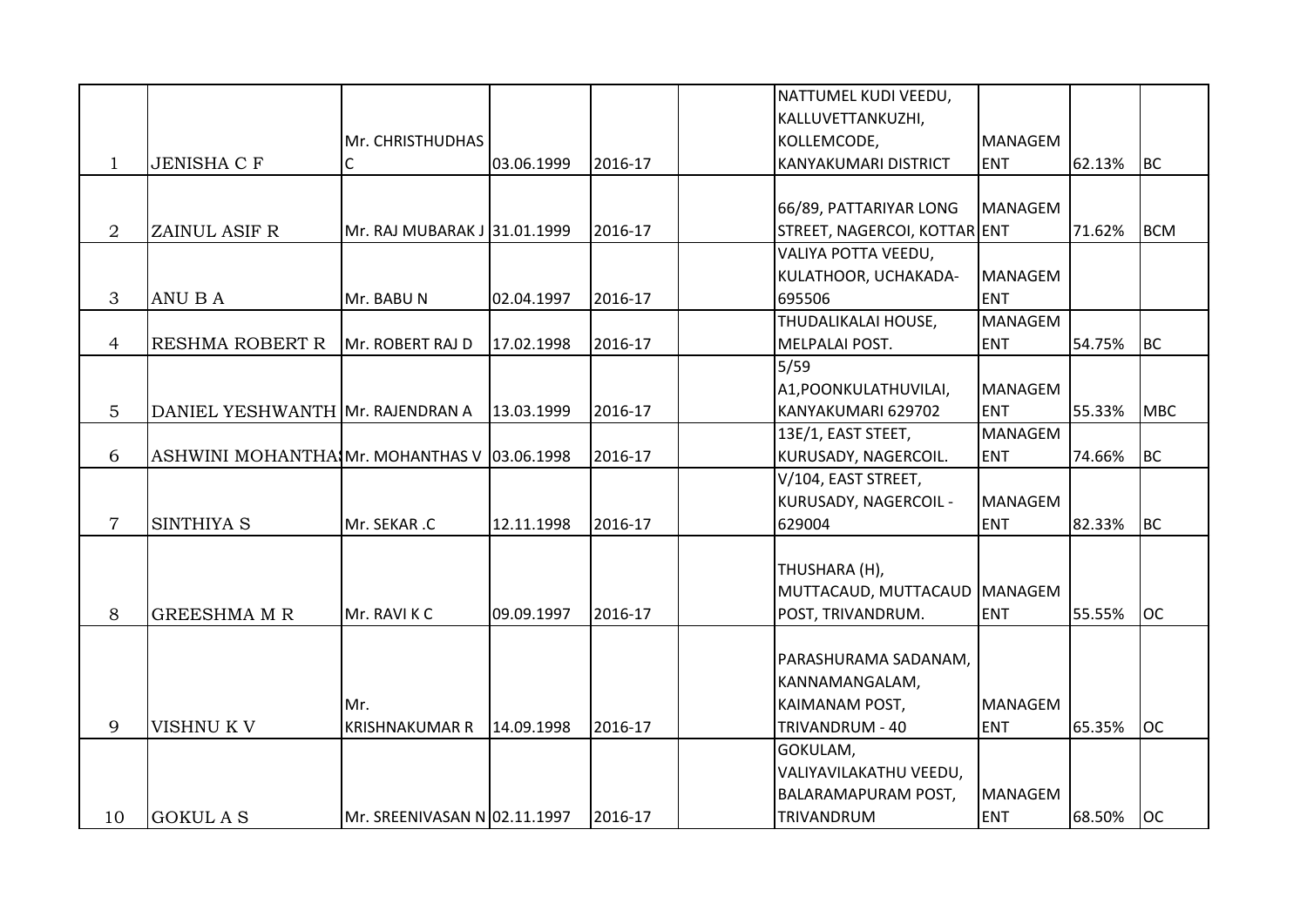|    |                        |                           |            |         | SREE GOPALAYAM,                 |                |        |           |
|----|------------------------|---------------------------|------------|---------|---------------------------------|----------------|--------|-----------|
|    |                        | Mr. RAVEENDRAN            |            |         | NEDUVAN VILA, PARASSALA MANAGEM |                |        |           |
| 11 | <b>RAGHUL R B</b>      | <b>NAIR G</b>             | 15.10.1996 | 2016-17 | <b>POST</b>                     | <b>ENT</b>     | 49.60% | loc       |
|    |                        |                           |            |         | PADMA NIVAS, POOJA              |                |        |           |
|    |                        |                           |            |         | NAGAR, ARALUMMOODU -            | <b>MANAGEM</b> |        |           |
| 12 | POOJA S NAIR           | Mr. SURESH B              | 25.08.1997 | 2016-17 | 695123                          | <b>ENT</b>     | 81.00% | loc       |
|    |                        |                           |            |         | 29/49, A1, CYLUS COTTAGE,       |                |        |           |
|    |                        | Mr. CYLUS                 |            |         | PANA VILAI, THUCKALAY -         | <b>MANAGEM</b> |        |           |
| 13 | <b>JEREMY BENNET C</b> | <b>BENJAMINTF</b>         | 22.02.1999 | 2016-17 | 629175                          | <b>ENT</b>     | 63.33% | <b>BC</b> |
|    |                        |                           |            |         |                                 |                |        |           |
|    |                        | Mr. NARAYANAN             |            |         | AYODHYA OOKKODU POST,           | <b>MANAGEM</b> |        |           |
| 14 | <b>AMRITHA N J</b>     | <b>THAMPIC</b>            | 31.12.1997 | 2016-17 | NEMOM, TVM-695 020              | <b>ENT</b>     | 68.60% | loc       |
|    |                        | Mr.                       |            |         | DEVI KRIPA, VENGANOOR,          | <b>MANAGEM</b> |        |           |
| 15 | <b>SRUTHI S MOHAN</b>  | MOHANAKUMAR .B 22.11.1997 |            | 2016-17 | <b>VENGANOOR POST</b>           | <b>ENT</b>     | 86.66% | loc       |
|    |                        |                           |            |         | VAIYAVILA, KOTTUKAL,            |                |        |           |
|    |                        |                           |            |         | NELLIMOODU POST- 695            | <b>MANAGEM</b> |        |           |
| 16 | <b>KARTHIKA I S</b>    | Mr. SIVAKUMAR B           | 01.04.1998 | 2016-17 | 524                             | <b>ENT</b>     |        | <b>OC</b> |
|    |                        | Mr.                       |            |         | BHAMENILAYAM,                   |                |        |           |
|    |                        | RADHAKRISHNAN             |            |         | KELESWARAM, KALLIYOOR           | <b>MANAGEM</b> |        |           |
| 17 | <b>ARJUN R P</b>       | <b>NAIR B.K</b>           | 22.01.1998 | 2016-17 | <b>POST</b>                     | <b>ENT</b>     | 70.33% | loc       |
|    |                        |                           |            |         | THEJAS,                         |                |        |           |
|    |                        |                           |            |         | PLAMMOOTTUKADA,                 |                |        |           |
|    |                        |                           |            |         | PLAMMOOTTUKADA POST,            | <b>MANAGEM</b> |        |           |
| 18 | <b>ANTO R WILSON</b>   | Mr. WILSON C              | 07.07.1997 | 2016-17 | TRIVANDRUM.                     | <b>ENT</b>     | 84.00% | loc       |
|    |                        |                           |            |         |                                 |                |        |           |
|    |                        |                           |            |         | 11/65, VIRGINIA COTTAGE,        |                |        |           |
|    |                        |                           |            |         | <b>ERANIEL ROAD, THUCKALAY</b>  |                |        |           |
|    |                        | Mr. JOEL RUPERT R         |            |         | POST, KANYAKUMARI               | <b>MANAGEM</b> |        |           |
| 19 | <b>RUBINZOE R B</b>    | G                         | 28.12.1998 | 2016-17 | DISTRICT-629175                 | <b>ENT</b>     | 41.00% | OBC       |
|    |                        |                           |            |         | MADHAVA NIVAS, RAVI             |                |        |           |
|    |                        | Mr. DINESHAN              |            |         | VARMA LANE, NEAR BHSS,          | <b>MANAGEM</b> |        |           |
| 20 | <b>SOORAJ D</b>        | PILLAI. G                 | 27.10.1997 | 2016-17 | ATTINGAL POST.                  | <b>ENT</b>     | 74.50% | OC        |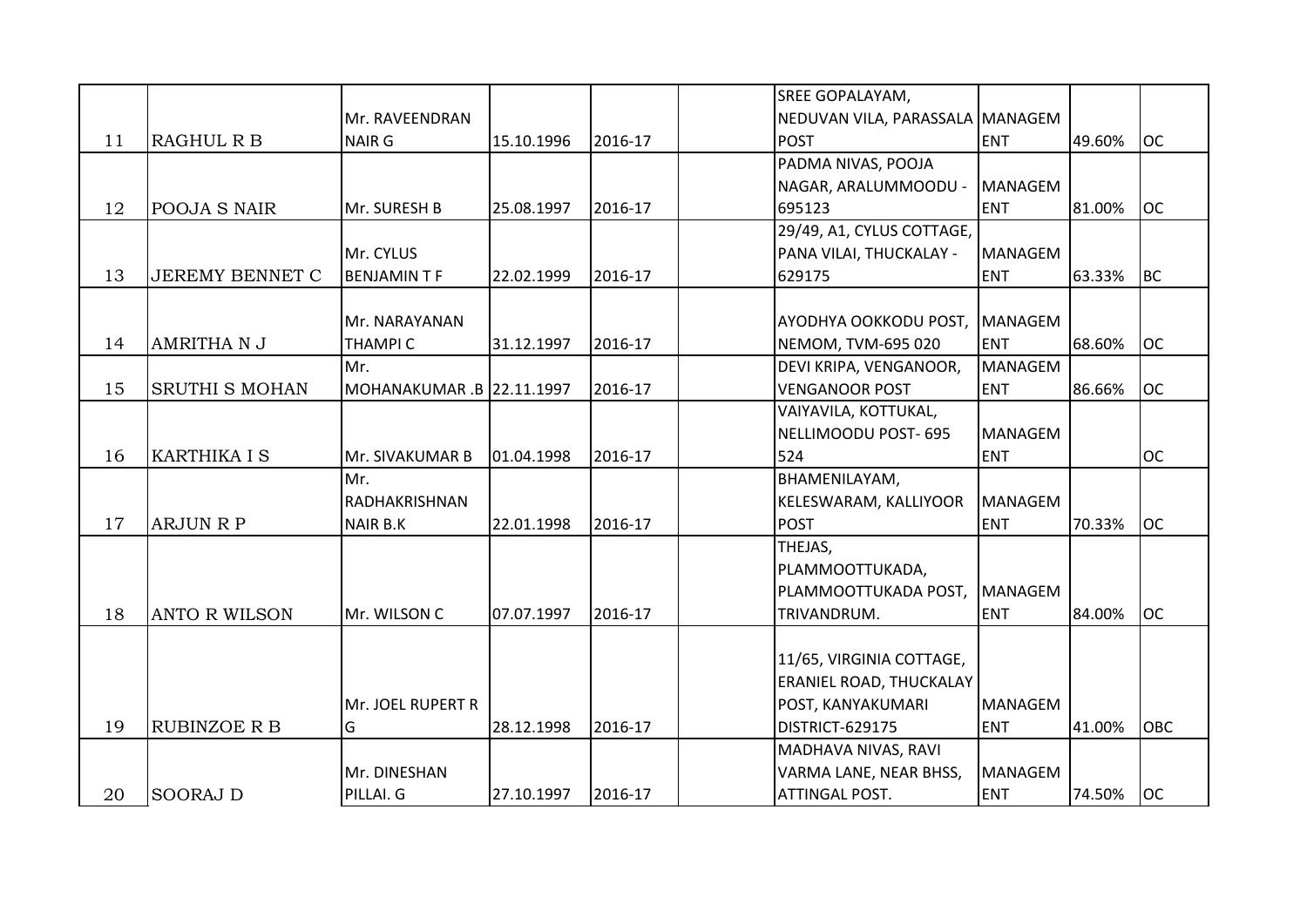|    |                       |                  |            |         | RANI BHAVAN,                  |                |        |            |
|----|-----------------------|------------------|------------|---------|-------------------------------|----------------|--------|------------|
|    |                       |                  |            |         | ANTHIYOORKONAM,               | <b>MANAGEM</b> |        |            |
| 21 | <b>SONA S RAJ</b>     | Mr. BALARAJ M    | 03.04.1998 | 2016-17 | <b>KOLLODE POST</b>           | <b>ENT</b>     | 67.33% | <b>OC</b>  |
|    |                       |                  |            |         | NIMINSHA MANZIL,              |                |        |            |
|    |                       | Mr. SALAHUDEEN   |            |         | MULLIKADU, CHITHARA           | <b>MANAGEM</b> |        |            |
| 22 | ASHINA SALAHUDEEN.A.K |                  | 04.03.1998 | 2016-17 | POST, KOLLAM                  | <b>ENT</b>     | 74.00% |            |
|    |                       |                  |            |         | ANIZHAM,                      |                |        |            |
|    |                       | Mr. SREEKUMARAN  |            |         | AGASTHYACODU, ANCHAL          | MANAGEM        |        |            |
| 23 | <b>AKSHAY S NAIR</b>  | NAIR .S          | 16.11.1995 | 2016-17 | POST, KOLLAM, KERALA          | <b>ENT</b>     |        | <b>OC</b>  |
|    |                       |                  |            |         | <b>ASWATHY BHAVAN,</b>        |                |        |            |
|    |                       |                  |            |         | CHAMAVILA,                    |                |        |            |
|    |                       |                  |            |         | MANGALATHUKONAM,              | <b>MANAGEM</b> |        |            |
| 24 | <b>SOORYA XAVIOUR</b> | Mr. XAVIOUR .P   | 13.08.1996 | 2016-17 | <b>KATTACHALKUZHI POST</b>    | <b>ENT</b>     | 73.30% | <b>OC</b>  |
|    |                       |                  |            |         | G.R BHAVAN, MALAYAM,          |                |        |            |
|    |                       | Mr. GEORGE       |            |         | MALAYAM POST, TVM,            | <b>MANAGEM</b> |        |            |
| 25 | <b>AKSHAY G S</b>     | <b>JOSEPH G</b>  | 01.05.1998 | 2016-17 | KERALA.                       | <b>ENT</b>     | 61.00% | <b>OBC</b> |
|    |                       |                  |            |         | <b>NANDANAM SW</b>            |                |        |            |
|    |                       |                  |            |         | THAZHAVA, THAZHAVA            |                |        |            |
|    |                       |                  |            |         | POST, KARUNAGAPPALLY,         | <b>MANAGEM</b> |        |            |
| 26 | SIDHARTH S            | Mr. SREEKUMAR G  | 14.08.1998 | 2016-17 | KOLLAM, KERALA                | <b>ENT</b>     | 75.00% | <b>OC</b>  |
|    |                       |                  |            |         | KALA BHAVAN, NEDIYARA         |                |        |            |
|    |                       |                  |            |         | POST, ANCHAL, QUILON          | <b>MANAGEM</b> |        |            |
| 27 | <b>ASHIK DEEP S P</b> | Mr. PRADEEP .L.P | 16.10.1996 | 2016-17 | DIST.                         | <b>ENT</b>     | 92.60% | <b>OBC</b> |
|    |                       |                  |            |         | 10, MUSLIM STREET,            | <b>MANAGEM</b> |        |            |
| 28 | <b>AMAL RAJ A</b>     | Mr. ANBARASU     | 31.03.1998 | 2016-17 | <b>VADASERY, NAGERCOIL</b>    | <b>ENT</b>     |        | <b>BC</b>  |
|    |                       |                  |            |         | A.K BHAVAN, G.H ROAD,         | <b>MANAGEM</b> |        |            |
| 29 | <b>ASHIK A K</b>      | Dr. KUMAR A      | 17.07.1998 | 2016-17 | KULASEKHARAM                  | <b>ENT</b>     | 65.87% | <b>BC</b>  |
|    |                       |                  |            |         | PUTHANPURA POST,              |                |        |            |
|    |                       |                  |            |         | MOORIYAD,                     |                |        |            |
|    |                       | Mr. DINESH BABU  |            |         | KUTHUPARAMBA, KANNUR, MANAGEM |                |        |            |
| 30 | <b>ANARGHA C V</b>    | .C.V             | 10.11.1997 | 2016-17 | <b>KERALA</b>                 | <b>ENT</b>     |        | <b>OC</b>  |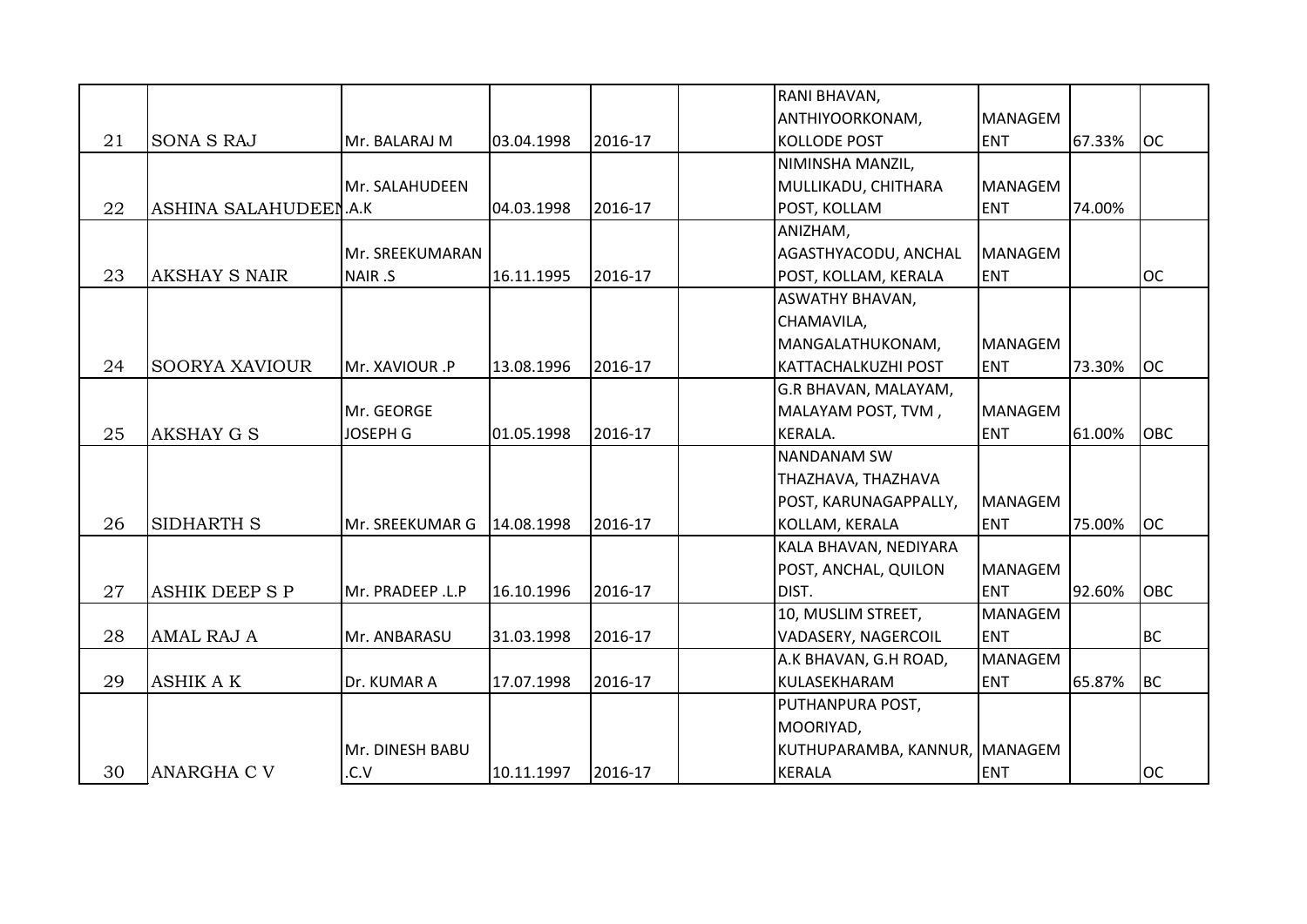|    |                                              |                            |            |         | VAYAMBATHODY HOUSE,          |                |        |            |
|----|----------------------------------------------|----------------------------|------------|---------|------------------------------|----------------|--------|------------|
|    |                                              |                            |            |         | KODALUR, MARTHUR POST,       |                |        |            |
|    |                                              | Mr. ABDUL                  |            |         | PALAKKAD DIST, KERALA.       | <b>MANAGEM</b> |        |            |
| 31 | <b>NOURAZ</b>                                | <b>RASHEED</b>             | 16.12.1996 | 2016-17 | 679 306                      | <b>ENT</b>     |        | <b>BCM</b> |
|    |                                              |                            |            |         | MANIMANDHIRAM,               |                |        |            |
|    |                                              |                            |            |         | MARUTHAMANPALLY,             |                |        |            |
|    |                                              |                            |            |         | POOYAPALLY POST,             | <b>MANAGEM</b> |        |            |
| 32 | <b>MALAVIKA M S</b>                          | Mr. MANOJ .M               | 27.01.1998 | 2016-17 | KOLLAM, KERALA. 691 537      | <b>ENT</b>     |        | <b>OC</b>  |
|    |                                              |                            |            |         | <b>VELLAPPANATTU HOUSE,</b>  |                |        |            |
|    |                                              |                            |            |         | <b>ARTHINKAL POST,</b>       | <b>MANAGEM</b> |        |            |
| 33 | BICHU KRISHNA V M Mr. MOHANAN V G 22.09.1996 |                            |            | 2016-17 | CHERTHALA. 688 530           | <b>ENT</b>     |        | <b>OC</b>  |
|    |                                              |                            |            |         | REENA COTTAGE,               |                |        |            |
|    |                                              |                            |            |         | NEDUNGANDA POST,             | <b>MANAGEM</b> |        |            |
| 34 | AFIA THASNEEM M                              | Mr. BEENA MAHAD 23.04.1998 |            | 2016-17 | KADAKKAVOOR.                 | <b>ENT</b>     |        | <b>BCM</b> |
|    |                                              |                            |            |         |                              |                |        |            |
|    |                                              |                            |            |         | 50 E, MUTHU KUMAR            |                |        |            |
|    |                                              |                            |            |         | NAGAR IST STREET EXT.        |                |        |            |
|    |                                              | Mr. JALALUDHEEN            |            |         | <b>INDHIRA NAGAR,</b>        | <b>MANAGEM</b> |        |            |
| 35 | <b>SEYID SIJAHUDEEN</b>                      | .A                         | 25.09.1998 | 2016-17 | RATHINAPURI POST, CBE-27 ENT |                | 52.50% | <b>BC</b>  |
|    |                                              |                            |            |         | MANAKADAVATH HOUSE,          |                |        |            |
|    |                                              |                            |            |         | PALLIKUNNU POST,             |                |        |            |
|    |                                              |                            |            |         | MAMPAD, MALAPURAM            | <b>MANAGEM</b> |        |            |
| 36 | <b>FATHIMA BINSHA</b>                        | Mr. ABDULLA .M.K           | 26.12.1996 | 2016-17 | DISTRICT. KERALA. 676 542    | <b>ENT</b>     |        |            |
|    |                                              |                            |            |         | MANNARAPPU VEEDU,            |                |        |            |
|    |                                              |                            |            |         | KALIYAKKAVILAI POST,         |                |        |            |
| 37 | <b>SNEKA B</b>                               | Mr. BENNET. B              | 22.04.1999 | 2016-17 | KANYAKUMARI DISTRICT.        | <b>GOVT</b>    | 89.33% | <b>BC</b>  |
|    |                                              |                            |            |         | 1/56C MAIN ROAD EAST,        |                |        |            |
|    |                                              |                            |            |         | NEW COLONY,                  |                |        |            |
|    |                                              |                            |            |         | <b>CHINTHAMANI PERI</b>      |                |        |            |
|    |                                              |                            |            |         | PUTHUR, NARANAPURAM -        |                |        |            |
|    |                                              | Mr. SIMSON                 |            |         | I, SIVAGIRI, TIRUNELVELI -   |                |        |            |
| 38 | <b>ROSELIN JEBA S</b>                        | <b>SUBBAIAH A.P</b>        | 14.06.1999 | 2016-17 | 627760                       | <b>GOVT</b>    | 90.50% | <b>BC</b>  |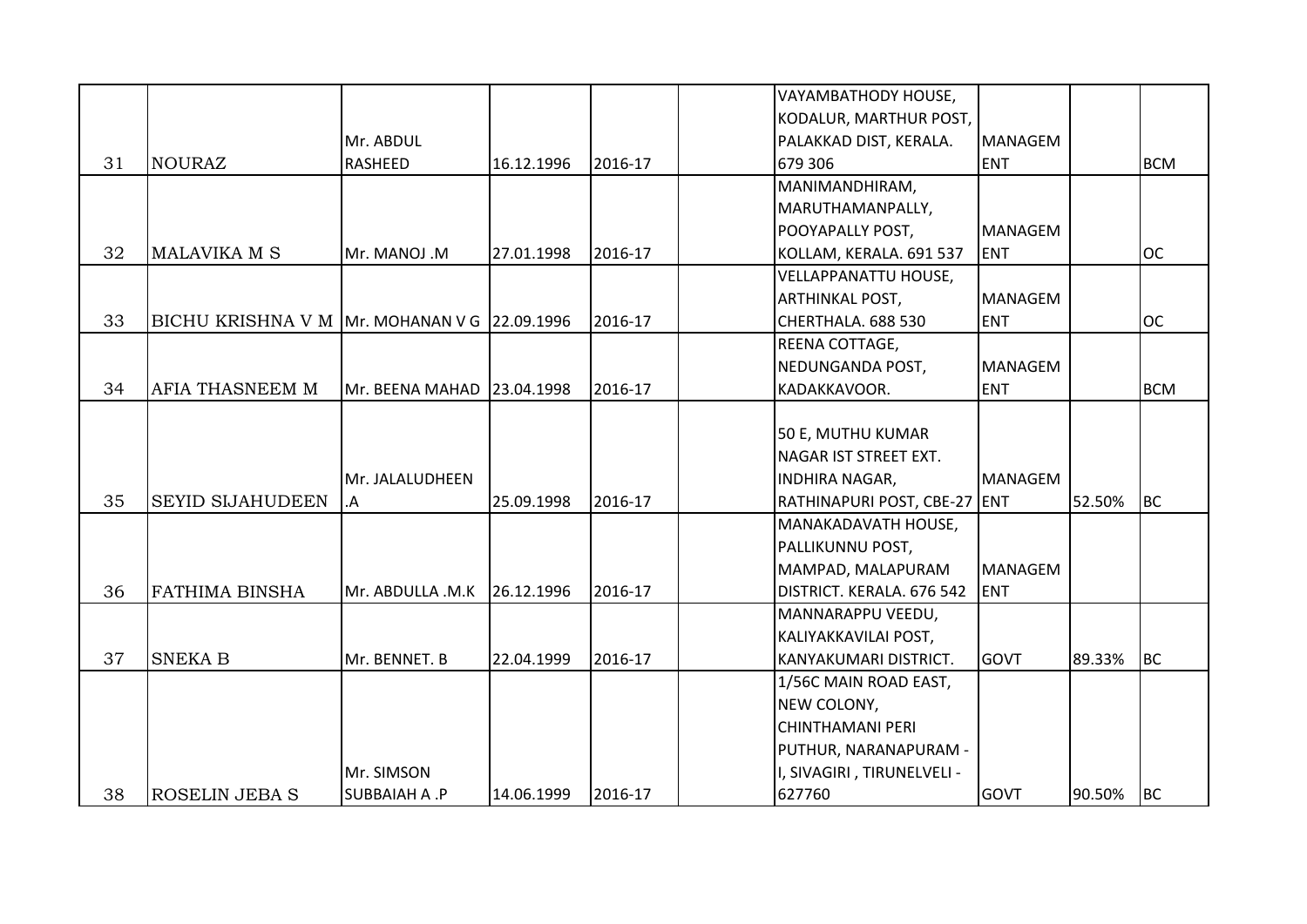|    |                            |                             |            |         | 3/77 A, PASUPATHY              |             |        |            |
|----|----------------------------|-----------------------------|------------|---------|--------------------------------|-------------|--------|------------|
|    |                            |                             |            |         | <b>BHAVAN, SOUTH STREET,</b>   |             |        |            |
|    |                            |                             |            |         | DERISANAMCOPE, AZHAKIA         |             |        |            |
|    |                            |                             |            |         | PANDYAPURAM POST,              |             |        |            |
|    |                            | Mr. SUBRAMANIAM             |            |         | <b>KANYAKUMARI DISTRICT-</b>   |             |        |            |
| 39 | <b>RAGAVI S P</b>          | V                           | 06.07.1998 | 2016-17 | 629 851                        | <b>GOVT</b> | 94.00% | <b>OC</b>  |
|    |                            |                             |            |         | 56, KANIYAKUDI STREET,         |             |        |            |
|    |                            | Mr. SANKAR                  |            |         | <b>TIRUNELVELI TOWN,</b>       |             |        |            |
| 40 | KARTHIKA JYOTHI            | <b>GANESH</b>               | 05.01.1998 | 2016-17 | TIRUNELVELI                    | <b>GOVT</b> | 84.00% | <b>MBC</b> |
|    |                            |                             |            |         | 14, VOC ROAD, S.N.T.           |             |        |            |
|    |                            |                             |            |         | <b>SCHOOL PLAY GROUND</b>      |             |        |            |
|    |                            | Mr. SANKARAINGA             |            |         | NEAR VILATHIKULAM,             |             |        |            |
| 41 | SOORIYAN SUBAVARNPANDIAN J |                             | 18.03.1999 | 2016-17 | <b>THOOTHUKUDI DIST</b>        | <b>GOVT</b> | 91.50% | <b>BC</b>  |
|    |                            |                             |            |         | 3/277-E, NANTHANAM 'B'         |             |        |            |
|    |                            |                             |            |         | <b>BLOCK, 4TH STREET, TOWN</b> |             |        |            |
|    |                            |                             |            |         | RAILWAY NAGAR,                 |             |        |            |
|    |                            | <b>SATHEESH KUMAR</b>       |            |         | VETTOORNIMADAM,                |             |        |            |
| 42 | <b>ARCHANA S B</b>         | D                           | 07.03.1999 | 2016-17 | NAGARCOIL-3                    | <b>GOVT</b> | 86.83% | <b>MBC</b> |
|    |                            |                             |            |         | 6/1, SINGARA THOPPU            |             |        |            |
|    |                            |                             |            |         | ROAD, VADAKARAI,               |             |        |            |
|    |                            | Mr. MOHAMED                 |            |         | <b>SENKOTTAI TALUK,</b>        |             |        |            |
| 43 | NAVREEN BANU M             | SHAREEF M S                 | 14.10.1998 | 2016-17 | TIRUNELVELI- 627 812           | <b>GOVT</b> | 89.00% | <b>BCM</b> |
|    |                            |                             |            |         | 2/166, NORTH STREET,           |             |        |            |
|    |                            |                             |            |         | PALAVOOR, TIRUNELVELI -        |             |        |            |
| 44 | <b>ESAKKIAMMAL S</b>       | Mr. SANKAR S                | 26.12.1999 | 2016-17 | 627114                         | <b>GOVT</b> | 86.83% | <b>MBC</b> |
|    |                            |                             |            |         |                                |             |        |            |
|    |                            |                             |            |         | 53, MIDDLE STREET,             |             |        |            |
|    |                            |                             |            |         | RASTHA, MATHAYAKURICHI         |             |        |            |
|    |                            |                             |            |         | POST, MANUR VIA,               |             |        |            |
| 45 | RENUGHA MALINI K           | Mr. SWAMY .M.K.M 02.11.1998 |            | 2016-17 | TIRUNELVELI 627 201            | <b>GOVT</b> | 89.83% | <b>MBC</b> |
|    |                            |                             |            |         | M/S SAKTHI JEWELLERS,          |             |        |            |
|    |                            |                             |            |         | MEENAKSHIPURAM,                |             |        |            |
| 46 | <b>SHAJINI M</b>           | Mr. MOORTHY K               | 09.11.1998 | 2016-17 | NAGERCOIL-629001               | <b>GOVT</b> | 86.63% | <b>BC</b>  |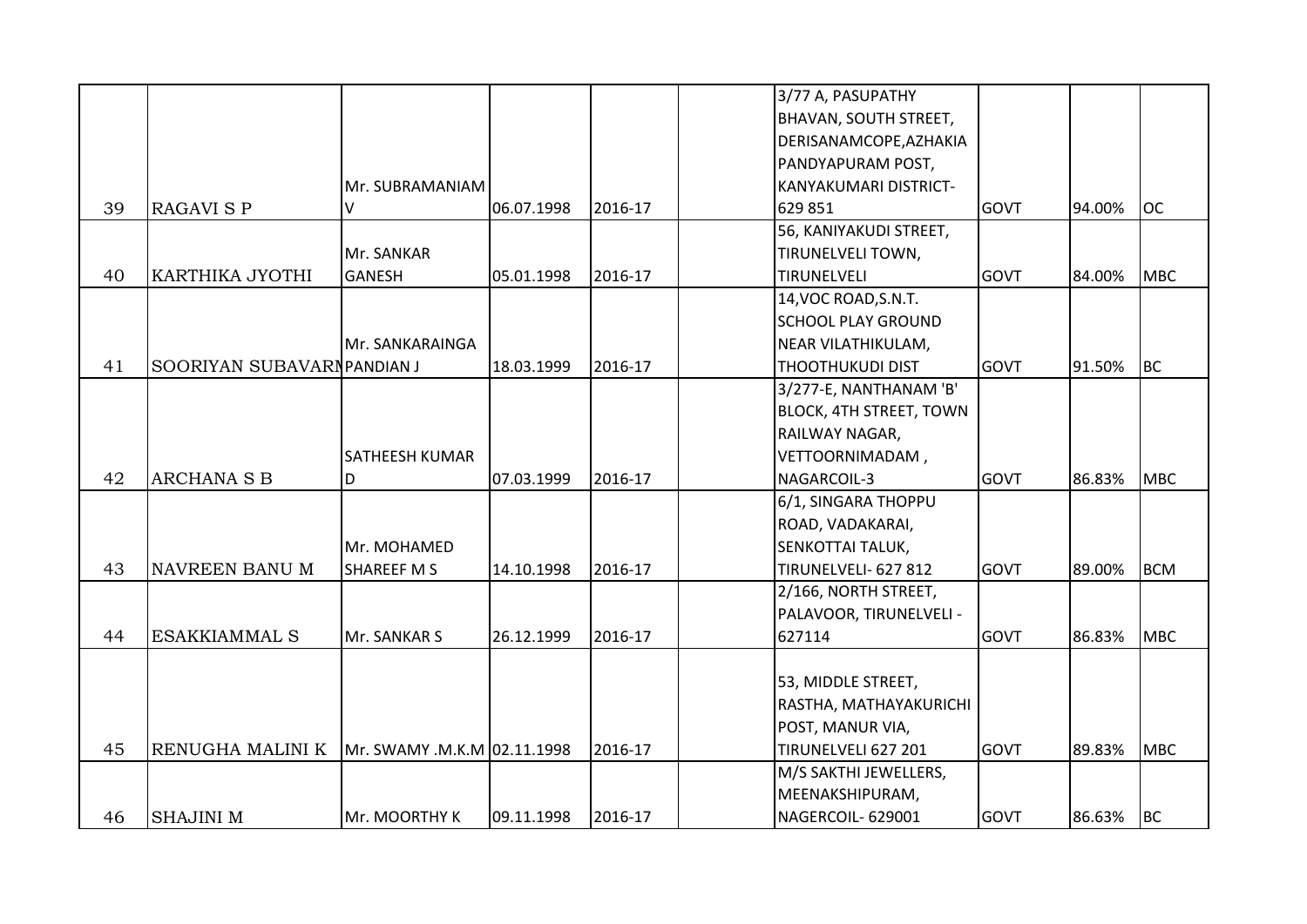|    |                          |                              |            |         |                        | 386, THERODUM STREET,          |             |        |            |
|----|--------------------------|------------------------------|------------|---------|------------------------|--------------------------------|-------------|--------|------------|
| 47 | <b>SUBHAD</b>            | R                            | 17.09.1998 | 2016-17 |                        | ILUPAIKUDI POST, KARAIUDI GOVT |             | 86.33% | <b>BC</b>  |
|    |                          |                              |            |         | 16-39-B3, NEDU VILAI,  |                                |             |        |            |
|    |                          |                              |            |         | <b>ALANCHY POST,</b>   |                                |             |        |            |
|    |                          | Mr.MARI AKANAKA              |            |         |                        | KANYAKUMARI DISTRICT-          |             |        |            |
| 48 | <b>MARY KALZA M</b>      | <b>RAJP</b>                  | 18.07.1999 | 2016-17 | 629159                 |                                | <b>GOVT</b> | 92.33% | <b>BC</b>  |
|    |                          |                              |            |         | 8, G.D NAIDU NAGAR,    |                                |             |        |            |
|    |                          |                              |            |         |                        | <b>AVINASH ROAD, KMCH,</b>     |             |        |            |
| 49 | VIJAYALAKSHMI M          | Mr. MURUGESAN R   16.11.1997 |            | 2016-17 | COIMBATORE-641014      |                                | <b>GOVT</b> | 86.83% | <b>MBC</b> |
|    |                          |                              |            |         |                        | NO.4, MEENATCHI PURAM          |             |        |            |
|    |                          |                              |            |         | ROAD, NATARAJAN,       |                                |             |        |            |
|    |                          |                              |            |         | MEENATCHI ILLAM,       |                                |             |        |            |
|    |                          |                              |            |         |                        | <b>ARIMALAM POST OFFICE</b>    |             |        |            |
|    |                          |                              |            |         | NEAR, PUTHUKOTTAI -    |                                |             |        |            |
| 50 | KAVITHA M J              | Mr. JAYABAL P M              | 07.11.1998 | 2016-17 | 622202                 |                                | <b>GOVT</b> | 86.33% | <b>MBC</b> |
|    |                          |                              |            |         |                        | A.S.M HOUSE, POOVAN            |             |        |            |
|    |                          |                              |            |         | VILAI,                 |                                |             |        |            |
|    |                          |                              |            |         |                        | MARUTHOORKURICHY               |             |        |            |
|    |                          |                              |            |         | POST, KANYAKUMARI      |                                |             |        |            |
| 51 | <b>AMEEGA JOLLY T</b>    | Mr. THASIAN M                | 25.03.1999 | 2016-17 | <b>DISTRICT</b>        |                                | <b>GOVT</b> | 91.16% | <b>BC</b>  |
|    |                          |                              |            |         | 39 D/4, R K BHAVAN,    |                                |             |        |            |
|    |                          |                              |            |         | MELASARAKALVILAI,      |                                |             |        |            |
|    |                          |                              |            |         | <b>EDALAKUDY POST,</b> |                                |             |        |            |
| 52 | MAHIMA K S               | Mr.KANNAN R K                | 01.03.1999 | 2016-17 | NAGERCOIL-2            |                                | <b>GOVT</b> | 84.33% | <b>BC</b>  |
|    |                          |                              |            |         |                        |                                |             |        |            |
|    |                          | Mr.                          |            |         |                        | 10-31, SRINIVASA AVENUE,       |             |        |            |
| 53 | VISHALI M                | <b>MATHIYALAGAN A</b>        | 29.10.1998 | 2016-17 |                        | POONAMALEE, CHENNAI-56 GOVT    |             | 78.50% | <b>SC</b>  |
|    |                          |                              |            |         | 16-131, AMBETHKAR      |                                |             |        |            |
|    |                          |                              |            |         | COLONY, MELPARAI,      |                                |             |        |            |
|    |                          |                              |            |         | KANDANVILAI POST,      |                                |             |        |            |
|    |                          |                              |            |         |                        | KANYAKUMARI DISTRICT-          |             |        |            |
| 54 | <b>SARANYA PRIYA R S</b> | Mr. RAJARAM .K               | 29.07.1999 | 2016-17 | 629810                 |                                | <b>GOVT</b> | 78.83% | <b>SC</b>  |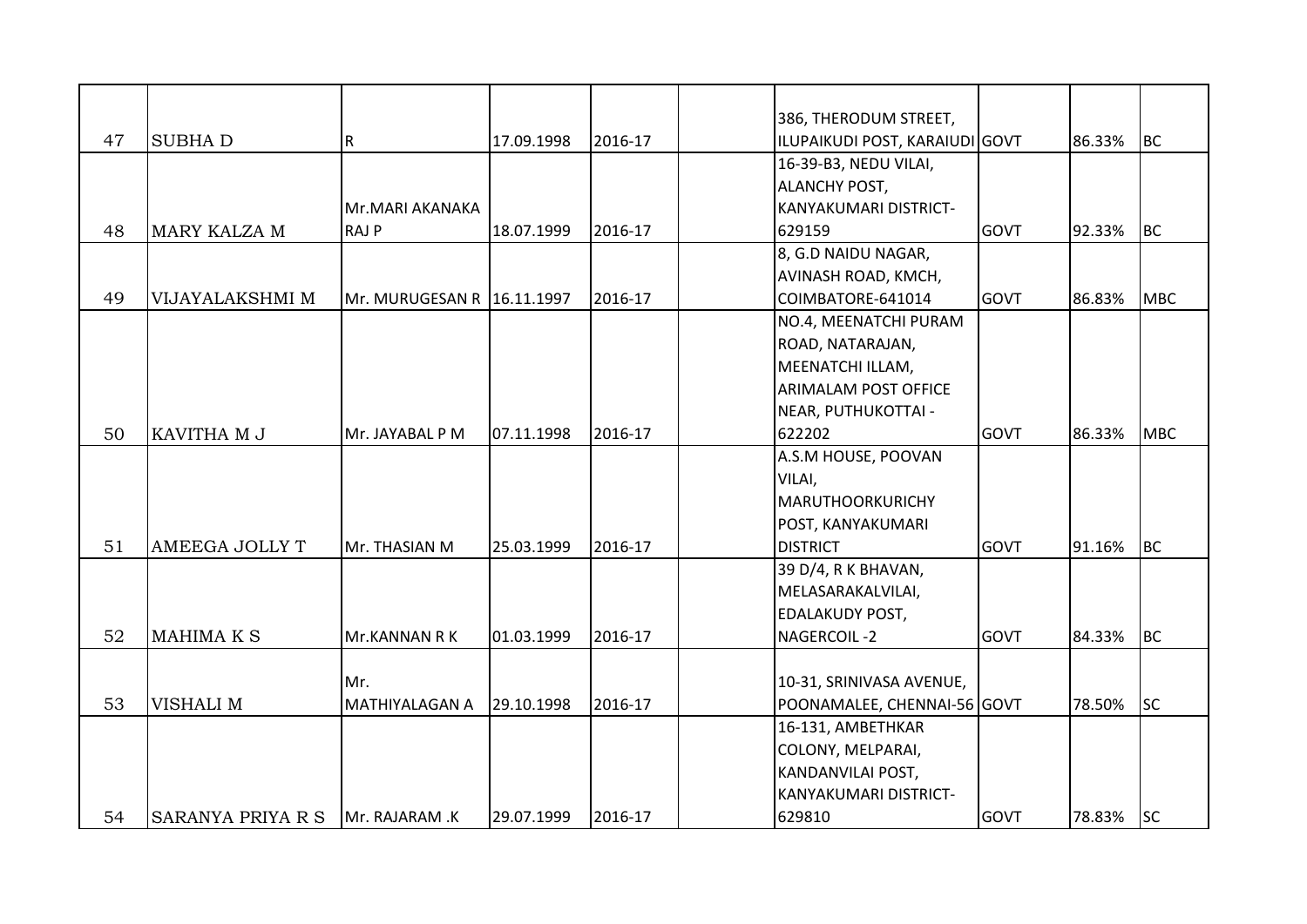|                |                     |                               |            |         |     | SHIMI NIVAS, ANNAI           |             |        |            |
|----------------|---------------------|-------------------------------|------------|---------|-----|------------------------------|-------------|--------|------------|
|                |                     |                               |            |         |     | NAGAR, IRENIPURAM POST,      |             |        |            |
|                |                     |                               |            |         |     | KANYAKUMARI DISTRICT-        |             |        |            |
| 55             | MERLIN JINILA S M   | Mr. SILUVAI DHAS Y 27.04.1998 |            | 2016-17 |     | 629162                       | <b>GOVT</b> | 79.50% | <b>BC</b>  |
|                |                     |                               |            |         |     | 18-31 B CMC NAGAR, KOLA      |             |        |            |
|                |                     | Mr. JOHN CLYMENT              |            |         |     | VILAI, A.N KUDY POST,        |             |        |            |
| 56             | SHERLIF GLYMENT J G |                               | 16.06.1999 | 2016-17 |     | KANYAKUMARI-629 201          | <b>GOVT</b> | 84.50% | <b>BC</b>  |
|                |                     |                               |            |         |     | 508 A. COLONY STREET,        |             |        |            |
|                |                     |                               |            |         |     | SOUTH VENGA NELLUR,          |             |        |            |
|                |                     |                               |            |         |     | RAJAPALAYAM,                 |             |        |            |
| 57             | <b>DURGADEVI M</b>  | Mr. MURUGESAN G 24.06.1999    |            | 2016-17 |     | VIRUTHUNAGAR-626142          | <b>GOVT</b> | 77.16% | <b>SC</b>  |
|                |                     |                               |            |         |     | <b>GANDHI NAGAR,</b>         |             |        |            |
|                |                     | Mr.                           |            |         |     | ANDIMADAM POST,              |             |        |            |
|                |                     | CHANDRASEKARAN                |            |         |     | <b>ADIYALUR DISTRICT-621</b> |             |        |            |
| 58             | <b>AGASH C</b>      | V                             | 03.08.1998 | 2016-17 |     | 801                          | GOVT        | 84.00% | <b>MBC</b> |
|                |                     |                               |            |         |     | Thiruvattar,                 |             |        |            |
| 59             | <b>AJAY A</b>       | Mr. ARUMUGAM                  | 04.11.1998 | 2016-17 |     | Moovattumugam po             | <b>GOVT</b> |        | <b>SC</b>  |
|                |                     |                               |            |         |     | No-2/14b south street,       |             |        |            |
| $\mathbf{1}$   |                     |                               |            |         | 188 | Meladerisanamcope,           | M.Q         | 60.5   | MBC        |
|                |                     |                               |            |         |     | Azhagiapandipuram p.o,       |             |        |            |
|                | Pavithra s          | Sankaralingam R               | 06.06.2000 | 2017-18 |     | K.k. Dist-629851             |             |        |            |
|                |                     |                               |            |         |     | <b>MNRWA</b>                 |             |        |            |
| $\overline{2}$ |                     |                               |            |         |     | 104, Erappukuzhi,            |             | 55.2   |            |
|                |                     |                               |            |         |     | Kudappanakunnu, kerala-      |             |        |            |
|                | Aakhin R            | Rajendran                     | 05.08.1997 | 2017-18 | 185 | 695043                       | M.Q         |        | OBC        |
| 3              |                     |                               |            |         |     | 90/Vallankumaranvilai, K     |             | 68     |            |
|                | Abisha N.S          | Nagarajan S                   | 05.11.1999 | 2017-18 | 186 | ottar p.o, K.K.Dist          | M.Q         |        | <b>BC</b>  |
|                |                     |                               |            |         |     | 24/19B, Kodiyoor, Kollan     |             |        |            |
| 4              |                     |                               |            |         |     | kaduvetti                    |             | 85     |            |
|                |                     |                               |            |         |     | vilai, Mulagumoodu,          |             |        |            |
|                | Akhila Gladis p     | Paul Raj P                    | 15.12.1999 | 2017-18 | 187 | Kuzhicode p.o, K.K.Dist      | G.Q         |        | BC         |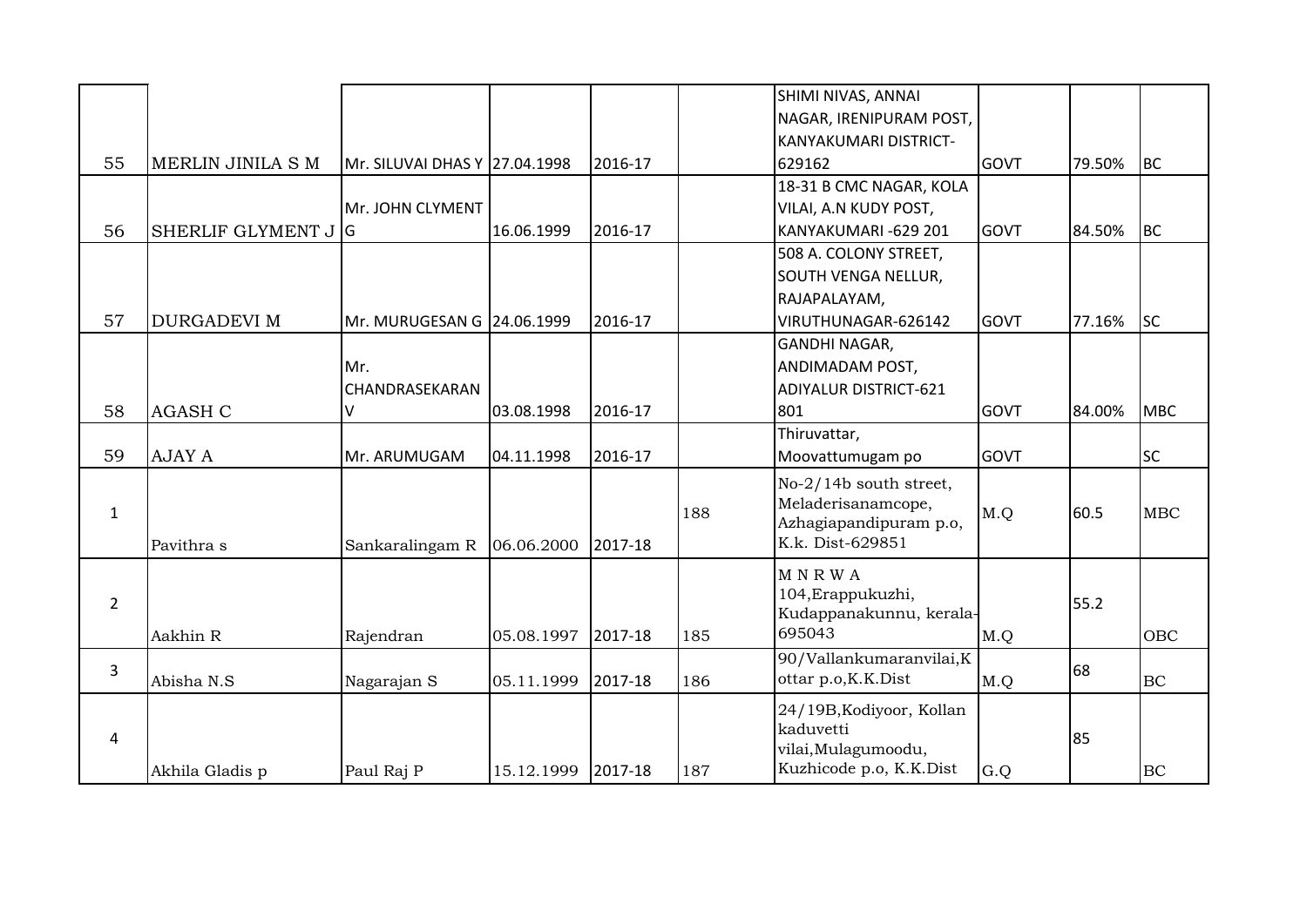| 5  | Alan V Roji    | Roji J V                           | 05.11.1998 | 2017-18 | 189 | J.V Villa Vadakkeveettil,<br>Kudayal Kudayal p.o,<br><b>TVM</b>                         | M.Q | 72 | <b>OC</b>  |
|----|----------------|------------------------------------|------------|---------|-----|-----------------------------------------------------------------------------------------|-----|----|------------|
| 6  | Alana k.Zakir  | Zakir K B                          | 12.03.1998 | 2017-18 | 190 | Kannimangalath (h)<br>Maravanthuruth p.o,<br>Vaikom, kottayam                           | M.Q | 80 | <b>OBC</b> |
| 7  | Ananthi R      | Ramar P                            | 11.01.2000 | 2017-18 | 191 | 2/96C South street,<br>Vakkampatti,<br>Panjampatti p.o, Athoor,<br>Dindigul Dist-624303 | G.Q | 86 | <b>MBC</b> |
| 8  | Ananthu Ramesh | Ramesh B                           | 20.06.1998 | 2017-18 | 192 | Ananthu Nivas,<br>Puthukulathinkara<br>veedu, Kattachalkuzhi<br>p.o.TVM-695510          | M.Q | 56 | <b>OBC</b> |
| 9  | Ancy B.M       | Maniyan P                          | 25.10.1998 | 2017-18 | 193 | Plavila veedu,<br>Nalloorvattom,<br>plamoottukada p.o<br>Kerala-695122,                 | M.Q | 62 | <b>OBC</b> |
| 10 | Anoof S        | Stephen A                          | 27.06.1999 | 2017-18 | 194 | Ayakottuvilai veedu,<br>Meenachal p.o,<br>Kaliyakkavilai, K.K.Dist-<br>629153           | M.Q | 75 | BC         |
| 11 | Anu M          | Magalingam c                       | 13.11.1999 | 2017-18 | 195 | 5/209 Eathankadu,<br>Vellichanthai p.o,<br>K.K.Dist -629203                             | M.Q | 58 | <b>BC</b>  |
| 12 | Aparnaa M      | Mathusuthanan G 23.09.1999 2017-18 |            |         | 196 | Plot No.135.M.V.K<br>Nivas, Athishaya Nagar,<br>Near CM Nagar, Vandiyur,<br>Madurai-20  | G.Q | 88 | BC         |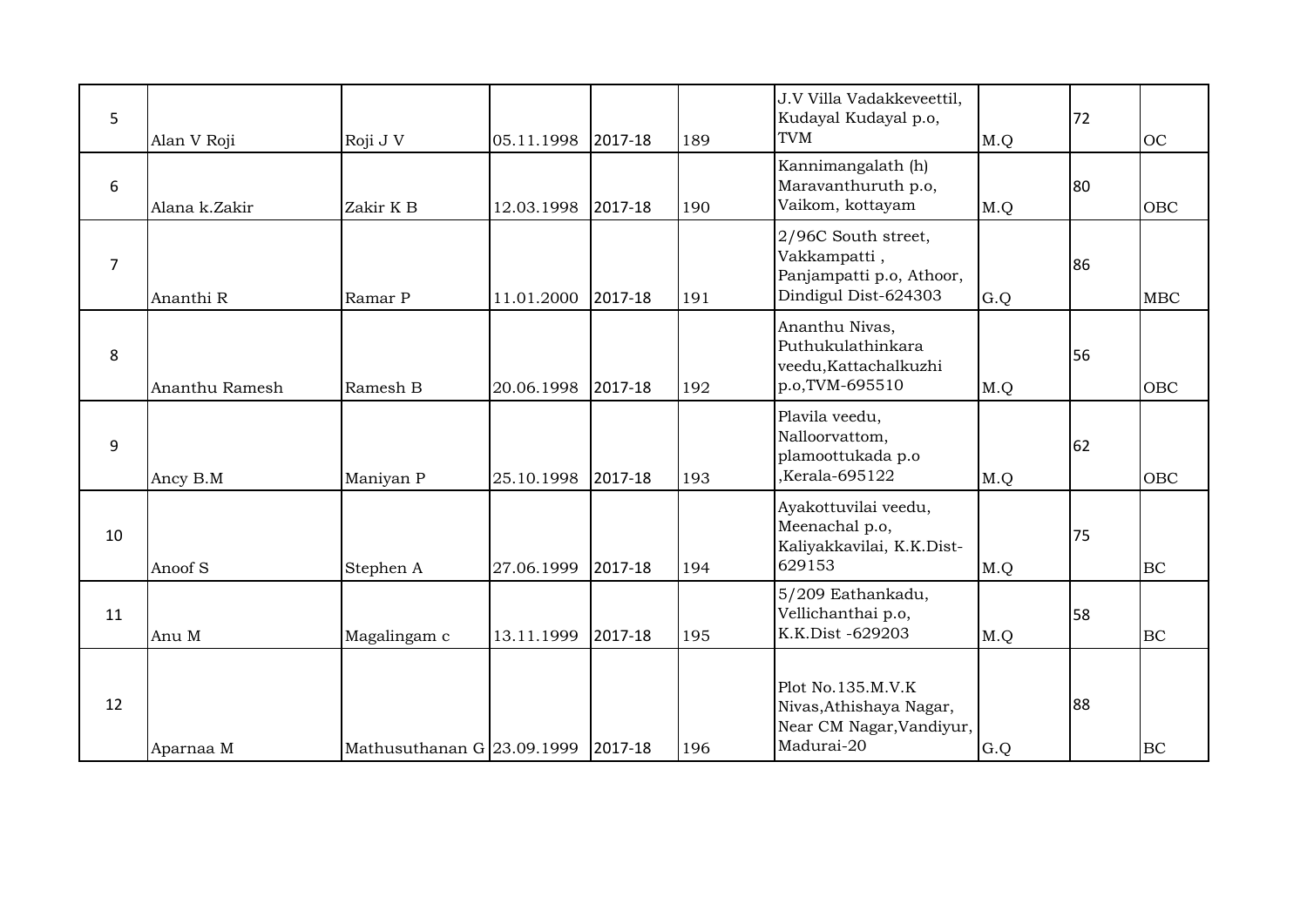| 13 | Arjun Pradeep         | Pradeep kumar R              | 23.04.1999 | 2017-18 | 197 | Sruthilayam, ARA51,<br>Kerala Nagar Lane,<br>Nettayam p.o, TVM -<br>695013              | M.Q | 64   | <b>OC</b>  |
|----|-----------------------|------------------------------|------------|---------|-----|-----------------------------------------------------------------------------------------|-----|------|------------|
| 14 | Ashmika Judi A        | Alfred Jesu Raj              | 07.02.2000 | 2017-18 | 198 | 2-18A, Panaivilagam,<br>Kuzhicode p.o, K.K.Dist -<br>629167                             | G.Q | 74   | BC         |
| 15 | Aswika Jai Ruthra P N | Prakas Pathi Kuma 30.12.1999 |            | 2017-18 | 199 | Venkateshwaram, Rajiv<br>nager, Thirithuvapuram<br>K.K.Dist                             | G.Q | 69.9 | BC         |
| 16 | Bhuvaneshwari         | Sugumar K                    | 08.06.2000 | 2017-18 | 200 | 2/20A, Sivankovil<br>(st), Periyathumboor,<br>Chinnathumboor p.o,<br>Nagapattinam Dist. | M.Q | 65   | <b>MBC</b> |
| 17 | Deivanai C            | Chandra Sekar K              | 24.02.2000 | 2017-18 | 201 | NO.8, Mettu st, Kovadi<br>village, Molasur p.o<br>Tindivanam T.K                        | G.Q | 85   | <b>MBC</b> |
| 18 | Divya K               | Kanakappan T                 | 20.02.1999 | 2017-18 | 202 | Puthenveettil (H)<br>,Seethathodu p.o<br>Pathanamthitta, Kerala -<br>689667             | M.Q | 65   | <b>OC</b>  |
| 19 | Freddy Jayan          | Jayan N                      | 29.06.1999 | 2017-18 | 203 | Nazrath villa,<br>Peraikonam, Vazhichal<br>p.o, Kerala                                  | M.Q | 85   | <b>OBC</b> |
| 20 | Gayathri M            | Monikantan G                 | 22.05.1999 | 2017-18 | 204 | Gayathri bhavan,<br>Elampalammukku,<br>Vekanji, Kollemcode p.o<br>629160                | M.Q | 71   | <b>OC</b>  |
| 21 | Gurushuruthy          | Vijayarajan                  | 24.04.1999 | 2017-18 | 205 | Flat No-303, Daftodi Apt,<br>sec-44 Seawoods (w)<br>Navimumbai- 400706                  | M.Q | 70   | BC         |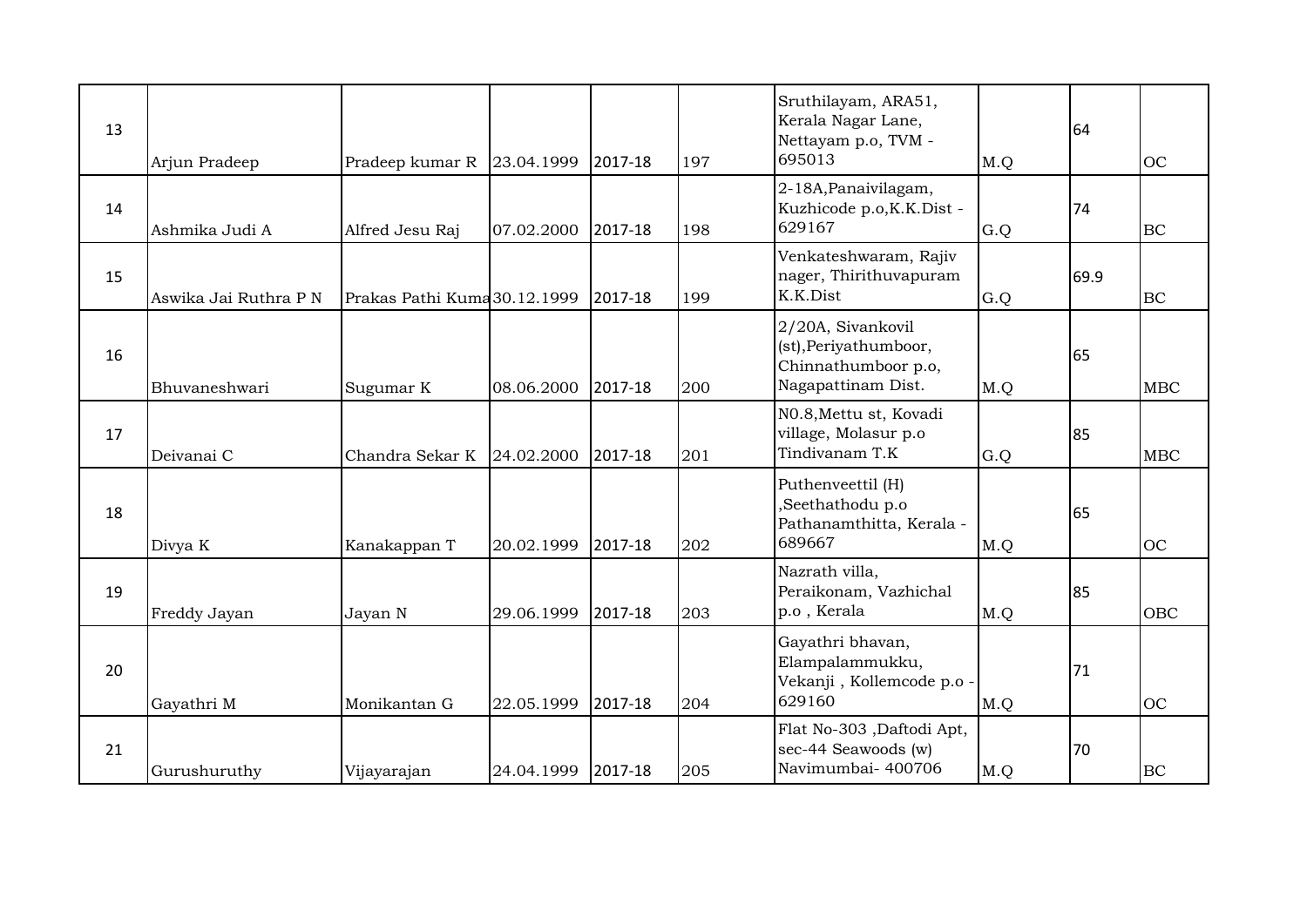| 22 | Hudson Jacob      | Jacob Abraham I               | 28.09.1999         | 2017-18 | 206 | 23/45 Daffodils,<br>Pandarakadu, Irenipuram<br>P.O., K.K. Dist-629162                  | M.Q | 68 | BC         |
|----|-------------------|-------------------------------|--------------------|---------|-----|----------------------------------------------------------------------------------------|-----|----|------------|
| 23 | Jarufa Safreen A  | Abdul jaleel M                | 15.05.2000         | 2017-18 | 207 | 2/1798 Om sakthi nagar,<br><b>Behind Allwin</b><br>School, Ramanathapuram<br>$-623503$ | M.Q | 55 | <b>BCM</b> |
| 24 | Jensha w J        | Wilson S                      | 21.05.2000         | 2017-18 | 208 | 14/96/1, Puthukkadu<br>vetti vilai, Ozhiparai,<br>Pootteti p.o , K.K.Dist-<br>629157   | G.Q | 90 | <b>BC</b>  |
| 25 | Jensy x           | Xavier Chellathura 24.10.2000 |                    | 2017-18 | 209 | 6/74, Chemmenvilai,<br>Appattuvilai, Thuckalay<br>p.o, K.K.Dist                        | M.Q | 61 | BC         |
| 26 | Jonisha P         | Paul jose C                   | 06.12.1999         | 2017-18 | 210 | 17/49A, Saralvilai,<br>Palappallam p.o, K.K.Dist<br>$-629159$                          | M.Q | 58 | BC         |
| 27 | Joselin Jersiya J | Joseph Micheal Ra 22.03.2000  |                    | 2017-18 | 211 | 14/104 H-1, Chentharai,<br>Chemponvilai, K.K.Dist -<br>629801                          | G.Q | 88 | BC         |
| 28 | Krishnendu T P    | Padmakumar A                  | 31.03.1996         | 2017-18 | 212 | Tc 69/18 'Krishna'<br>Kochazhikam, Manacaud<br>p.o,TVM-695009                          | M.Q | 75 | <b>OBC</b> |
| 29 | Madhumitha N.P    | Narayanan M                   | 30.06.1999         | 2017-18 | 213 | Anandam, Kailasapuram,<br>Kumarapuram, K.K.Dist -<br>629164                            | M.Q | 65 | <b>OC</b>  |
| 30 | Manoshiya M       | Manoharan K                   | 27.01.2000 2017-18 |         | 214 | Melakulam, North street,<br>Marthandam, K.K.Dist-<br>629165                            | M.Q | 57 | BC         |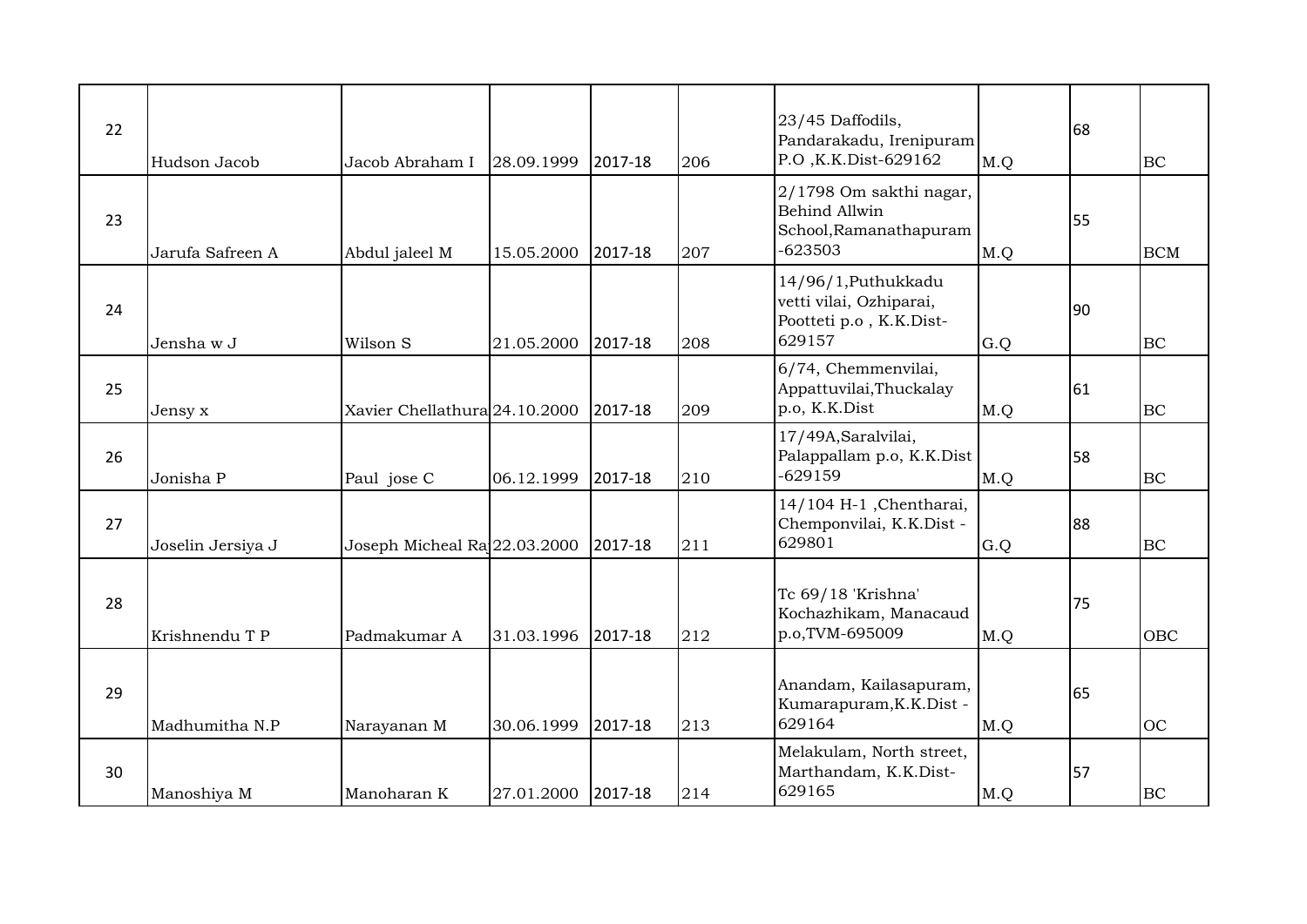| 31 | Mehar Nisha M                                      | Mohamed Ismail                | 24.03.1999 | 2017-18 | 215 | 28A, M.N.P. Ist North<br>street, Pettai p.o,<br>Tirunelveli- 627004                           | G.Q | 85 | <b>BCM</b> |
|----|----------------------------------------------------|-------------------------------|------------|---------|-----|-----------------------------------------------------------------------------------------------|-----|----|------------|
| 32 | Mohamed Yasin Iliyas M Mohamed Ismail y 08.03.2000 |                               |            | 2017-18 | 216 | 9/108 Kulathankarai<br>veedu, Near park,<br>Veerani, Aloor p.o<br>K.K.Dist-629801             | G.Q | 74 | <b>BCM</b> |
| 34 | Nayana James                                       | James M                       | 25.09.1999 | 2017-18 | 217 | Nandhu bhavan, Vatta<br>vila, Kanchampazhiji<br>p.o, K.K.Dist-695525                          | M.Q | 89 | OBC        |
| 35 | Neeraja S.A                                        | Annamalai Kani                | 13.10.1999 | 2017-18 | 218 | 11/129, First floor,<br>Panikandanvilai<br>house, Kalluthotti,<br>Pammam, K.K.Dist-<br>629165 | G.Q | 72 | <b>BC</b>  |
| 36 | Packiya lakshmi M                                  | Muthuramalingam 18.05.1999    |            | 2017-18 | 219 | 5-25-67, EB Colony,<br>Aruppukottai,<br>Virudhunagar Dist-<br>623601                          | G.Q | 68 | <b>MBC</b> |
| 37 | Pooja prem                                         | Premkumar n                   | 12.08.1998 | 2017-18 | 220 | 4/223f3, viji<br>nivas, Kaliyodu, Kayyunni<br>p.o.Nilgiri -643205                             | G.Q | 69 | <b>BC</b>  |
| 38 | Radhu R.M                                          | Rajan B                       | 15.03.1999 | 2017-18 | 221 | Mannakallu<br>Therivilaputhen veedu,<br>Nellimoodu p.o, K.K.Dist                              | M.Q | 75 | <b>OBC</b> |
| 39 | Ragavendar G                                       | Govardhanam K R $ 18.04.2000$ |            | 2017-18 | 222 | 710, Jawahar Bazaar,<br>Near LVB Bank, Karur-<br>639001                                       | M.Q | 59 | OC         |
| 41 | Rajasubha R                                        | Raja G                        | 11.09.2000 | 2017-18 | 223 | 189, South<br>street, Thiruvaiyaur,<br>Thanjavur Dist- 613204                                 | G.Q | 82 | BC         |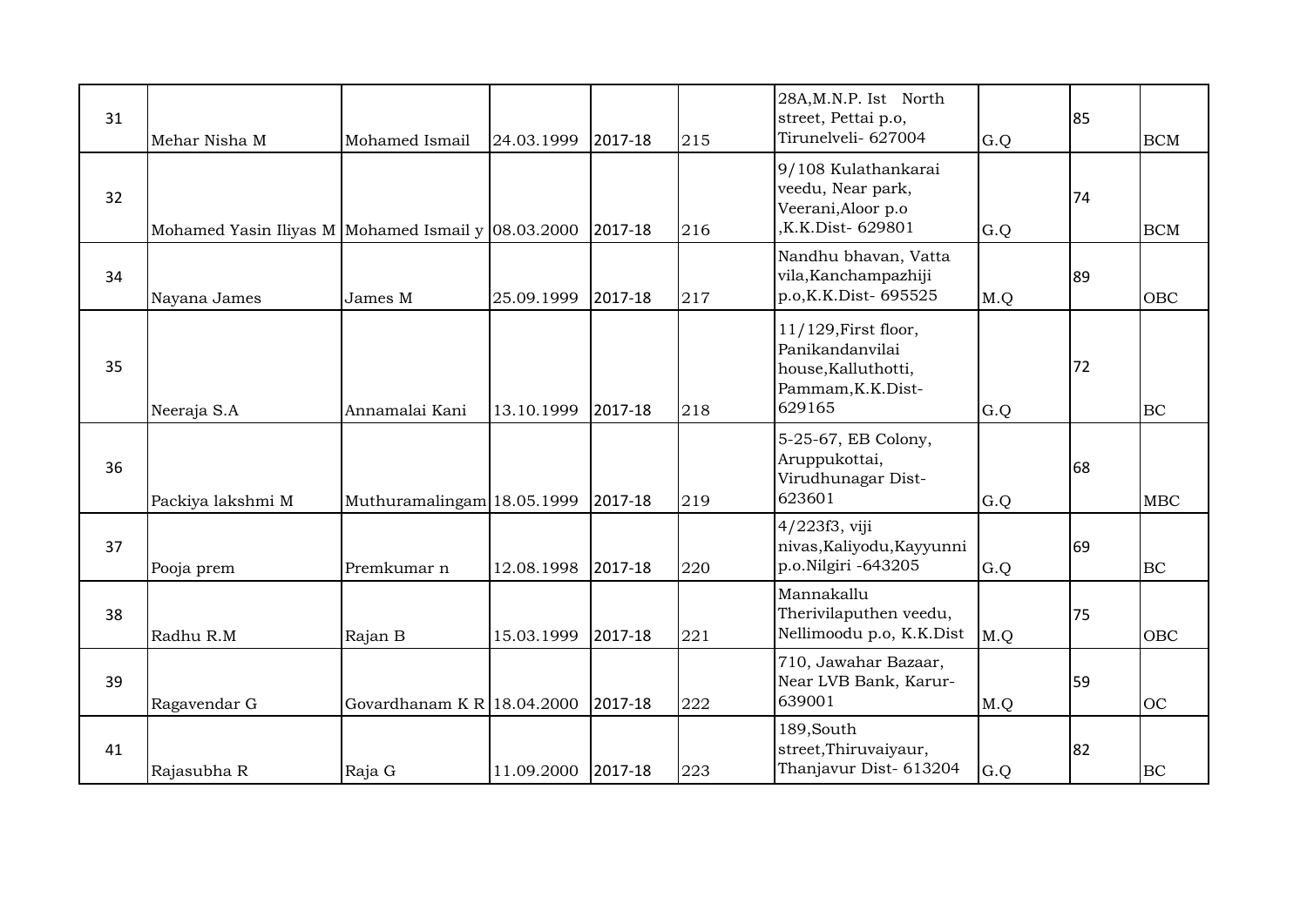| 42 | Ranisha R       | Ravidhas G                   | 07.12.1999 | 2017-18 | 224 | 23/36/1, Katchen vilai,<br>Andamparai, Manalikarai<br>p.o K.K.Dist-629164                 | M.Q | 62 | BC         |
|----|-----------------|------------------------------|------------|---------|-----|-------------------------------------------------------------------------------------------|-----|----|------------|
| 43 | Reshma M.V      | Vijayan M                    | 05.05.1991 | 2017-18 | 225 | Sini house, Kakkakuzhi,<br>Kalliyoor p.o, TVM                                             | M.Q | 69 | OBC        |
| 44 | Salha Fathima H | Harces Abdul Maje 30.07.1999 |            | 2017-18 | 226 | Anugraha Cheppad p.o,<br>Muthukulam north,<br>Alapuzha -690507                            | M.Q | 59 | <b>OBC</b> |
| 45 | Samumdeeswari V | Vijaya kumar V               | 15.06.2000 | 2017-18 | 227 | R.S.No188/10, Auroville<br>main road,<br>Edayanchavadi village,<br>Villupuram Dist-605101 | G.Q | 84 | <b>MBC</b> |
| 46 | Shabina Shajin  | Siluvai Dhasan P             | 09.05.2000 | 2017-18 | 228 | Anbiyam-<br>24, K.S.S.Colony, Enayam,<br>K.K.Dist                                         | G.Q | 75 | <b>MBC</b> |
| 47 | Shahina S       | Shaji P                      | 14.11.1998 | 2017-18 | 229 | Muthalappaliyil<br>Kizhakathul,<br>Muthukulam p.o<br>Alapuzha -690506                     | M.Q | 64 | OBC        |
| 48 | Shajan SR       | Simon T J                    | 12.10.1999 | 2017-18 | 230 | Saj bhavan,<br>Lourdepuram,<br>Kanjiramkulam p.o,<br>K.K.Dist-695524                      | M.Q | 74 | OBC        |
| 49 | Sheeba K.M      | Krishnan T                   | 15.02.2000 | 2017-18 | 231 | 220/100b, Beachroad<br>jn, Nagercoil, Kottar p.o,<br>K.K.Dist- 629002                     | G.Q | 66 | <b>BC</b>  |
| 50 | Sonali J        | Jothilingam S                | 26.08.1999 | 2017-18 | 232 | 636, Old Valluvar street,<br>Somasipadi p.o,<br>Thiruvannamalai-606611 $ G.Q $            |     | 91 | <b>SC</b>  |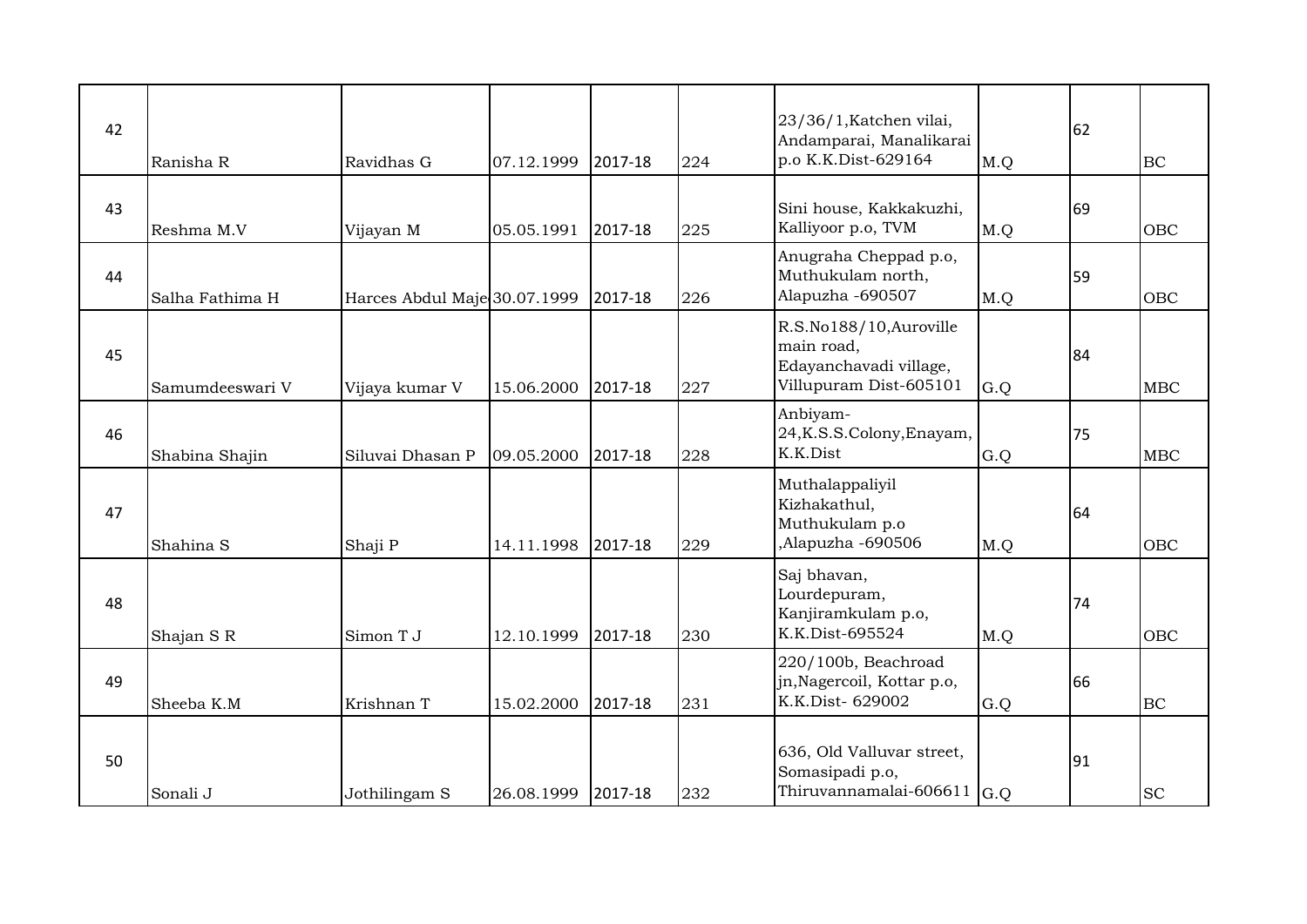| 51 | Sri Harini Sruthi G | Govindarajan K             | 04.06.2000 | 2017-18 | 233 | A.V.A Compound,<br>Velayuthapuram,<br>Kovilpatti, Tuticorin Dist-<br>628501 | G.Q                          | 85     | BC         |
|----|---------------------|----------------------------|------------|---------|-----|-----------------------------------------------------------------------------|------------------------------|--------|------------|
| 52 | Subasri N           | Narayanamurthy P31.07.1999 |            | 2017-18 | 234 | No.2/77 Mariammankoil<br>street, Ammankuppam,<br>Vilupuram Dist-605502      | G.Q                          | 84     | <b>MBC</b> |
| 53 | Sushma A.T          | Appa durai P               | 28.01.2000 | 2017-18 | 235 | 4/118, Ethankadu, Friday<br>market p.o, K.K.Dist -<br>629203                | G.Q                          | 76     | BC         |
| 54 | Uma sree hari V S   | Vishnu kumar p             | 06.09.1999 | 2017-18 | 236 | 27/67, Checkala street,<br>Eraniel, Neyyoor p.o<br>K.K.Dist -629802         | G.Q                          | 69     | BC         |
| 55 | Veena <sub>S</sub>  | Subbiyan M                 | 18.02.1999 | 2017-18 | 237 | S S Bhavan,<br>Kottarathuvilai,<br>Ponmanai p.o, K.K.Dist -<br>629161       | G.Q                          | 72     | <b>SC</b>  |
| 56 | Vineesh V           | Vinayan M                  | 31.07.1999 | 2017-18 | 238 | Vineeth bhavan, Edamon-<br>34, Edamon p.o, Kollam,<br>Kerala-691307         | M.Q                          | 60     | <b>OBC</b> |
|    |                     |                            |            |         |     |                                                                             |                              |        |            |
|    | 1 ABIYA CHANDRAN G  | <b>CHANDRAN T</b>          | 18.07.1998 | 2018-19 | 297 | KRIPA BHAVAN,<br>KOTTUKALKONAM,<br>KATTACHALKUZHI POST,<br>TVM-695007       | <b>MANAGEM</b><br><b>ENT</b> | 71.06% | <b>OC</b>  |
|    | 2 AJIN P KUMAR      | PRASANNAKUMAR<br>K C       | 06.02.2001 | 2018-19 | 298 | TC 64/225A(1),<br>PRIYAM, THIRUVALLAM, TV<br>M-695027                       | <b>MANAGEM</b><br><b>ENT</b> | 71.33% | <b>OC</b>  |
|    | <b>3</b> AJITH S    | <b>SAHAYA STALIN F</b>     | 06.01.2001 | 2018-19 | 299 | 9/64, NADAR KUDIERUPPU<br>STREET,<br>AZHAGIYAPADIPURAM                      | <b>MANAGEM</b><br><b>ENT</b> | 55.87% | <b>BC</b>  |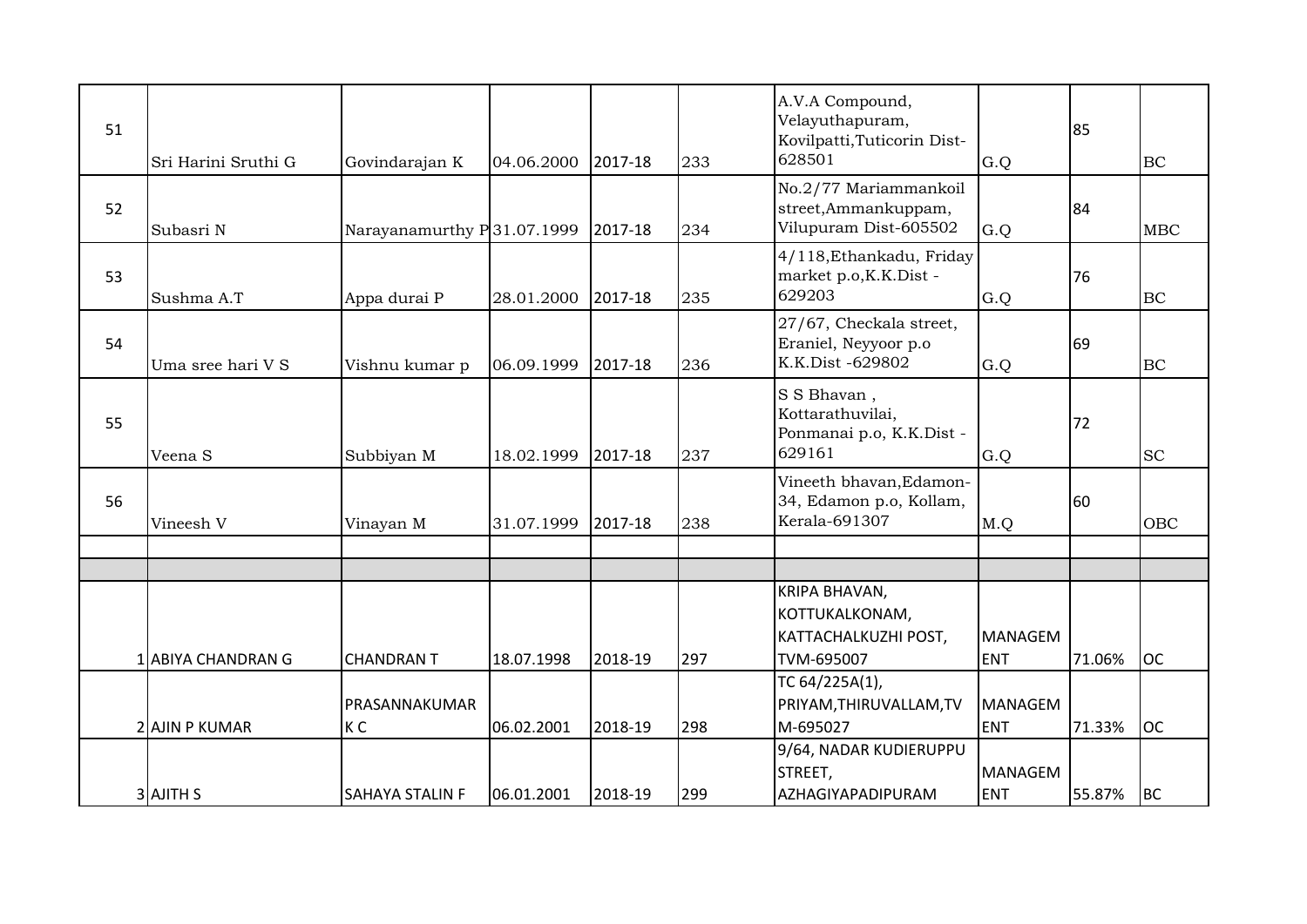|                         |                      |            |         |     | 41, OLD STATE BANK              |                |        |           |
|-------------------------|----------------------|------------|---------|-----|---------------------------------|----------------|--------|-----------|
|                         |                      |            |         |     | COLONY, RAMANPUTHOOR,           |                |        |           |
| 4 AKSHAYA D             | <b>DARWIN</b>        | 03.10.2000 | 2018-19 | 300 | NAGERCOIL.                      | GOVT           | 79.83% | <b>BC</b> |
|                         |                      |            |         |     | 16/87A STREET,                  |                |        |           |
| 5 AKSHAYA DEVI P M      | PADMANABAN           | 26.04.1999 | 2018-19 | 301 | <b>KUZHITHURAI</b>              | <b>GOVT</b>    | 71.50% | <b>BC</b> |
|                         |                      |            |         |     |                                 |                |        |           |
|                         |                      |            |         |     | CHARUVILA PUTHENVEEDU,          |                |        |           |
|                         | <b>SHAHUL HAMEED</b> |            |         |     | KUNNICODE POST, KOLLAM- MANAGEM |                |        |           |
| 6 AL-AMEEN S            | M                    | 25.09.1998 | 2018-19 | 302 | 691508                          | <b>ENT</b>     | 62.66% | <b>OC</b> |
|                         |                      |            |         |     |                                 |                |        |           |
|                         |                      |            |         |     | PEEDIKAYIL, KOLLAKADAVU MANAGEM |                |        |           |
| 7 ALIYA P S             | <b>SHAJI</b>         | 05.04.2000 | 2018-19 | 303 | POST, CHENGANUR                 | <b>ENT</b>     | 70.13% | <b>OC</b> |
|                         |                      |            |         |     | 1/4-1, ABDUL NAGAR, V.K         |                |        |           |
|                         |                      |            |         |     | REAL ESTATE, ANAIMALAI,         |                |        |           |
| <b>8 AMIRTHA SREE M</b> | IMURALI P V          | 19.07.2000 | 2018-19 | 304 | POLLACHI, COIMBATORE            | <b>GOVT</b>    | 82.16% | <b>OC</b> |
|                         |                      |            |         |     | <b>ANANDH BHAVAN</b>            |                |        |           |
|                         |                      |            |         |     | NANCHALLOOR,                    |                |        |           |
|                         |                      |            |         |     | KUCHAPURAM, AMACHAL             | <b>MANAGEM</b> |        |           |
| 9 ANANDHU UDAYAN U S    | <b>UDAYAKUMAR G</b>  | 25.02.2000 | 2018-19 | 305 | POST, TVM-695572                | <b>ENT</b>     | 75.00% | <b>OC</b> |
|                         |                      |            |         |     | ARUN NIVAS, 832,                | <b>MANAGEM</b> |        |           |
| 10 ANILA MOHAN A D      | <b>DELPHINVS</b>     | 21.10.1999 | 2018-19 | 306 | VLAIYAVILA                      | <b>ENT</b>     | 60.00% | <b>OC</b> |
|                         |                      |            |         |     | PURAM HOUSE, 00,                | <b>MANAGEM</b> |        |           |
| 11 ANIMOL S M           | <b>MANOHARAN T</b>   | 30.03.1999 | 2018-19 | 307 | PUTHUPPALLYKUNNAM               | <b>ENT</b>     | 66.83% | <b>OC</b> |
|                         |                      |            |         |     | $2/862$ ,                       |                |        |           |
|                         |                      |            |         |     | THIRUVENKADAPURAM               |                |        |           |
|                         |                      |            |         |     | NORTH STREET, KEELA             |                |        |           |
|                         |                      |            |         |     | VALLANADU,                      |                |        |           |
| 12 ANITHA M             | <b>MARIAPPAN P</b>   | 07.04.2000 | 2018-19 | 308 | SRIVAIGUNDAM                    | <b>GOVT</b>    | 77.83% | <b>SC</b> |
|                         |                      |            |         |     | UTHRADAM, PAZHAMALA,            |                |        |           |
|                         |                      |            |         |     | PERUMKADAVILA, TVM-             | <b>MANAGEM</b> |        |           |
| 13 ANJU J NAIR          | <b>JAYAKUMAR V</b>   | 07.08.1998 | 2018-19 | 309 | 695124                          | <b>ENT</b>     | 81.16% | loc       |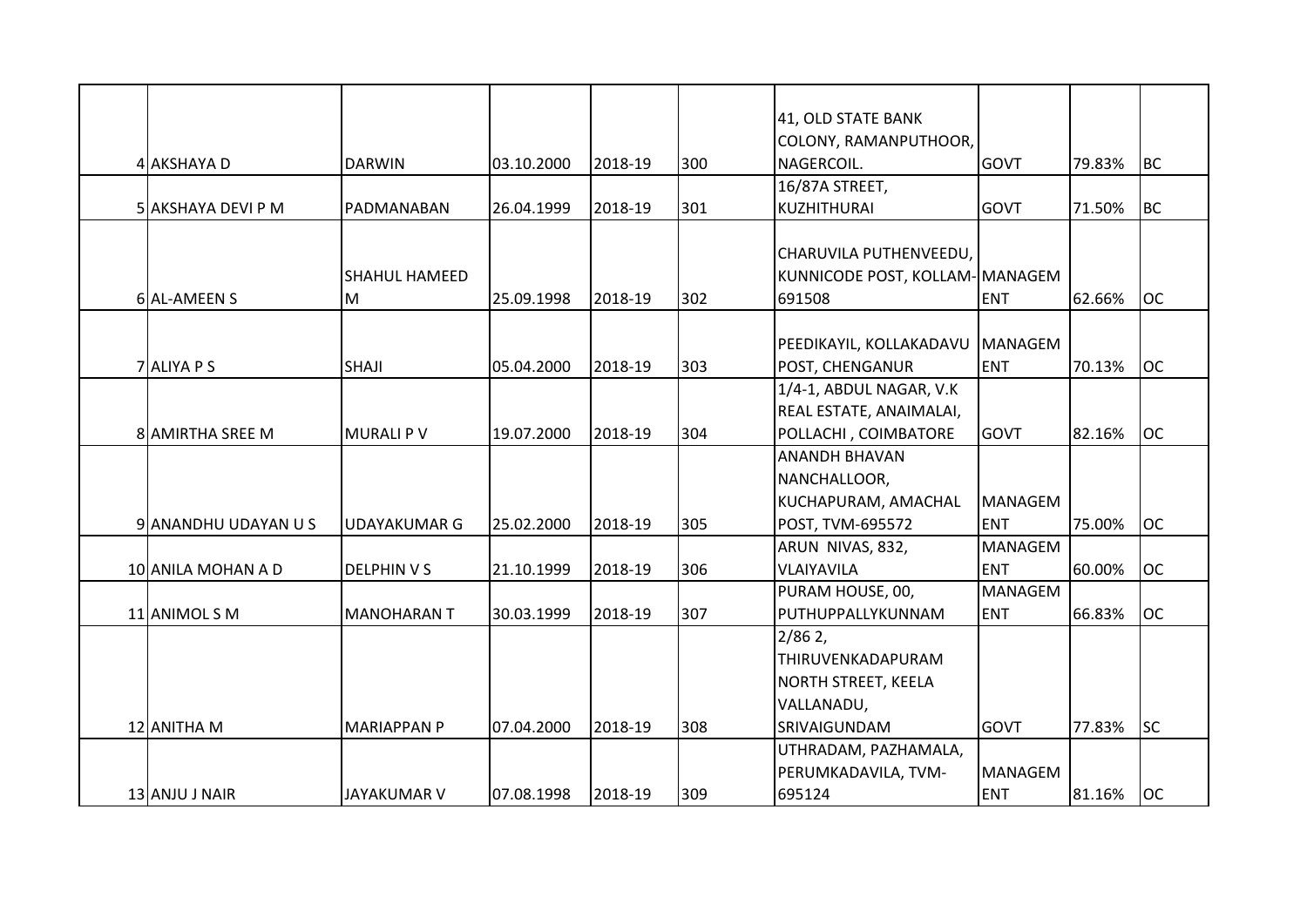|                     |                           |            |         |     | <b>HARITHA SREE,</b>             |                |        |            |
|---------------------|---------------------------|------------|---------|-----|----------------------------------|----------------|--------|------------|
|                     |                           |            |         |     | MANNARUKUNNU,                    |                |        |            |
|                     |                           |            |         |     | AITHIYOOR,                       | <b>MANAGEM</b> |        |            |
| 14 ANJUPRIYA P J    | <b>PADMAKUMAR J</b>       | 11.02.1999 | 2018-19 | 310 | BALARAMAPURAM-695501             | <b>ENT</b>     | 92.00% | <b>OC</b>  |
|                     |                           |            |         |     | <b>SREE NARAYANA VILAS,</b>      |                |        |            |
|                     |                           |            |         |     | NANGARATHALA,                    |                |        |            |
|                     |                           |            |         |     | PULIYOORSALAI,                   |                |        |            |
|                     |                           |            |         |     | MANCODE, KANYAKUMAR              | <b>MANAGEM</b> |        |            |
| 15 ANURUDH J S      | SURESHKUMAR               | 22.11.2000 | 2018-19 | 311 | DISTRICT-629152                  | <b>ENT</b>     | 60.00% | <b>OC</b>  |
|                     |                           |            |         |     | KALARICKAL VEEDU,                |                |        |            |
|                     |                           |            |         |     | <b>VELLANAD POST,</b>            | <b>MANAGEM</b> |        |            |
| 16 AROMAL A         | <b>ASOKAN R</b>           | 01.11.1998 | 2018-19 | 312 | VELLANAD, TVM                    | <b>ENT</b>     | 53.00% | <b>OC</b>  |
|                     |                           |            |         |     | C6, MANDHAVELI STREET,           |                |        |            |
|                     |                           |            |         |     | MADIPAKKAM,                      |                |        |            |
|                     |                           |            |         |     |                                  |                |        |            |
| 17 ARTHI P S        |                           |            |         | 313 | SHOLINGANALLUR,                  |                |        | <b>MBC</b> |
|                     | SUNDARAMOORTHI 25.06.2001 |            | 2018-19 |     | KANCHEEPURAM                     | <b>GOVT</b>    | 60.00% |            |
|                     |                           |            |         |     | <b>SRUTHI KADANOOR,</b>          |                |        |            |
|                     |                           |            |         |     | VILAKAM, VENGANOOR-              | <b>MANAGEM</b> |        |            |
| 18 ATHIRA A S       | <b>AJAYANATH R J</b>      | 09.01.2000 | 2018-19 | 314 | 695523                           | <b>ENT</b>     | 65.33% | <b>OC</b>  |
|                     |                           |            |         |     | KUDAJATHRI,                      |                |        |            |
|                     |                           |            |         |     | PAYARUMOODU MULLOOR              | MANAGEM        |        |            |
| 19 ATHIRA KRISHNA B | <b>BINUC</b>              | 15.11.2000 | 2018-19 | 315 | POST, TVM-695521                 | <b>ENT</b>     | 81.66% | <b>OC</b>  |
|                     |                           |            |         |     | 2, PACHAI AMMAN KOIL             |                |        |            |
|                     |                           |            |         |     | STREET, NATESAN NAGAR,           |                |        |            |
|                     |                           |            |         |     | VIRUGAMBAKKAM,                   | <b>MANAGEM</b> |        |            |
| 20 BHARATH V        | <b>VELLAIR</b>            | 15.04.1977 | 2018-19 | 316 | <b>CHENNAI-600092</b>            | <b>ENT</b>     | 85.50% | <b>BC</b>  |
|                     |                           |            |         |     | <b>GOWRI SANKARAM,</b>           |                |        |            |
|                     |                           |            |         |     | NEDUVELI, KONCHIRA POST, MANAGEM |                |        |            |
| 21 DEVI SANKARI B   | PRAMODKUMAR V             | 29.03.1999 | 2018-19 | 317 | TVM-695615                       | <b>ENT</b>     | 93.66% | <b>OC</b>  |
|                     |                           |            |         |     | 21102A, MALAYADI,                |                |        |            |
|                     |                           |            |         |     | MALAYADI POST, CHUNDA            |                |        |            |
| 22 DEVIKA BABY B    | <b>BABY S</b>             | 23.02.2001 | 2018-19 | 318 | <b>VILA VEEDU</b>                | <b>GOVT</b>    | 70.50% | <b>BC</b>  |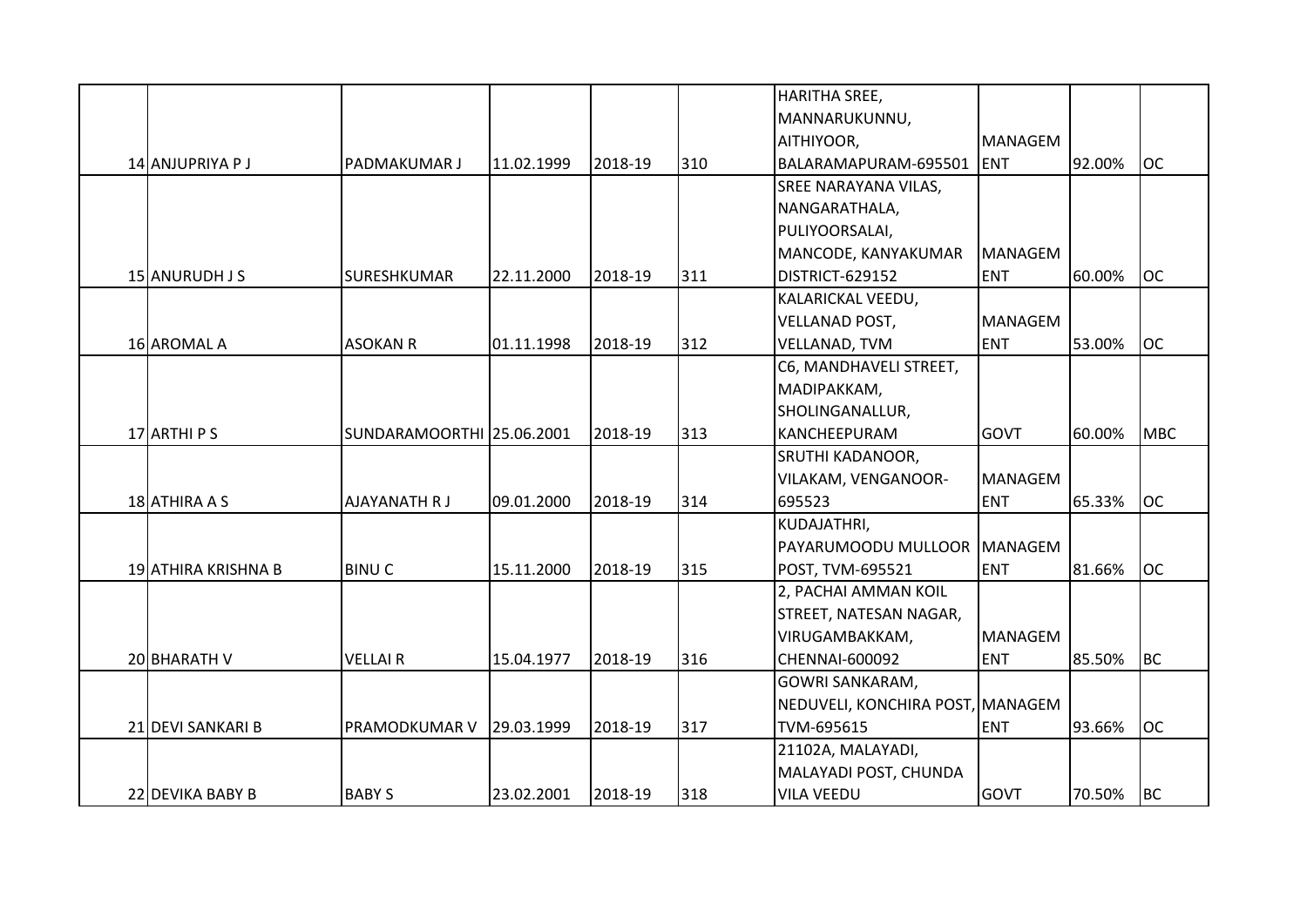|                       |                              |            |         |     | MALAMEL THEKKATHIL,     |                |        |            |
|-----------------------|------------------------------|------------|---------|-----|-------------------------|----------------|--------|------------|
|                       |                              |            |         |     | <b>ENNAKKAD POST,</b>   | <b>MANAGEM</b> |        |            |
| 23 DEVIKA R PILLAI    | SUNDARAN PILLAI D 27.11.1997 |            | 2018-19 | 319 | PERINGILIPURAM          | <b>ENT</b>     | 89.16% | <b>OC</b>  |
|                       |                              |            |         |     |                         |                |        |            |
|                       |                              |            |         |     | 4/72E NORTH KOLLAIMEDU, |                |        |            |
| 24 DIVYA G            | <b>GANDHI G</b>              | 20.04.2001 | 2018-19 | 320 | MUNJUR PET, VELLORE     | <b>GOVT</b>    | 43.50% | <b>MBC</b> |
|                       |                              |            |         |     | M S NIVAS, 05/201,      | <b>MANAGEM</b> |        |            |
| 25 GADHA M S          | <b>MURUKAN</b>               | 17.03.1999 | 2018-19 | 321 | <b>ARUMANOOR</b>        | <b>ENT</b>     | 88.50% | <b>OC</b>  |
|                       |                              |            |         |     | 438                     |                |        |            |
|                       |                              |            |         |     | AANAIKKARANCHATHIRAM    |                |        |            |
|                       |                              |            |         |     | <b>NCS NAGAR,</b>       |                |        |            |
| 26 GNANASURUTHI T     | THANAVELAN                   | 13.05.1999 | 2018-19 | 322 | THIRUMAILADI, SIRKAZHI  | <b>GOVT</b>    | 63.66% | <b>MBC</b> |
|                       |                              |            |         |     | MANNATHANIL,            |                |        |            |
|                       |                              |            |         |     | THAZHATHUVADAKARA       | <b>MANAGEM</b> |        |            |
| 27 GREETY THOMAS      | THOMAS M V                   | 04.08.1999 | 2018-19 | 323 | POST, KOTTAYAM-686541   | <b>ENT</b>     | 69.00% | <b>OC</b>  |
|                       |                              |            |         |     | GURUPRASAD,             |                |        |            |
|                       |                              |            |         |     | AYYAPPANTHODE,          |                |        |            |
| <b>JANASTHUTHI</b>    | <b>MADHUSOODHANA</b>         |            |         |     | MANGATTIDOM POST,       | <b>MANAGEM</b> |        |            |
| 28 MADHUSOODHANAN     | N VAYANAN                    | 30.04.2001 | 2018-19 | 324 | <b>KANNUR-670643</b>    | <b>ENT</b>     | 70.16% | <b>OC</b>  |
|                       |                              |            |         |     | 161, MUTHURAMAN PATTI   |                |        |            |
|                       |                              |            |         |     | POUND STREET,           |                |        |            |
|                       | <b>JAMES MANIRAJ M</b>       |            |         |     | MUTHURAMANPATTI,        |                |        |            |
| 29 JANISH RUBAN RAJ J | IR.                          | 23.12.2000 | 2018-19 | 325 | VIRUDHUNAGAR            | <b>GOVT</b>    | 76.16% | <b>BC</b>  |
|                       |                              |            |         |     | 6/130, CHRISTU RAJA     |                |        |            |
|                       |                              |            |         |     | STREET, NADAIKAVU,      |                |        |            |
|                       |                              |            |         |     | VILAVANCODE,            |                |        |            |
| 30 JERNEY C S         | <b>CHRISTAL JOHN J</b>       | 08.04.2001 | 2018-19 | 326 | <b>NITHIRAVILAI</b>     | <b>GOVT</b>    | 82.33% | <b>BC</b>  |
|                       |                              |            |         |     | <b>RAJA MANDIRAM</b>    |                |        |            |
|                       |                              |            |         |     | KUZHIVILA, KONNAM,      | <b>MANAGEM</b> |        |            |
| 31 KAJAL V RAJAN      | <b>RAJAN V</b>               | 28.04.2000 | 2018-19 | 327 | KOTTUKAL POST-695501    | <b>ENT</b>     | 60.83% | <b>OC</b>  |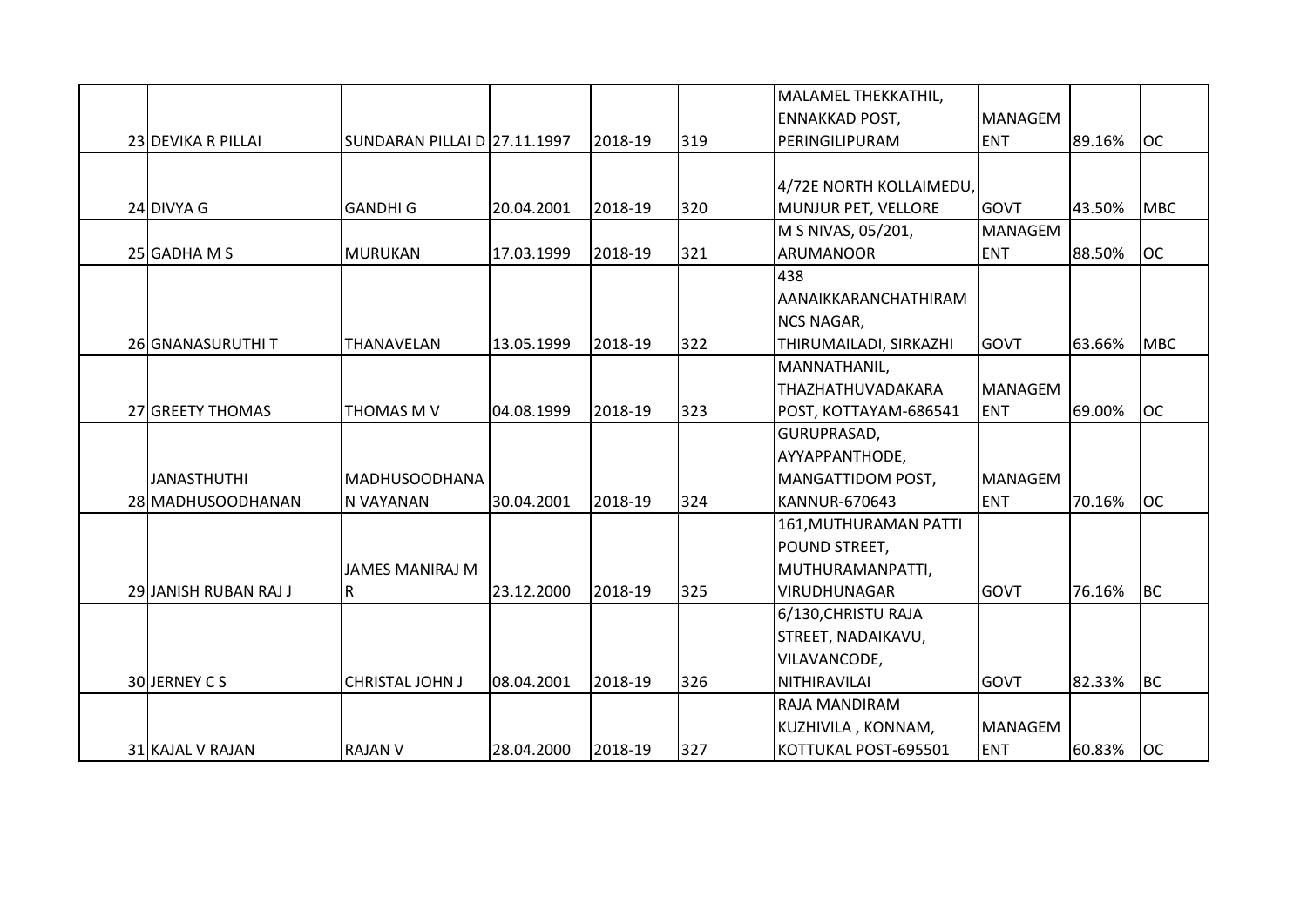|                        |                       |            |         |     | KARTHIKA, CHERUNNIYOOR,<br>CHERUNNIYOOR, VARKALA- MANAGEM |                |        |            |
|------------------------|-----------------------|------------|---------|-----|-----------------------------------------------------------|----------------|--------|------------|
| 32 KARTHIKA S          | <b>SURESH KUMAR G</b> | 15.02.2000 | 2018-19 | 328 | 695142                                                    | <b>ENT</b>     | 72.66% | <b>OC</b>  |
|                        |                       |            |         |     | 1/60A                                                     |                |        |            |
|                        |                       |            |         |     | KUTHIRAVALAMPALAYAM,                                      |                |        |            |
|                        |                       |            |         |     | KINATHUKADAVU,                                            |                |        |            |
| 33 KARUPPUSAMY R       | <b>RAMASAMY</b>       | 28.06.2001 | 2018-19 | 329 | <b>COIMBATORE</b>                                         | <b>GOVT</b>    | 72.50% | <b>BC</b>  |
|                        |                       |            |         |     | KAVITHA BHAVAN, 54,                                       | <b>MANAGEM</b> |        |            |
| 34 KAVITHA B S         | <b>SHAJI K</b>        | 02.07.2000 | 2018-19 | 330 | <b>MANCHIRA</b>                                           | <b>ENT</b>     | 86.66% | <b>OC</b>  |
|                        |                       |            |         |     | CHOTHI, ANACODE,                                          | <b>MANAGEM</b> |        |            |
| 35 KAVYA B S           | <b>SABULR</b>         | 28.07.1998 | 2018-19 | 331 | VEERANAKAVU-695572                                        | <b>ENT</b>     | 94.50% | <b>OC</b>  |
|                        |                       |            |         |     | 81A, PERUMAL SANNITHI                                     |                |        |            |
|                        |                       |            |         |     | <b>STREET JUNCTION,</b>                                   | <b>MANAGEM</b> |        |            |
| 36 MADHIMITA P S       | <b>SANGILIAPPAN P</b> | 29.11.1999 | 2018-19 | 332 | TIRUNELVELI-1                                             | <b>ENT</b>     | 84.33% | <b>BC</b>  |
|                        |                       |            |         |     | SOUPARNIKA, 1126,                                         | <b>MANAGEM</b> |        |            |
| 37 MALAVIKA S          | <b>SHIBU P</b>        | 19.06.2000 | 2018-19 | 333 | KAMUKINCODE                                               | <b>ENT</b>     | 62.33% | <b>OC</b>  |
|                        |                       |            |         |     | 5/441, KASIARUL                                           |                |        |            |
|                        |                       |            |         |     | BHAVANAM,                                                 |                |        |            |
|                        |                       |            |         |     | THIRUVALLUVAR NAGAR,                                      |                |        |            |
|                        | KALIYUGANATHAN        |            |         |     | THANAKKANKULAM,                                           |                |        |            |
| 38 MANO K              | К                     | 29.08.2000 | 2018-19 | 334 | MADURAI-625006                                            | <b>GOVT</b>    | 58.00% | <b>MBC</b> |
|                        |                       |            |         |     | MINNARAM, TC 5/305/1,                                     |                |        |            |
|                        | <b>SANTHOSH KUMAR</b> |            |         |     | <b>INDIRA NAGAR,</b>                                      | <b>MANAGEM</b> |        |            |
| 39 MINNA B S           | A V                   | 05.06.1996 | 2018-19 | 335 | PEROORKADA                                                | <b>ENT</b>     | 70.33% | <b>OC</b>  |
|                        |                       |            |         |     | 26/868, JUNCTION ROAD,                                    |                |        |            |
|                        |                       |            |         |     | VRIDHACHALAM,                                             |                |        |            |
| 40 MIUGILPILLAI N      | <b>NARESH PILLAI</b>  | 08.05.2000 | 2018-19 | 336 | <b>CUDDALORE</b>                                          | <b>GOVT</b>    | 68.16% | <b>BC</b>  |
|                        |                       |            |         |     | METHALAYIL HOUSE,                                         |                |        |            |
|                        |                       |            |         |     | VILAYIL, VILAYIL POST,                                    | <b>MANAGEM</b> |        |            |
| 41 MUHAMMED JALEEL K M | <b>ABDUL RASAQUE</b>  | 24.07.1996 | 2018-19 | 337 | MALAPURAM-673652                                          | <b>ENT</b>     | 59.16% | <b>OC</b>  |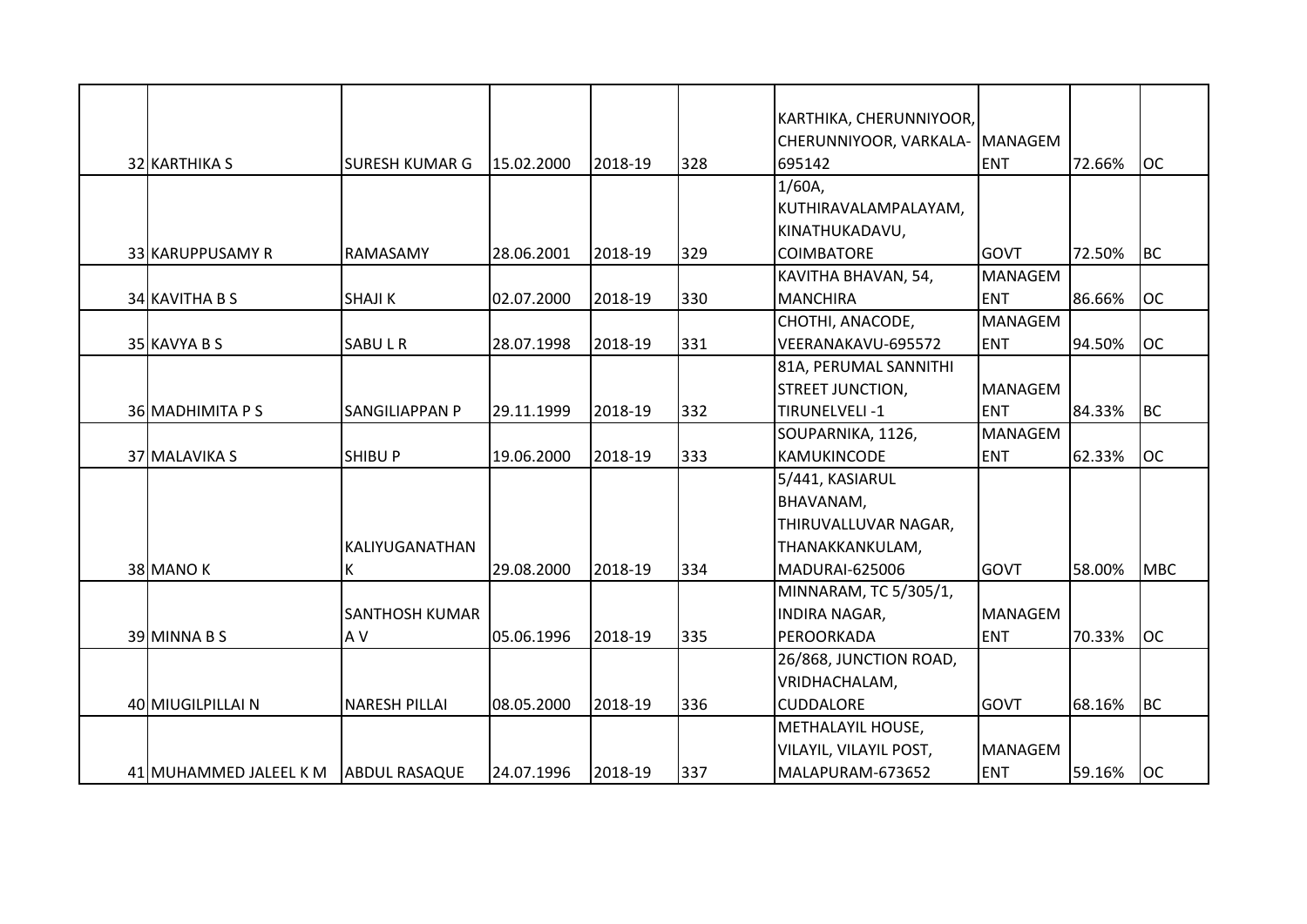|                         |                       |            |         |     | 58/3 MARUTHUPADIYAR         |                |        |           |
|-------------------------|-----------------------|------------|---------|-----|-----------------------------|----------------|--------|-----------|
|                         |                       |            |         |     | NAGAR, SIVAGANGAI, 002      |                |        |           |
|                         |                       |            |         |     | <b>TAMILNADU HOUSING</b>    |                |        |           |
|                         |                       |            |         |     | BOARD,                      |                |        |           |
| 42 NISHANTH S           | <b>SASIKUMAR S</b>    | 29.04.2001 | 2018-19 | 338 | KANJIRANGAL, SIVAGANGAI     | GOVT           | 71.66% | <b>SC</b> |
|                         |                       |            |         |     | 3/1, MOONANDIPATT,          |                |        |           |
|                         |                       |            |         |     | THOPPUR,                    |                |        |           |
|                         | <b>BALAMURALI</b>     |            |         |     | THIRUPURAKUNDRAM,           |                |        |           |
| 43 POORNIMA DEVI B      | <b>KRISHNAN G</b>     | 27.04.2001 | 2018-19 | 339 | <b>MADURAI</b>              | <b>GOVT</b>    | 80.66% | <b>OC</b> |
|                         |                       |            |         |     | 8 209, PERUNGUDI,           |                |        |           |
|                         |                       |            |         |     | <b>FATHIMAPURAM STREET,</b> | <b>MANAGEM</b> |        |           |
| 44 RAJESH R             | RAJU                  | 21.12.1999 | 2018-19 | 340 | KOLLEMCODE                  | <b>ENT</b>     | 55.83% | BC        |
|                         |                       |            |         |     | 1/29, LEKSHMIPURAM,         |                |        |           |
|                         |                       |            |         |     | <b>VELLAMADAM POST,</b>     |                |        |           |
|                         |                       |            |         |     | THEROOR,                    |                |        |           |
| 45 RASSMIKA R S         | <b>RAMESH B</b>       | 27.04.2001 | 2018-19 | 341 | AGASTHEESWARAM              | <b>GOVT</b>    | 57.16% | <b>SC</b> |
|                         |                       |            |         |     | RENJU BHAVAN, 553,          |                |        |           |
|                         |                       |            |         |     | KUZHIVILA, THIRUPURAM-      | <b>MANAGEM</b> |        |           |
| 46 RENJUSS              | <b>SATHYAN D</b>      | 17.04.2000 | 2018-19 | 342 | 695133                      | <b>ENT</b>     | 66.16% | loc       |
|                         |                       |            |         |     | 776 CHATHENCODE POST,       |                |        |           |
|                         |                       |            |         |     | MAVUNINANVILAI,             |                |        |           |
|                         |                       |            |         |     | METHUKUMMAL, KK             | <b>MANAGEM</b> |        |           |
| 47 ROHAN C              | <b>CHRISTOBER</b>     | 08.05.2001 | 2018-19 | 343 | <b>DISTRICT</b>             | <b>ENT</b>     | 53.83% | <b>BC</b> |
|                         |                       |            |         |     | 22, ZION HOUSE,             |                |        |           |
|                         |                       |            |         |     | <b>BRINDHAVAN CIRCLE</b>    |                |        |           |
|                         |                       |            |         |     | NORTH, KUNIAMUTHUR,         |                |        |           |
| 48 ROSANNA JUDY BERNARD | <b>EDISON BERNARD</b> | 27.04.2000 | 2018-19 | 344 | COIMBATORE-641008           | <b>GOVT</b>    | 75.66% | <b>OC</b> |
|                         |                       |            |         |     | 6/70, KANDANCHERI VILAI,    |                |        |           |
|                         |                       |            |         |     | CHERUTHIKONAM,              |                |        |           |
| 49 ROYAL GODSON C       | <b>CRISTOBER</b>      | 17.04.2000 | 2018-19 | 345 | <b>KULASEKHARAM POST</b>    | GOVT           | 75.50% | <b>BC</b> |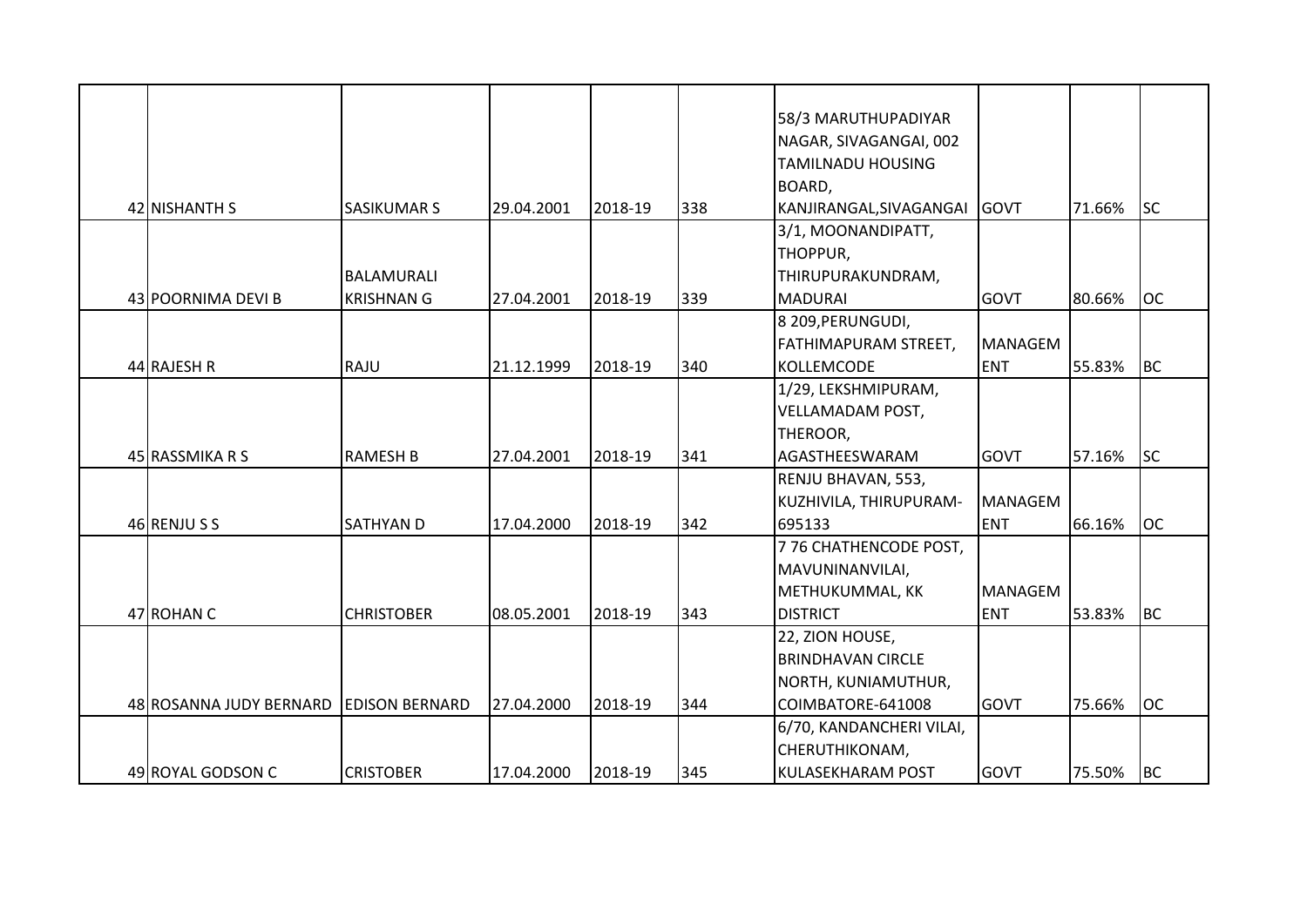|                      |                       |            |         |     | PADAYANIYIL HOUSE,          |                |        |            |
|----------------------|-----------------------|------------|---------|-----|-----------------------------|----------------|--------|------------|
|                      |                       |            |         |     | <b>KANDANGALI POST,</b>     | <b>MANAGEM</b> |        |            |
| 50 SARANYA M         | <b>REJIP</b>          | 05.02.1993 | 2018-19 | 346 | <b>KANNUR -670 333</b>      | <b>ENT</b>     | 60.66% | <b>OC</b>  |
|                      |                       |            |         |     |                             |                |        |            |
|                      |                       |            |         |     | 5A/1, PARAMESWARAN          |                |        |            |
|                      |                       |            |         |     | STREET, VETTURNIMADAM,      |                |        |            |
|                      |                       |            |         |     | KANIYAKULAM,                |                |        |            |
| 51 SARUBHA P R       | <b>PREMRAHUL S</b>    | 11.10.2000 | 2018-19 | 347 | AGASTHEESWARAM              | <b>GOVT</b>    | 78.00% | <b>BC</b>  |
|                      |                       |            |         |     | <b>CHARUVILA PUTHEN</b>     |                |        |            |
|                      |                       |            |         |     | VEEDU, 77, MANNAKALLU,      |                |        |            |
|                      |                       |            |         |     | NELLIMOODU POST,            | <b>MANAGEM</b> |        |            |
| 52 SIJIMOL B S       | <b>BINU B</b>         | 09.02.2000 | 2018-19 | 348 | <b>KOTTUKAL</b>             | <b>ENT</b>     | 86.83% | <b>OC</b>  |
|                      |                       |            |         |     | 50E, MUTHUKUMAR             |                |        |            |
|                      |                       |            |         |     | NAGAR, 1ST STREET,          |                |        |            |
|                      |                       |            |         |     | RATHINAPURAI,               | <b>MANAGEM</b> |        |            |
| 53 SITHARA MEHROON J | <b>JALALUDHEEN A</b>  | 30.09.2000 | 2018-19 | 349 | COIMBATORE -621027          | <b>ENT</b>     | 71.66% | <b>BCM</b> |
|                      |                       |            |         |     |                             |                |        |            |
|                      |                       |            |         |     | <b>SREE BHAVAN,</b>         |                |        |            |
|                      |                       |            |         |     | KOOTTAPANA,                 | <b>MANAGEM</b> |        |            |
| 54 SOORYACS          | <b>CHANDRA KUMAR</b>  | 23.06.2000 | 2018-19 | 350 | NEYYATTINKARA POST, TVM ENT |                | 64.66% | <b>OC</b>  |
|                      |                       |            |         |     | T.C 66/2258-1 BAIJU         |                |        |            |
|                      |                       |            |         |     | <b>BHAVAN KOLIYOOR,</b>     |                |        |            |
|                      |                       |            |         |     | MUTTACAUD POST, TVM-        | <b>MANAGEM</b> |        |            |
| 55 SREELEKSHMI BAIJU | <b>BAIJUT</b>         | 01.01.1998 | 2018-19 | 351 | 695523                      | <b>ENT</b>     | 81.16% | <b>OC</b>  |
|                      |                       |            |         |     | 129/3, SOUTH STREET,        |                |        |            |
|                      |                       |            |         |     | PANDAVARMANGALAM,           |                |        |            |
| 56 SUBASH D          | <b>DURAIMURUGAN S</b> | 27.10.2000 | 2018-19 | 352 | <b>THOOTHUKUDI</b>          | <b>GOVT</b>    | 68.50% | <b>SC</b>  |
|                      |                       |            |         |     | KALINAGAR VILLAGE, GUMA     |                |        |            |
|                      |                       |            |         |     | POST, ASHOKENAGAR,          |                |        |            |
|                      | <b>SHYAMAL KUMAR</b>  |            |         |     | NORTH 24 PARGANAS,          | <b>MANAGEM</b> |        |            |
| 57 SUNAM BISWAS      | <b>BISWAS</b>         | 26.01.2001 | 2018-19 | 353 | <b>WEST BENGAL</b>          | <b>ENT</b>     | 57.00% | <b>OC</b>  |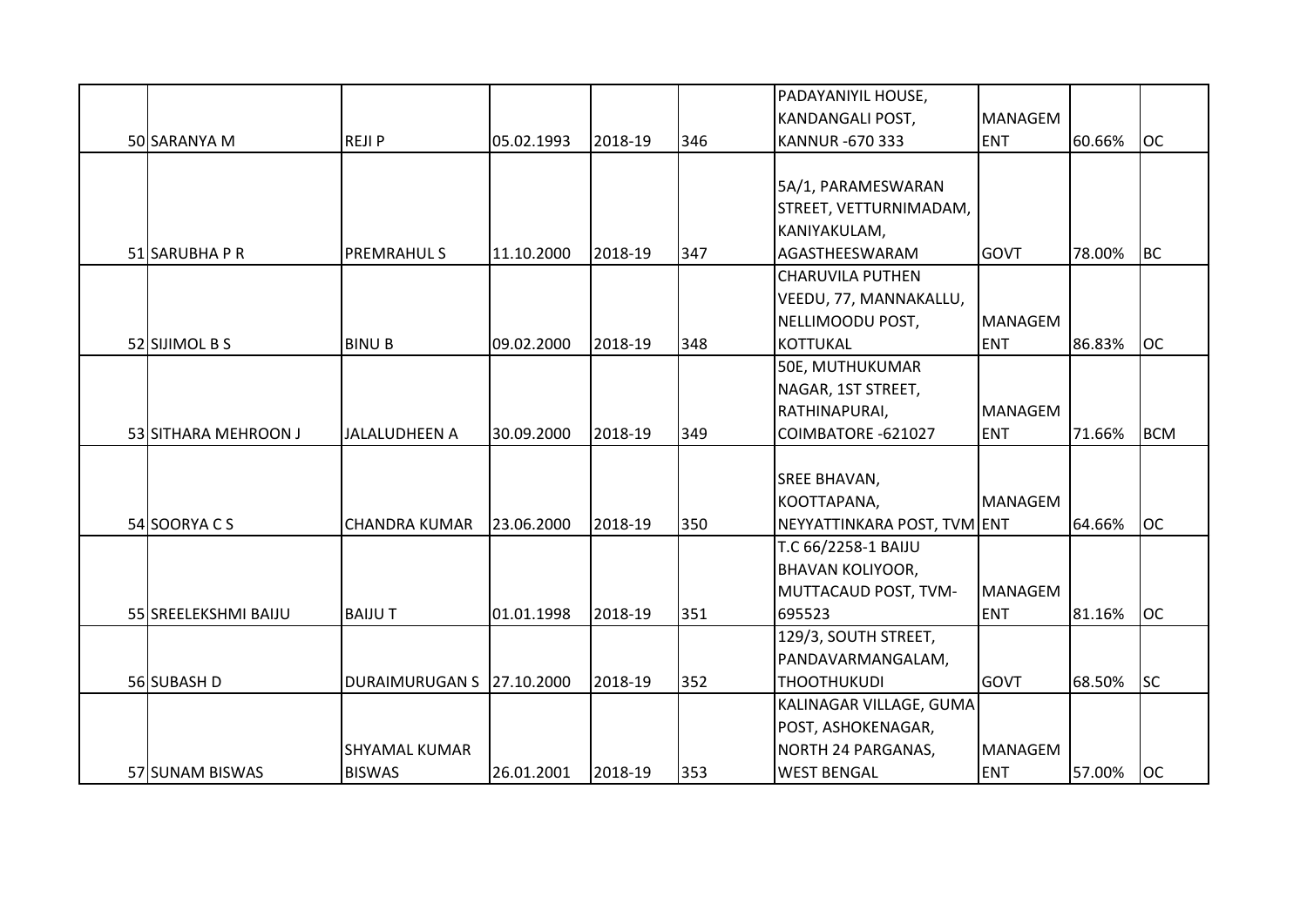|                   |                             |            |         |     | <b>SREE VARSHA'</b>         |                  |        |           |
|-------------------|-----------------------------|------------|---------|-----|-----------------------------|------------------|--------|-----------|
|                   |                             |            |         |     | NANNATTUKAVU,               | <b>MANAGEM</b>   |        |           |
| 58 VARSHA SV      | <b>VIJAYAKUMAR V B</b>      | 18.10.2000 | 2018-19 | 354 | POTHENCODE POST, TVM        | <b>ENT</b>       | 72.66% | <b>OC</b> |
|                   |                             |            |         |     | CHITHAMBARAM PILLAI         |                  |        |           |
|                   |                             |            |         |     | STREET, KALLAKURICHI,       | <b>MANAGEM</b>   |        |           |
| 59 VIVEK K        | KAILASHPILLAY S             | 07.06.2001 | 2018-19 | 355 | VILLUPURAM                  | <b>ENT</b>       | 53.83% | <b>SC</b> |
|                   |                             |            |         |     |                             |                  |        |           |
|                   |                             |            |         |     |                             |                  |        |           |
|                   |                             |            |         |     | A.P BHAVAN, ULLAS NAGAR,    |                  |        |           |
|                   |                             |            |         |     | ALUMPARA, KUNNAT -          | <b>MANAGEM</b>   |        |           |
| 1 ABHAYA JOHN G S | <b>GODWIN JOHN</b>          | 24.02.2000 | 2019-20 | 420 | HUKAL POST, TVM-695504      | <b>ENT</b>       | 83.66% | <b>OC</b> |
|                   |                             |            |         |     |                             |                  |        |           |
|                   |                             |            |         |     | 1-60, VADAKKATHANVILAI,     |                  |        |           |
|                   |                             |            |         |     | KADUVAKUZHI,                |                  |        |           |
|                   |                             |            |         |     | ADAKKAKUZHI POST, K.K       |                  |        |           |
| 2 ABILASH K       | KANAKARAJ                   | 16.10.2000 | 2019-20 | 421 | <b>DISTRICT</b>             | <b>GOVT</b>      | 64.30% | <b>BC</b> |
|                   |                             |            |         |     | <b>LALI VILASOM</b>         |                  |        |           |
|                   |                             |            |         |     | <b>BHARATHEEPURAM POST,</b> | <b>ALL INDIA</b> |        |           |
| 3 AMMU            | <b>RETHILAL BABU</b>        | 25.12.1998 | 2019-20 | 422 | PATHADY, THOLOOR            | QUOTA            | 83.16% | <b>OC</b> |
|                   |                             |            |         |     | A A MANZIL, VEROOR POST,    | <b>ALL INDIA</b> |        |           |
| 4 ANSALNA N       | NAJIMUDEEN                  | 17.04.2000 | 2019-20 | 423 | <b>ANCHAL</b>               | <b>QUOTA</b>     | 68.00% | <b>OC</b> |
|                   |                             |            |         |     | KARUNA BHAVAN,              |                  |        |           |
|                   |                             |            |         |     | MANGALAM, PONMANAI          |                  |        |           |
| 5 ARCHA C S       | CHANDRA SEKHANAI 05.11.2000 |            | 2019-20 | 424 | POST, K.K DISTRICT-629161   | <b>GOVT</b>      | 75.33% | <b>OC</b> |
|                   |                             |            |         |     | SIVAKARUNYAM,               |                  |        |           |
|                   |                             |            |         |     | <b>VIRINIYODE POST,</b>     | <b>MANAGEM</b>   |        |           |
| 6 ARYA PRASAD D   | SIVAPRASAD                  | 10.04.2000 | 2019-20 | 425 | ATTINGAL, TVM               | <b>ENT</b>       | 92.50% | <b>OC</b> |
|                   |                             |            |         |     | VALIYAPLANKALAVILA          |                  |        |           |
|                   |                             |            |         |     | PUTHEN VEEDU,               |                  |        |           |
|                   |                             |            |         |     | VAZHUMUKKU,                 |                  |        |           |
|                   |                             |            |         |     | <b>BALARAMAPURAM POST,</b>  | <b>ALL INDIA</b> |        |           |
| 7 ASNITHA N S     | NIZARUDEEN                  | 14.04.2001 | 2019-20 | 426 | TVM-695501                  | QUOTA            | 79.60% | <b>OC</b> |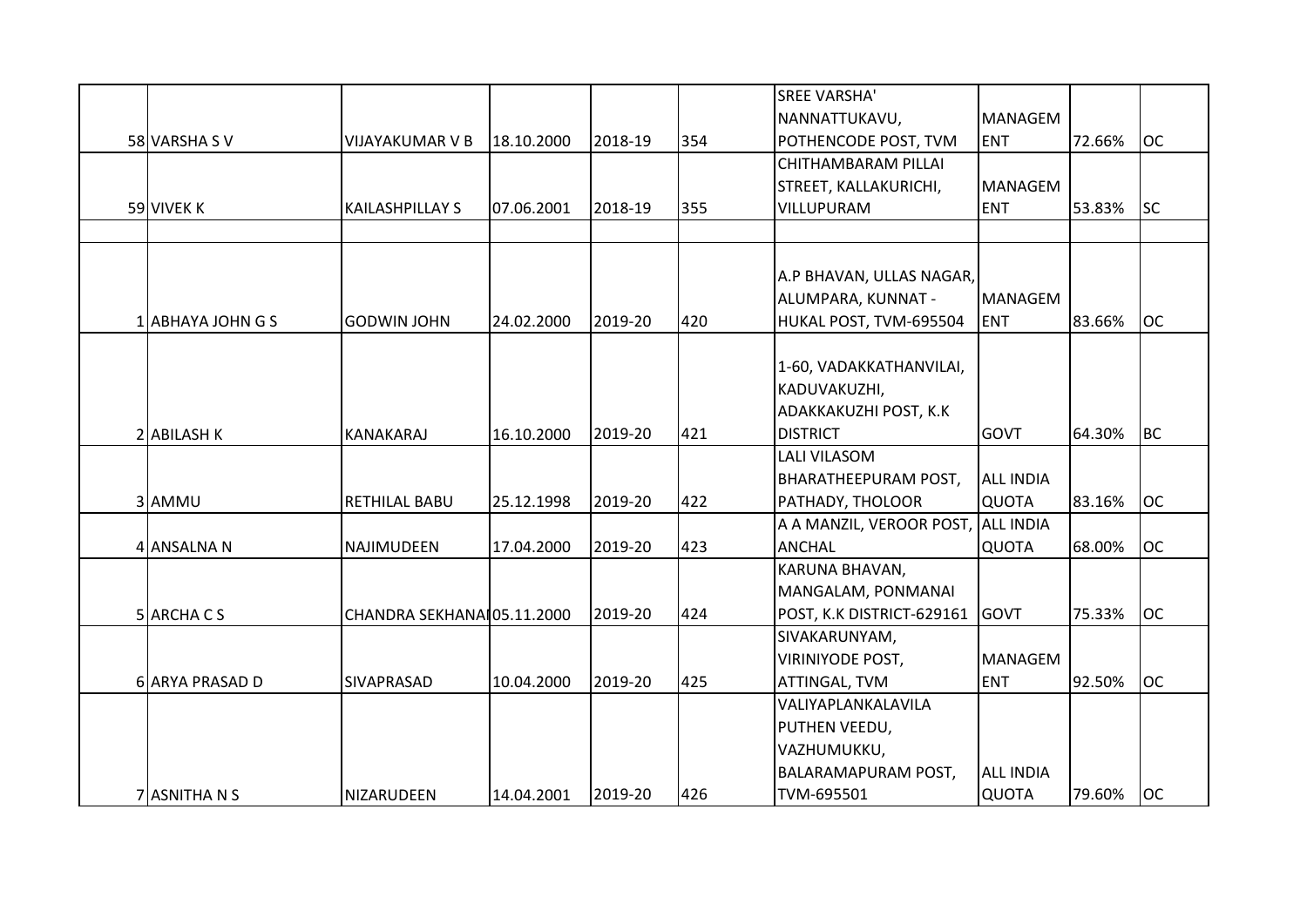|                        |                                   |            |         |     | 05/40, PARVATHI VILASAN,      |                  |        |           |
|------------------------|-----------------------------------|------------|---------|-----|-------------------------------|------------------|--------|-----------|
|                        |                                   |            |         |     | <b>CHETTICHAR VILAI,</b>      |                  |        |           |
| 8 DEVIKA P L           | Dr.PRADEEP KUMAR 03.12.2001       |            | 2019-20 | 427 | <b>VEEYANOOR</b>              | <b>GOVT</b>      | 83.33% | <b>OC</b> |
|                        |                                   |            |         |     | VASANTHA VILASOM,             |                  |        |           |
|                        |                                   |            |         |     | KURUMATHOOR,                  | <b>MANAGEM</b>   |        |           |
| 9DEVU M                | MADHUSUDHANAN 05.01.2002          |            | 2019-20 | 428 | <b>KUZHITHURAI POST</b>       | <b>ENT</b>       | 76.00% | <b>OC</b> |
|                        |                                   |            |         |     | KOTTALIKUDY HOUSE, 437,       |                  |        |           |
|                        |                                   |            |         |     | KUMMANODE, PATTIMATTO MANAGEM |                  |        |           |
| 10 FATHIMA K S         | <b>SHAMSUDHEEN K A 20.10.1999</b> |            | 2019-20 | 429 | M-683562                      | <b>ENT</b>       | 87.00% | <b>OC</b> |
|                        |                                   |            |         |     | FS, MANZIL, NARIPPIL LANE,    |                  |        |           |
|                        |                                   |            |         |     | TC55/1974(1),                 |                  |        |           |
|                        |                                   |            |         |     | PAPPANAMCODE POST-            | <b>MANAGEM</b>   |        |           |
| 11 FEMINA F S          | SHAJAHAN                          | 03.04.2000 | 2019-20 | 430 | 695018                        | <b>ENT</b>       | 69.00% | <b>OC</b> |
|                        |                                   |            |         |     | SREEHARI NILAYAM, ZION        |                  |        |           |
|                        |                                   |            |         |     | JUNCTION, ETTUMANOOR          | <b>ALL INDIA</b> |        |           |
| 12 GOWRI VISHNUPRIYA M | <b>MOHANDAS</b>                   | 11.05.2001 | 2019-20 | 431 | POST, KOTTAYAM                | <b>QUOTA</b>     | 65.00% | <b>OC</b> |
|                        |                                   |            |         |     | D 17, TC 24/537(1),           |                  |        |           |
|                        |                                   |            |         |     | ALTHARA NAGAR,                |                  |        |           |
|                        |                                   |            |         |     | VELLAYAMBALAM POST,           |                  |        |           |
| 13 HARI NARAYANAN S    | SUBRAMANIAN                       | 27.11.2001 | 2019-20 | 432 | TVM-695010                    | <b>GOVT</b>      | 65.00% | <b>OC</b> |
|                        |                                   |            |         |     | THANAL, PAYATTUVILA,          |                  |        |           |
|                        |                                   |            |         |     | PAYATTUVILA POST,             |                  |        |           |
|                        |                                   |            |         |     | BALARAMAPURAM, TVM-           | <b>ALL INDIA</b> |        |           |
| 14 IRIN LALISH         | <b>LALISH KUMAR</b>               | 15.05.2000 | 2019-20 | 433 | 695501                        | <b>QUOTA</b>     | 90.83% | <b>OC</b> |
|                        |                                   |            |         |     | 6/40-2, CHURCH STREET,        |                  |        |           |
|                        |                                   |            |         |     | VEERANAM,                     |                  |        |           |
|                        |                                   |            |         |     | VEERAKERALAMPUDUR             |                  |        |           |
|                        |                                   |            |         |     | TALUK, TIRUNELVELI-           |                  |        |           |
| 15 JOAN AUGUSTIN J     | <b>JUSTIN</b>                     | 24.01.2002 | 2019-20 | 434 | 627861                        | <b>GOVT</b>      | 53.66% | BC        |
|                        |                                   |            |         |     | 45A, KENNADY STREET,          |                  |        |           |
|                        |                                   |            |         |     | KARUPARAYAN PALAYAM,          |                  |        |           |
| 16 KARUNYA LAKSHMI S   | <b>SEKAR</b>                      | 16.05.2001 | 2019-20 | 435 | COIMBATORE-641062             | <b>GOVT</b>      | 68.33% | loc       |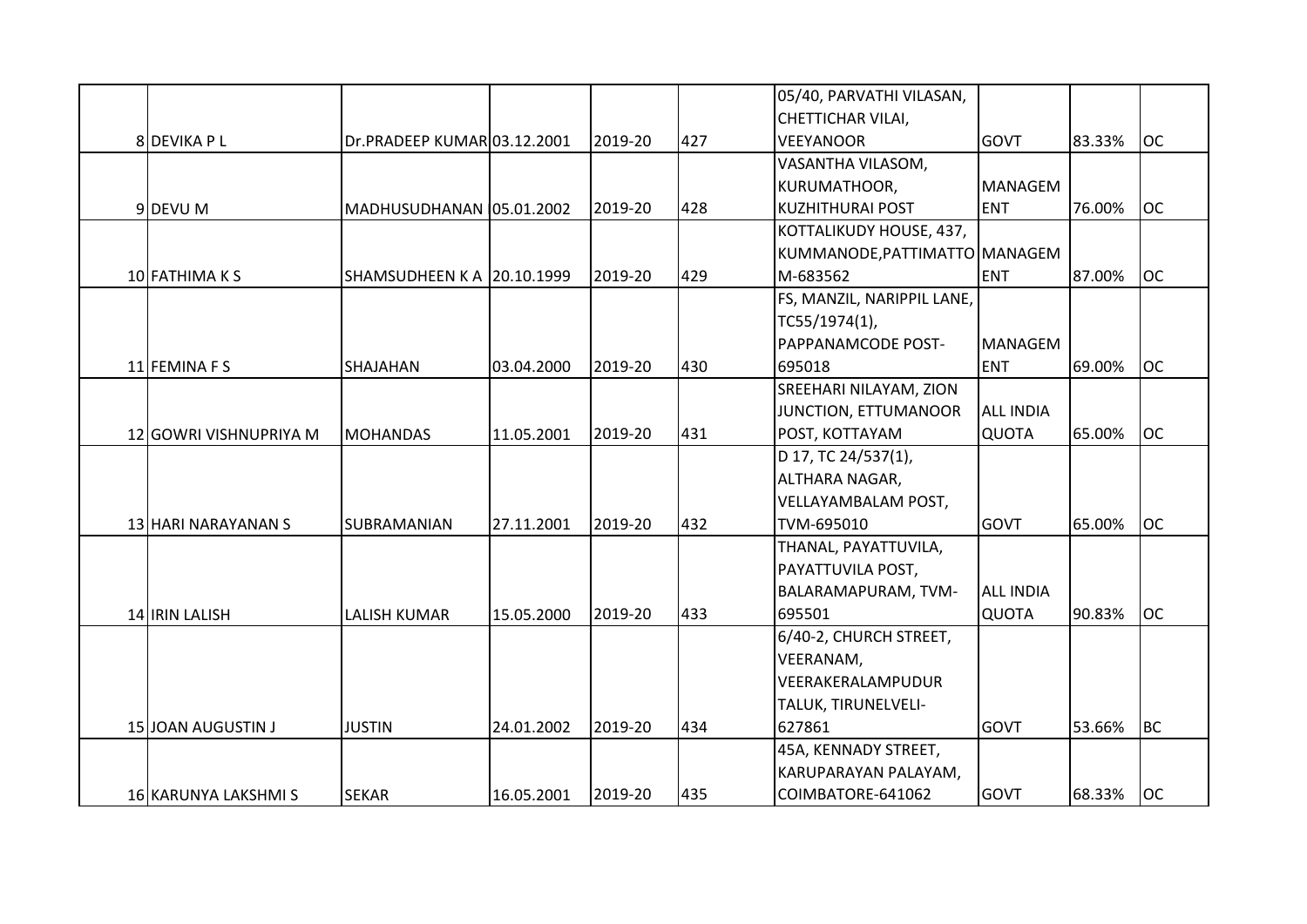|                       |                             |            |         |     | 1/165, PILLAYAR KOVIL             |                  |        |            |
|-----------------------|-----------------------------|------------|---------|-----|-----------------------------------|------------------|--------|------------|
|                       |                             |            |         |     | STREET, NARANAPURAM,              |                  |        |            |
|                       |                             |            |         |     | ALANGULAM, TIRUNELVELI-           |                  |        |            |
| 17 MAHADEVI H         | HARISHCHANDRAN 12.07.2000   |            | 2019-20 | 436 | 627853                            | <b>GOVT</b>      | 48.33% | <b>SC</b>  |
|                       |                             |            |         |     | 27, QUAIDE MILLATH                |                  |        |            |
|                       |                             |            |         |     | <b>NAGAR 3RD</b>                  |                  |        |            |
|                       |                             |            |         |     | STREET, PULIANGUDI,               |                  |        |            |
| 18 MURSHIDAH SHERIN M | MOHAMED IBRAHIM 15.03.2002  |            | 2019-20 | 437 | <b>KADAYANALLUR, TVL</b>          | <b>GOVT</b>      | 61.30% | <b>BCM</b> |
|                       |                             |            |         |     | 182/49, STREET OF MOUNT           |                  |        |            |
|                       |                             |            |         |     | ROAD, TENKASI,                    |                  |        |            |
| 19 NOORUN NATHIRA P   | <b>PEER MOHAMMED</b>        | 08.05.2002 | 2019-20 | 438 | TIRUNELVELI                       | <b>GOVT</b>      | 70.00% | <b>BCM</b> |
|                       |                             |            |         |     | <b>THRIPPALAM PANVILA</b>         |                  |        |            |
|                       |                             |            |         |     | MERYSADANAM, KODANPA              |                  |        |            |
|                       |                             |            |         |     | VILA POST, NEYYATINKARA - MANAGEM |                  |        |            |
| 20 PARVATHY PADMA     | PADMAKUMAR                  | 25.08.2000 | 2019-20 | 439 | 695123                            | <b>ENT</b>       | 66.66% | <b>OC</b>  |
|                       |                             |            |         |     | 315, PUNGAIYADI                   |                  |        |            |
|                       |                             |            |         |     | <b>VINAYAGAR NAGAR, 2ND</b>       |                  |        |            |
|                       |                             |            |         |     | STREET, VATTAVILAI ROAD,          |                  |        |            |
|                       |                             |            |         |     | KOTTAR POST, NAGERCOIL-           |                  |        |            |
| 21 PRIYA NIRENJINI S  | SARAVANA KUMAR   11.03.2001 |            | 2019-20 | 440 | 2                                 | <b>GOVT</b>      | 55.66% | <b>BC</b>  |
|                       |                             |            |         |     | 411, NEHURU STREET,               |                  |        |            |
|                       |                             |            |         |     | THANDALAM MANIMEDU,               |                  |        |            |
| 22 SAI PRASANNA M S   | <b>SUNDARA RAO M</b>        | 09.11.1999 | 2019-20 | 441 | CHENNAI-128                       | <b>GOVT</b>      | 59.66% | <b>SC</b>  |
|                       |                             |            |         |     | POOVATHINGAL HOUSE,               |                  |        |            |
|                       |                             |            |         |     | NEDUNGOTTUR,                      |                  |        |            |
|                       |                             |            |         |     | <b>CHORANUR POST,</b>             | <b>ALL INDIA</b> |        |            |
| 23 SILPA P S          | SUNILKUMAR                  | 16.02.2000 | 2019-20 | 442 | PALAKKAD                          | <b>QUOTA</b>     | 78.66% | <b>OC</b>  |
|                       |                             |            |         |     | PERUMPILLA, THEKKAV               |                  |        |            |
|                       |                             |            |         |     | PUTHEN VEEDU,                     |                  |        |            |
|                       |                             |            |         |     | CHERUVALLOOR, K.K                 |                  |        |            |
| 24 SREELAKSHMISB      | SREEKANDAN                  | 15.03.2001 | 2019-20 | 443 | DISTRICT-629152                   | <b>GOVT</b>      |        | <b>OC</b>  |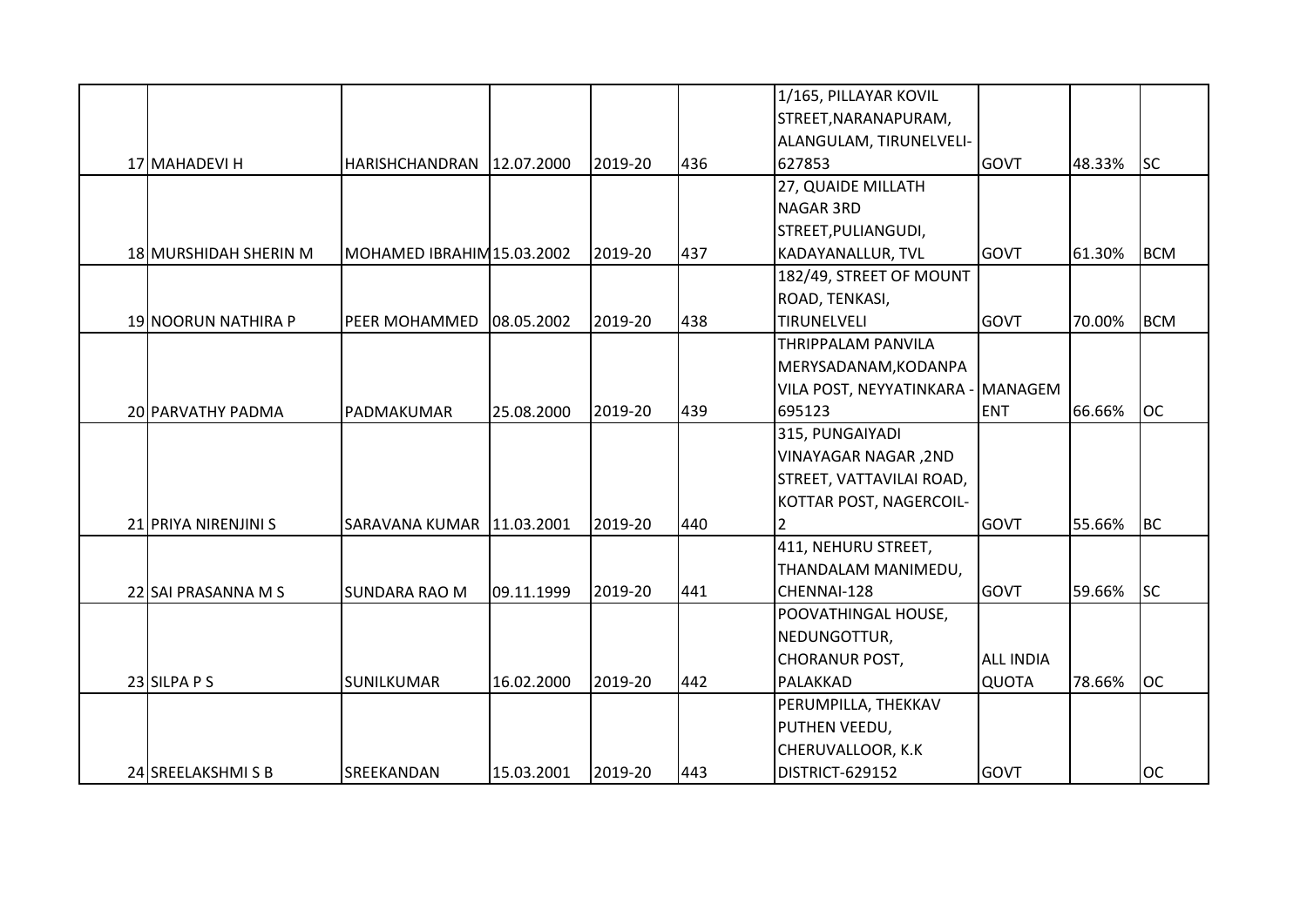|                                    |                            |            |         |     | MALLENCODE, KARANKADU           |             |        |           |
|------------------------------------|----------------------------|------------|---------|-----|---------------------------------|-------------|--------|-----------|
| 25 SRI NITHI G A                   | <b>I</b> GEETHA KRISHNAN   | 01.05.2001 | 2019-20 | 444 | POST, K.K. DISTRICT-629809 GOVT |             | 73.00% | <b>BC</b> |
|                                    |                            |            |         |     | 2/54 B, IPC STREET, JACOB       |             |        |           |
|                                    |                            |            |         |     | PURAM POST,                     |             |        |           |
|                                    |                            |            |         |     | RADHAPURAM,                     |             |        |           |
| 26 YOLAND JOSHUWA SAMUE ANANDA RAJ |                            | 01.11.2000 | 2019-20 | 445 | TIRUNELVELI-627114              | <b>GOVT</b> | 59.50% | <b>BC</b> |
|                                    |                            |            |         |     | H-76 TNHB 9TH PHASE,            |             |        |           |
|                                    |                            |            |         |     | <b>HOSUR, OPP RAILWAY</b>       |             |        |           |
|                                    | <b>CHRISTIN BABU</b>       |            |         |     | <b>STATION HOSUR,</b>           |             |        |           |
| 27 RAKESH BABU C E                 | <b>SEKARI</b>              | 24.11.2000 | 2019-20 | 446 | KRISHNAGIRI-635109              | Lapsed      | 52.55% | <b>BC</b> |
|                                    |                            |            |         |     | DARUL NAJATH MOSQUE             |             |        |           |
|                                    |                            |            |         |     | LANE, VAZHIMUKKU,               |             |        |           |
| 28 WAFA NIZAR N                    | NIZARUDEEN A               | 16.07.2001 | 2019-20 | 447 | BALARAMAPURAM                   | Lapsed      | 63.33% | <b>OC</b> |
|                                    |                            |            |         |     | PRIJI BHAVAN, SAMSKARA          |             |        |           |
|                                    |                            |            |         |     | LANE, POWDIKONAM POST,          |             |        |           |
| 29 PRIJI P                         | PUSHPANGATHAN P 29.08.2000 |            | 2019-20 | 448 | <b>TVM</b>                      | Lapsed      | 68.33% | <b>OC</b> |
|                                    |                            |            |         |     | PALLIKAL HOUSE,                 |             |        |           |
|                                    |                            |            |         |     | PLAMPAZHINJI,                   |             |        |           |
| 30 SHEREENA P SYAM                 | <b>SYAM PRAKASH</b>        | 27.09.2000 | 2019-20 | 449 | <b>MANCHAMCODE POST</b>         | Lapsed      | 68.33% | <b>OC</b> |
|                                    |                            |            |         |     |                                 |             |        |           |
|                                    |                            |            |         |     | <b>BASELIA ORTHODOX</b>         |             |        |           |
|                                    |                            |            |         |     | <b>CENTRE, THRIPPILASHIKOM</b>  |             |        |           |
|                                    |                            |            |         |     | POST, KUNDARA, KOLLAM-          |             |        |           |
| 31 ANU KL                          | KUNJUKUTTY                 | 10.12.1989 | 2019-20 | 450 | 691509                          | Lapsed      | 62.00% | <b>OC</b> |
|                                    |                            |            |         |     | ALPHA HOLY CROSS NAGAR,         |             |        |           |
|                                    |                            |            |         |     | AUIRA POST, PARASSALA -         |             |        |           |
| 32 AASBINI DEV A S                 | <b>AUGUSTIAN C</b>         | 03.05.2001 | 2019-20 | 451 | 695502                          | Lapsed      | 84.50% | <b>OC</b> |
|                                    |                            |            |         |     | A J NIVAS,                      |             |        |           |
|                                    |                            |            |         |     | KUZHIYAMMANNADI,                |             |        |           |
| 33 RESHMA A J                      | <b>ANILKUMAR T</b>         | 23.02.2001 | 2019-20 | 452 | <b>KANCHAMPAZHINJI POST</b>     | Lapsed      | 74.00% | <b>OC</b> |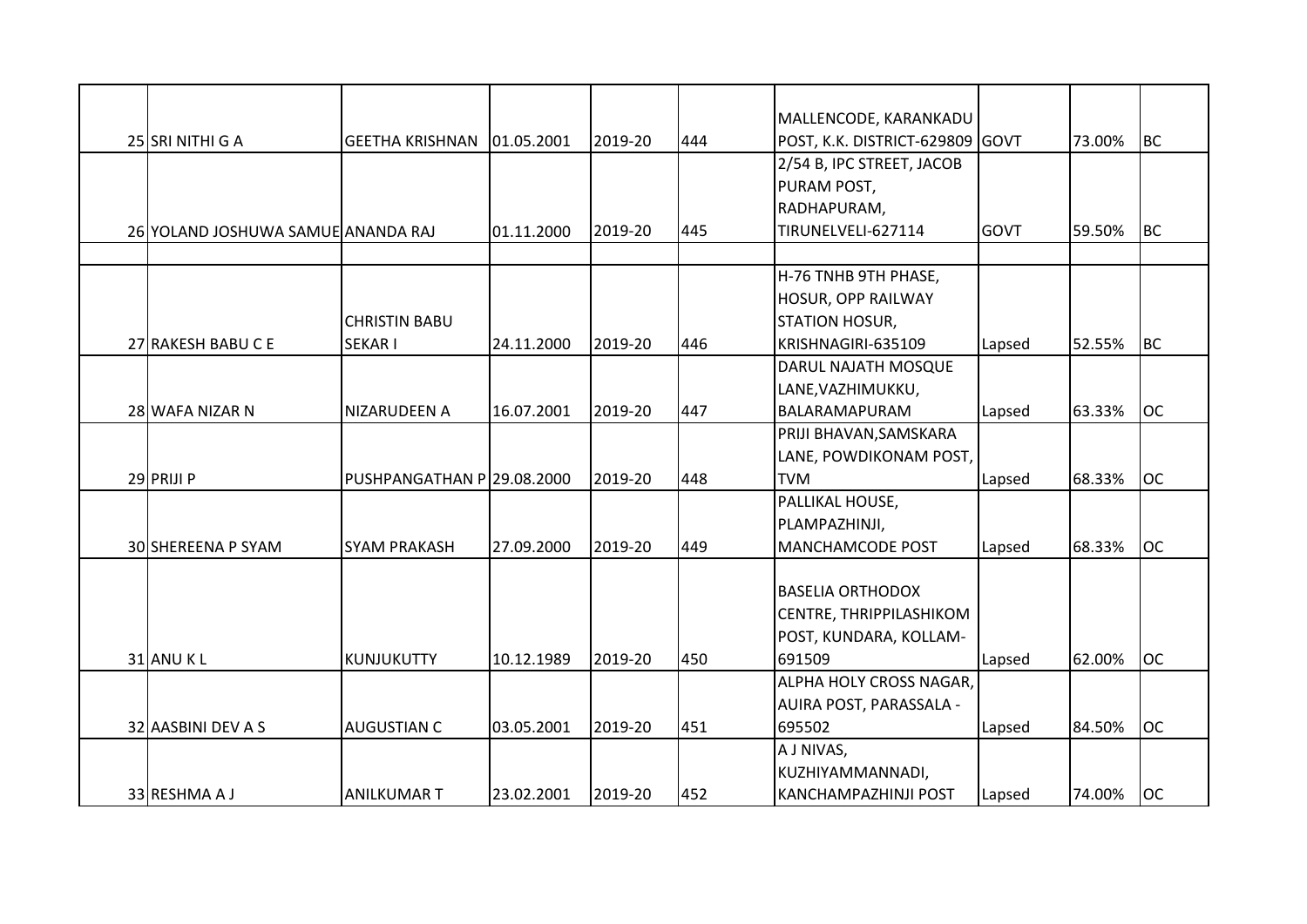|                            |                      |            |         |     | PALIKARAI PUTHEN VEEDU,     |            |        |            |
|----------------------------|----------------------|------------|---------|-----|-----------------------------|------------|--------|------------|
|                            |                      |            |         |     | PARAICODE,                  |            |        |            |
|                            |                      |            |         |     | MULAGUMOODU, K.K            |            |        |            |
| 34 ABIRAMI A L             | <b>AJITH KUMAR R</b> | 11.06.2001 | 2019-20 | 453 | DISTRICT-629167             | Lapsed     | 58.66% | <b>OC</b>  |
|                            |                      |            |         |     | SHEEJA BHAVAN,              |            |        |            |
|                            |                      |            |         |     | KALLAMBALAN,                |            |        |            |
|                            |                      |            |         |     | <b>BALARAMAPURAM POST,</b>  |            |        |            |
| 35 MALAVIKA H S            | <b>HARIKUMAR R</b>   | 02.03.2001 | 2019-20 | 454 | <b>TVM</b>                  | Lapsed     | 60.66% | <b>OC</b>  |
|                            |                      |            |         |     | <b>SOUTH GATE,</b>          |            |        |            |
|                            |                      |            |         |     | THIRUVITHANCODE POST,       |            |        |            |
| <b>36 SCHULAR SUKHIN S</b> | <b>SURESH S</b>      | 29.10.2001 | 2019-20 | 455 | K.K DISTRICT-629174         | Lapsed     | 47.50% | <b>MBC</b> |
|                            |                      |            |         |     | PONPARA(H), KANAM POST,     |            |        |            |
| 37 ARJUN KRISHNA           | <b>PREM KUMAR</b>    | 26.10.1999 | 2019-20 | 456 | <b>KOTTAYAM</b>             | Lapsed     | 56.66% | <b>OC</b>  |
|                            |                      |            |         |     | ADITHYAN ILLAM,             |            |        |            |
|                            |                      |            |         |     | MANGALATHU KONAM,           |            |        |            |
|                            |                      |            |         |     | KATTACHALKUZHI POST,        |            |        |            |
| 38 ADITHYAN S P            | SANALKUMAR           | 18.06.2000 | 2019-20 | 457 | BALARAMAPURAM               | Lapsed     | 57.66% | <b>OC</b>  |
|                            |                      |            |         |     | <b>ASWATHY' TC 7/966(6)</b> |            |        |            |
|                            |                      |            |         |     | KARUNYA 143A BHASI          |            |        |            |
|                            |                      |            |         |     | NAGAR ULLOOR, MC POST,      |            |        |            |
| 39 ASWATHY J               | <b>MONY K</b>        | 28.02.2001 | 2019-20 | 458 | <b>TVM</b>                  | Lapsed     | 75.66% | <b>OC</b>  |
|                            |                      |            |         |     | PILLAIVETTU VILAI,          |            |        |            |
|                            |                      |            |         |     | CHERAKARAI,                 |            |        |            |
| 40 DANIEL JEBA SINGH J     | <b>JAYASINGH S</b>   | 01.11.2001 | 2019-20 | 459 | MANAJLUMOODU                | Lapsed     | 70.60% | <b>BC</b>  |
|                            |                      |            |         |     | <b>BINUS KADAMPATTU</b>     |            |        |            |
|                            |                      |            |         |     | KONAM, PARIPALLY POST,      |            |        |            |
| 41 AKSHAYA B M             | <b>BINU</b>          | 09.12.1998 | 2019-20 | 460 | KOLLAM-691574               | Lapsed     | 68.66% | <b>OC</b>  |
|                            |                      |            |         |     |                             |            |        |            |
|                            |                      |            |         |     |                             |            |        |            |
|                            |                      |            |         |     | VATTAVILA PUTHEN VEEDU,     |            |        |            |
|                            |                      |            |         |     | TOWN WARD, PARASSALA        |            |        |            |
| 1 ABHISHA A S              | <b>SREEKUMARAN K</b> | 19.04.2001 | 2020-21 | 601 | POST, PIN:695502            | <b>AIQ</b> | 81.00% | <b>BC</b>  |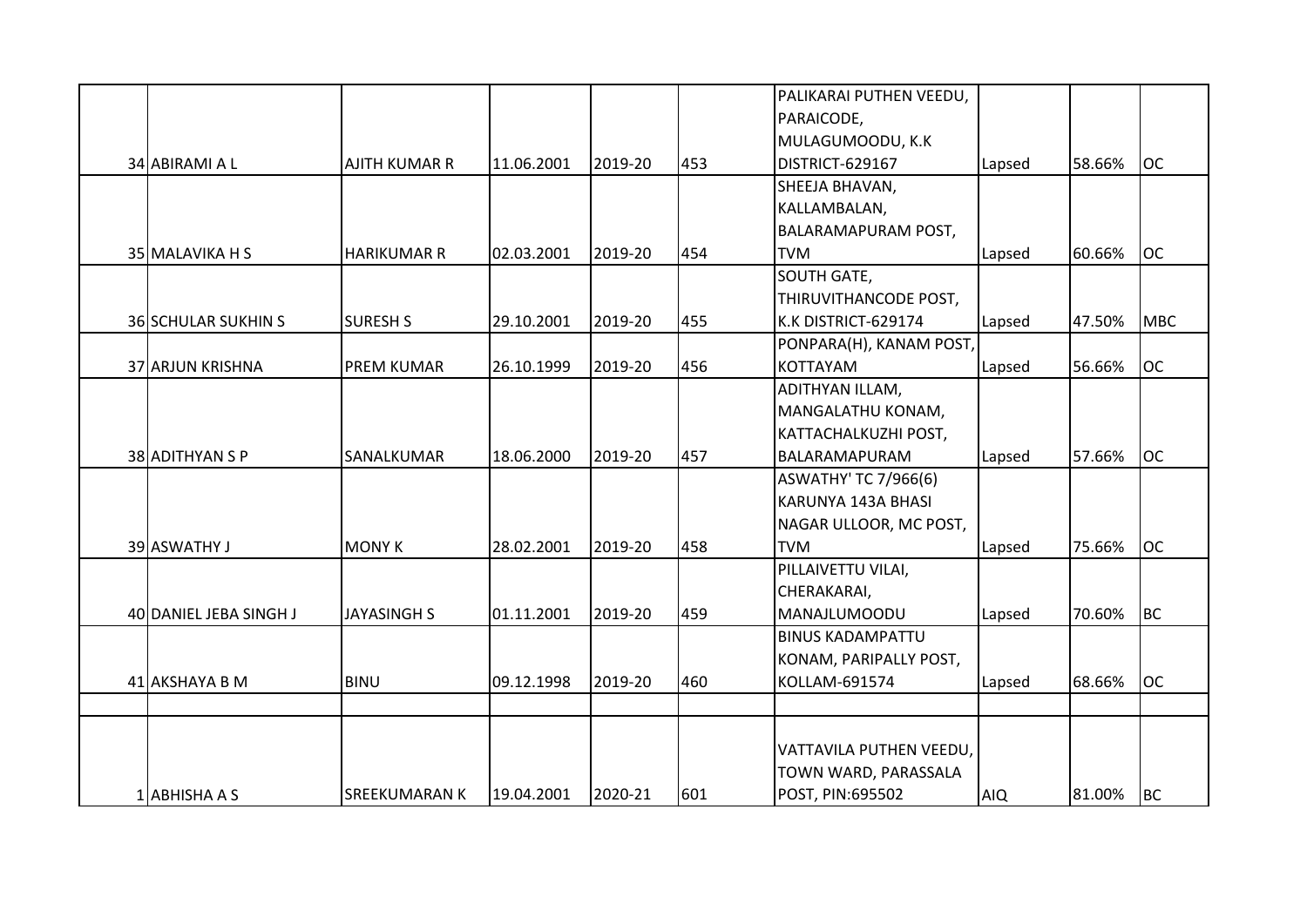|                                 |                       |            |         |     | 10/60(1), KARAIKADU VILAI           |             |        |           |
|---------------------------------|-----------------------|------------|---------|-----|-------------------------------------|-------------|--------|-----------|
|                                 |                       |            |         |     |                                     |             |        |           |
|                                 |                       |            |         |     | VEEDU, MATHOORKONAM,                |             |        |           |
|                                 | <b>SELVARAJ K</b>     | 05.07.2002 | 2020-21 | 602 | ARUMANAI POST,<br>VILAVANCODE       |             | 77.00% | <b>BC</b> |
| 2 ADLIN SMYLA S S               |                       |            |         |     |                                     | <b>GQ</b>   |        |           |
|                                 |                       |            |         |     | AKSHAYA MANCHALLOOR,                |             |        |           |
| 3 AKSHAY KRISHNA V S            | <b>VENU</b>           | 20.08.2001 | 2020-21 | 603 | PATHANAPURAM POST,<br>KOLLAM-689695 | <b>MGMT</b> | 86.75% | <b>OC</b> |
|                                 |                       |            |         |     | ALEENA BHAVAN,                      |             |        |           |
|                                 |                       |            |         |     | PARAYAMVILA, VIRALY,                |             |        |           |
| 4 ALEENA B S                    | <b>BRIGHT SINGH S</b> | 10.06.2001 | 2020-21 | 604 | <b>UCHAKKADA POST</b>               | <b>MGMT</b> | 82.20% | <b>OC</b> |
|                                 |                       |            |         |     | <b>ABID MANZIL,</b>                 |             |        |           |
|                                 |                       |            |         |     | KIZHAKKEPURAM POST,                 |             |        |           |
|                                 | <b>HASBUDEEN KOYA</b> |            |         |     | AYIROOR, VARKALA,                   |             |        |           |
| 5 AMINA BEEVI HASBUDEEN THANGAL |                       | 22.05.2000 | 2020-21 | 605 | TRIVANDRUM-695310                   | <b>MGMT</b> | 80.00% | <b>OC</b> |
|                                 |                       |            |         |     | ANAKHA BHAVAN,                      |             |        |           |
|                                 |                       |            |         |     | THOTTAVARAM,                        |             |        |           |
|                                 |                       |            |         |     | PERUMKADAVILA POST,                 |             |        |           |
| 6 ANAKHA B S                    | <b>SURENDRANS</b>     | 28.12.2001 | 2020-21 | 606 | TRIVANDRUM-695124                   | <b>MGMT</b> | 80.00% | <b>OC</b> |
|                                 |                       |            |         |     | SS BHAVAN, PARALUVILAI,             |             |        |           |
|                                 |                       |            |         |     | KANNUMAMOODU POST,                  |             |        |           |
|                                 |                       |            |         |     | KANYAKUMARI DISTRICT                |             |        |           |
| 7 ANARKHASS                     | <b>STANLY JOHN</b>    | 15.05.2002 | 2020-21 | 607 | 629170                              | <b>GQ</b>   | 64.33% | <b>BC</b> |
|                                 |                       |            |         |     | SHAJI NIVAS, MULLUVILA,             |             |        |           |
|                                 |                       |            |         |     | NELLIVILA POST,                     |             |        |           |
| 8 ANEENA J BERTIN               | <b>BERTIN M N</b>     | 13.11.2001 | 2020-21 | 608 | VENGANOOR -695523                   | <b>MGMT</b> | 62.25% | <b>OC</b> |
|                                 |                       |            |         |     | MATHA BHAVAN,                       |             |        |           |
|                                 |                       |            |         |     | MELARIYODE,                         |             |        |           |
|                                 |                       |            |         |     | <b>VELIYAMCODE POST,</b>            |             |        |           |
| 9 ANJANA DAS B                  | <b>JAYADAS</b>        | 12.08.2002 | 2020-21 | 609 | TRIVANDRUM-695512                   | <b>AIQ</b>  | 92.00% | <b>BC</b> |
|                                 |                       |            |         |     | VENDALICODE,                        |             |        |           |
|                                 |                       |            |         |     | KULASEKHARAM,                       |             |        |           |
| 10 ANUB SAMUEL A P              | ANTHERYA              | 26.03.2003 | 2020-21 | 610 | IKANYAKUMARI DISTRICT               | <b>GQ</b>   | 80.00% | BC        |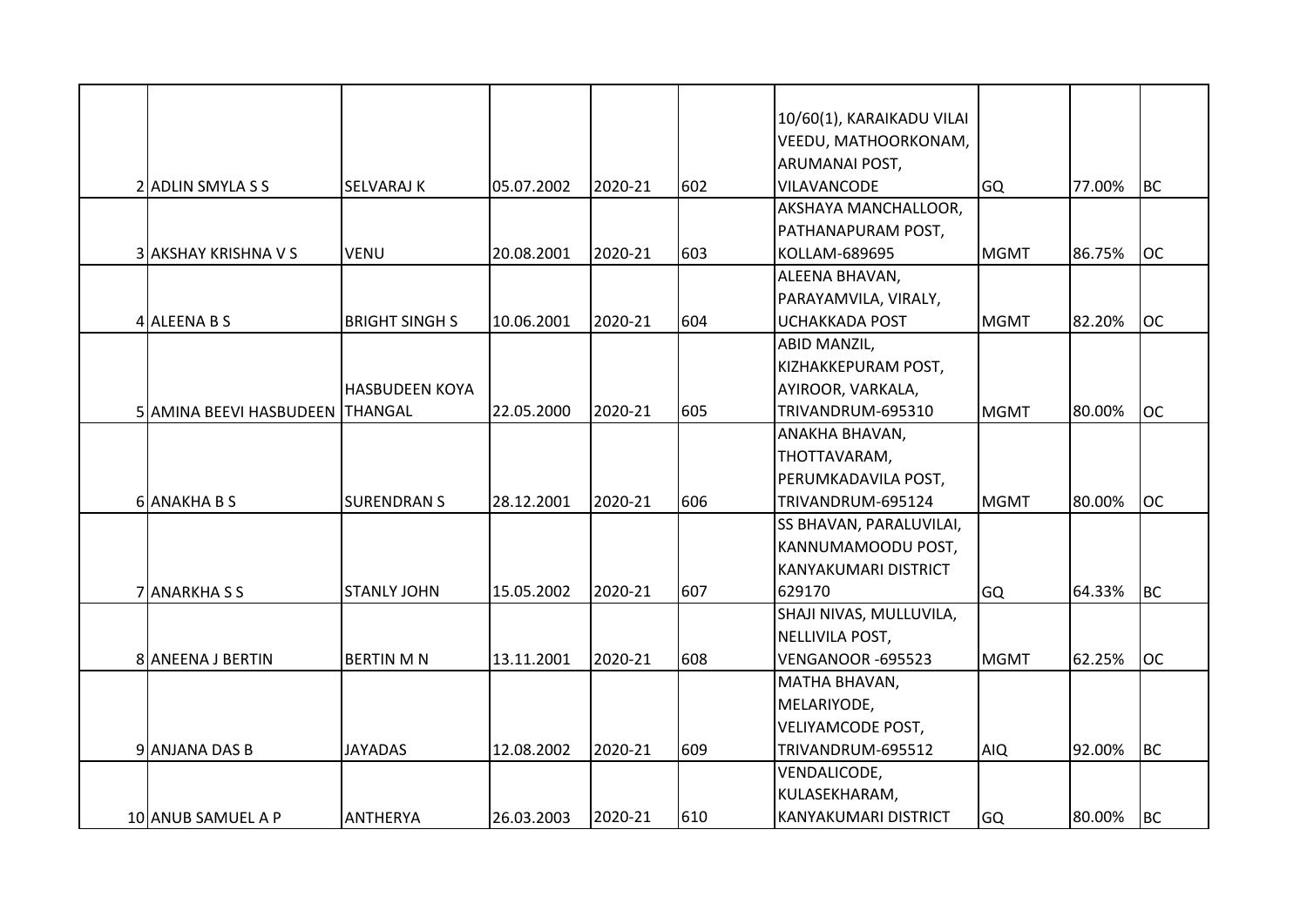|                       |                    |            |         |     | SS BHAVAN, PARALUVILAI,       |             |        |           |
|-----------------------|--------------------|------------|---------|-----|-------------------------------|-------------|--------|-----------|
|                       |                    |            |         |     | KANNUMAMOODU POST,            |             |        |           |
|                       |                    |            |         |     | <b>KANYAKUMARI DISTRICT</b>   |             |        |           |
| 11 ANUJA S S          | <b>STANLY JOHN</b> | 15.05.2002 | 2020-21 | 611 | 629170                        | GQ          | 61.33% | BC        |
|                       |                    |            |         |     |                               |             |        |           |
|                       |                    |            |         |     | TC 34/1160, ANZIA MANZIL,     |             |        |           |
|                       |                    |            |         |     | AIRPORT ROAD, SULAIMAN        |             |        |           |
|                       |                    |            |         |     | STREET, VALLAKADAVU,          |             |        |           |
| 12 ASIYA S ANVER      | <b>ANVER</b>       | 23.04.2002 | 2020-21 | 612 | TRIVANDRUM-695008             | <b>MGMT</b> | 90.00% | <b>OC</b> |
|                       |                    |            |         |     | A K BHAVAN, ANTHIYOOR,        |             |        |           |
|                       |                    |            |         |     | BALARAMPURAM,                 |             |        |           |
| 13 ASWATHY ANIL       | <b>ANILKUMAR V</b> | 25.12.2001 | 2020-21 | 613 | TRIVANDRUM-695501             | <b>MGMT</b> | 73.00% | <b>OC</b> |
|                       |                    |            |         |     | <b>ASWATHY BHAVAN, NETTA,</b> |             |        |           |
|                       |                    |            |         |     | NEDUMANGAD,                   |             |        |           |
| 14 ASWATHY B          | VIJAYAN            | 10.04.2002 | 2020-21 | 614 | TRIVANDRUM-695541             | <b>MGMT</b> | 89.00% | <b>OC</b> |
|                       |                    |            |         |     | KUNTU VILAI, MULA VILAI,      |             |        |           |
|                       |                    |            |         |     | <b>VEEYANOOR POST,</b>        |             |        |           |
| 15 BENITLIN BAVISHA P | PARAMASIVAN        | 16.05.2002 | 2020-21 | 615 | KANYAKUMARI-629177            | <b>GQ</b>   | 77.00% | BC        |
|                       |                    |            |         |     | 27-155 KATHAKUZHI,            |             |        |           |
|                       |                    |            |         |     | ELACHIRAI, ELANCHIRAI         |             |        |           |
|                       |                    |            |         |     | POST, KANAYKUMARI             |             |        |           |
| 16 BENSAM O           | PORAL SAMRAJ       | 11.05.2000 | 2020-21 | 616 | DISTRICT-629152               | <b>MGMT</b> | 83.16% | loc       |
|                       |                    |            |         |     | 22-91/1, DHANU NIVAS,         |             |        |           |
|                       |                    |            |         |     | VILATHIVILAI,                 |             |        |           |
|                       |                    |            |         |     | VAZHIKALAMPADU,               |             |        |           |
|                       |                    |            |         |     | CHEMPARUTHIVILAI POST,        |             |        |           |
| 17 DHANUSHA S S       | <b>SURESH C</b>    | 31.08.2002 | 2020-21 | 617 | KANYAKUMARI DISTIRCT          | GQ          | 85.00% | <b>BC</b> |
|                       |                    |            |         |     | HOREEB, PERUKAVU,             |             |        |           |
|                       |                    |            |         |     | PERUKAVU POST,                |             |        |           |
| 18 EUODIA J S         | JOHN VICTOR D L    | 02.07.2001 | 2020-21 | 618 | <b>THIRUMALA</b>              | <b>MGMT</b> | 81.00% | <b>OC</b> |
|                       |                    |            |         |     | RETNAVILASAM,                 |             |        |           |
|                       |                    |            |         |     | VADAKKEVILA,                  |             |        |           |
| 19 JINCY S R          | <b>ROBERT SR</b>   | 21.11.2001 | 2020-21 | 619 | <b>KOOVALASSERY POST</b>      | <b>MGMT</b> | 97.00% | loc       |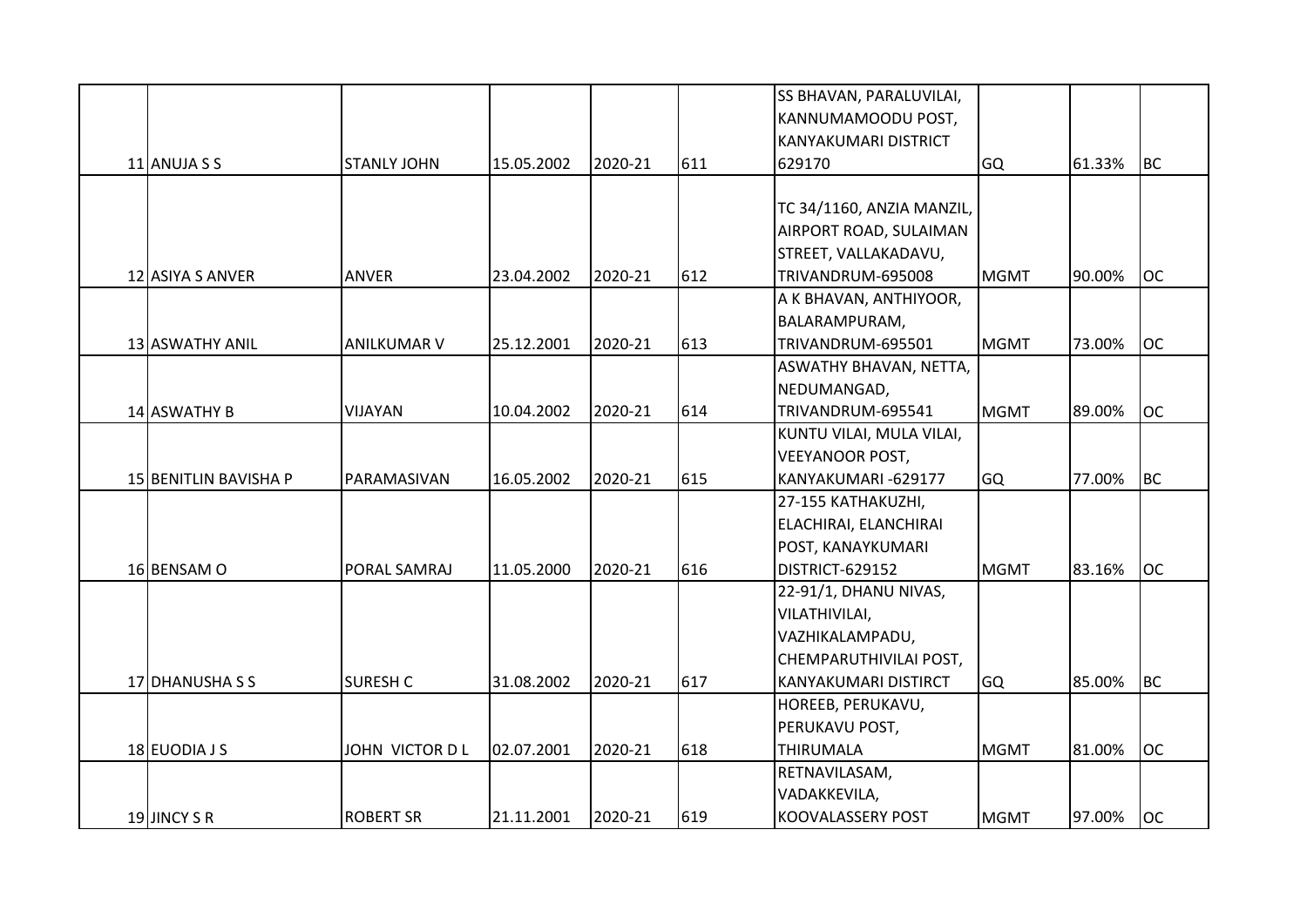|                         |                       |            |         |     | PREMEELA MANDIRAM,          |             |        |            |
|-------------------------|-----------------------|------------|---------|-----|-----------------------------|-------------|--------|------------|
|                         |                       |            |         |     | MEEYANNOOR                  |             |        |            |
|                         |                       |            |         |     | POST, KOTTARA, KOLLAM,      |             |        |            |
| 20 KALYANI P N          | <b>PRASANNAN G S</b>  | 24.04.2001 | 2020-21 | 620 | <b>KERALA -691537</b>       | <b>MGMT</b> | 69.66% | <b>OC</b>  |
|                         |                       |            |         |     |                             |             |        |            |
|                         |                       |            |         |     | 217/1, AYILLIAM PALAKKAL,   |             |        |            |
|                         |                       |            |         |     | FATHIMAPURAM,               |             |        |            |
|                         |                       |            |         |     | KOLLEMCODE POST,            |             |        |            |
| 21 KAVYA V V            | VIJAYAKUMAR           | 18.04.2002 | 2020-21 | 621 | <b>KANYAKUMARI DISTRICT</b> | <b>MGMT</b> | 79.66% | <b>OC</b>  |
|                         |                       |            |         |     | <b>ASWATHY BHAVAN,</b>      |             |        |            |
|                         |                       |            |         |     | KARIKKAD POST,              |             |        |            |
| 22 KRISHNA ASHOK        | <b>ASHOKAN</b>        | 03.07.2002 | 2020-21 | 622 | THANNEERMUKKOM              | <b>AIQ</b>  | 82.00% | <b>BC</b>  |
|                         |                       |            |         |     | LEKSHMI NARAYANA,           |             |        |            |
|                         |                       |            |         |     | TC64/1067, KARUMOM          |             |        |            |
|                         | <b>RATHEESH KUMAR</b> |            |         |     | POST, TRIVANDRUM-           |             |        |            |
| 23 LEKSHMI L R          | D                     | 04.10.2001 | 2020-21 | 623 | 695002                      | <b>AIQ</b>  | 73.83% | <b>BC</b>  |
|                         |                       |            |         |     | NANDHU BHAVAN,              |             |        |            |
|                         |                       |            |         |     | VATTAVILA,                  |             |        |            |
| 24 NANDHU JAMES         | <b>JAMES</b>          | 20.09.2001 | 2020-21 | 624 | KANJAMPAZHINJI POST.        | <b>AIQ</b>  | 68.00% | <b>BC</b>  |
|                         |                       |            |         |     | PADMANABHAM,                |             |        |            |
|                         |                       |            |         |     | KODIYOOR, MUTTACAUD         |             |        |            |
| 25 PARVATHY B           | <b>VIMAL KUMAR P</b>  | 12.06.2001 | 2020-21 | 625 | POST,                       | <b>MGMT</b> | 92.00% | <b>OC</b>  |
|                         |                       |            |         |     | <b>JEYACHANDRAN</b>         |             |        |            |
|                         |                       |            |         |     | DEVENDRAN, 2/85             |             |        |            |
|                         |                       |            |         |     | NARANAPURAM,                |             |        |            |
|                         |                       |            |         |     | MAYAMANKURCHI POST,         |             |        |            |
| 26 PAVITHRA DEVENDRAN J | <b>JEYACHANDRAN P</b> | 25.12.2002 | 2020-21 | 626 | ALANGULAM, TENKASI          | <b>GQ</b>   | 57.66% | <b>SC</b>  |
|                         |                       |            |         |     |                             |             |        |            |
|                         |                       |            |         |     | 11/115A, SOUTH STREET, R    |             |        |            |
|                         |                       |            |         |     | K BHAVAN, KERALAPURAM,      |             |        |            |
| 27 PAVITHRA SL          | <b>SUNIL KUMAR S</b>  | 11.03.2003 | 2020-21 | 627 | <b>THUCKALAY</b>            | <b>GQ</b>   | 85.00% | <b>OC</b>  |
|                         |                       |            |         |     | 19/5B, NAVITHAR STREET,     |             |        |            |
| 28 PRABHANJANI C V      | <b>VELUC</b>          | 02.06.2002 | 2020-21 | 628 | PALACODE                    | <b>GQ</b>   | 60.00% | <b>MBC</b> |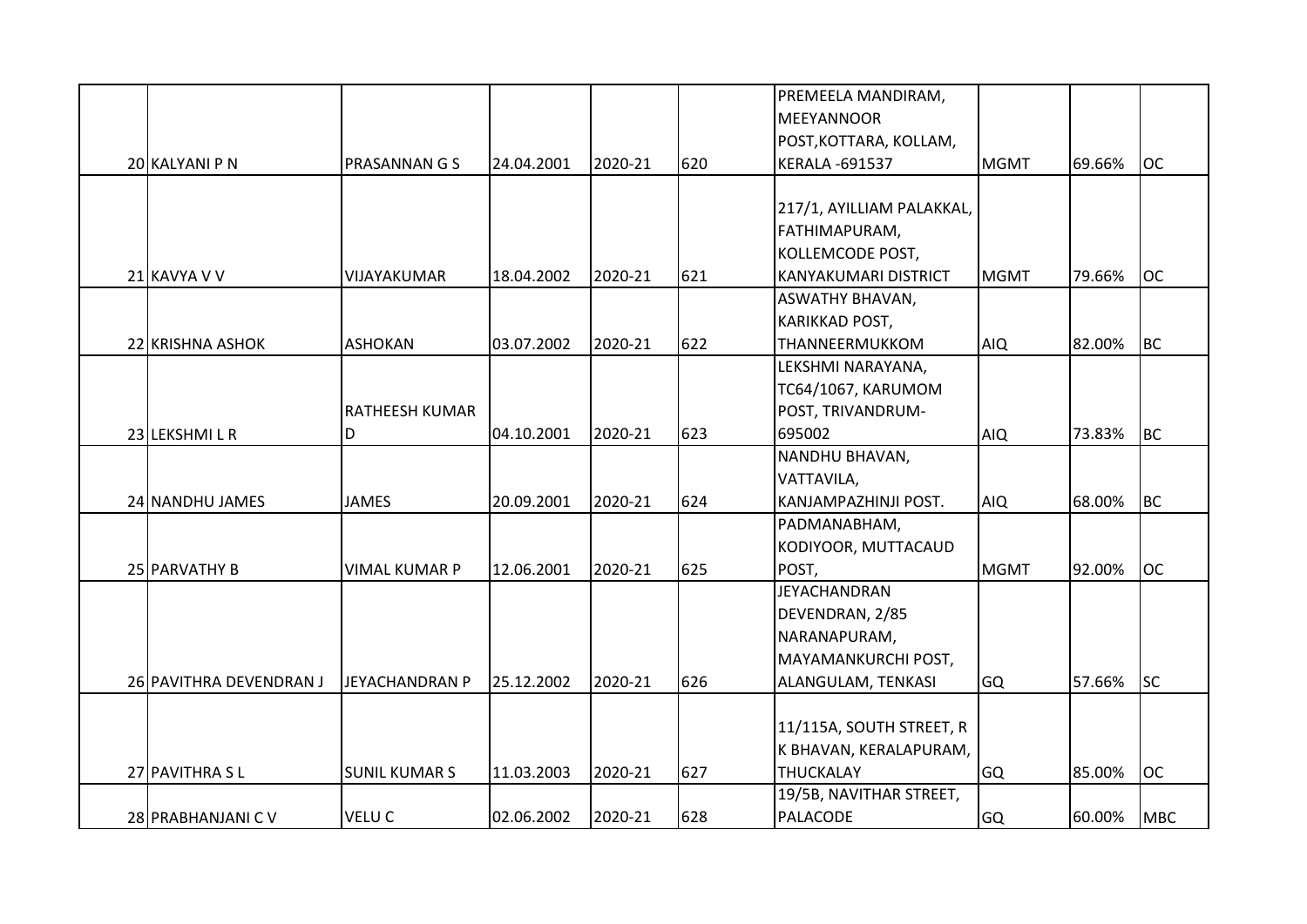|                                  |                            |            |         |     | DOOR NO.9/263B/113,           |             |        |            |
|----------------------------------|----------------------------|------------|---------|-----|-------------------------------|-------------|--------|------------|
|                                  |                            |            |         |     | RAHMANIYAPURAM, 9TH           |             |        |            |
|                                  | <b>BAKRUDEEN ALI</b>       |            |         |     | STREET, KADAYANALLUR,         |             |        |            |
| 29 RAHMATH DEEN MUHAJIRAAHAMED M |                            | 09.02.2003 | 2020-21 | 629 | <b>TENKASI-627759</b>         | <b>AIQ</b>  | 77.83% | <b>BC</b>  |
|                                  |                            |            |         |     | 1878/4, 8TH CROSS EAST        |             |        |            |
|                                  |                            |            |         |     | <b>GNANAM NAGAR,</b>          |             |        |            |
|                                  |                            |            |         |     | MARIAMMAN KOVIL POST,         |             |        |            |
| <b>30 RAM PRASATH K</b>          | <b>KANNAN</b>              | 22.06.2002 | 2020-21 | 630 | <b>THANJAVUR -613501</b>      | <b>MGMT</b> | 72.00% | <b>BC</b>  |
|                                  |                            |            |         |     | <b>GRACEVILA VELANVILA,</b>   |             |        |            |
|                                  |                            |            |         |     | AMARAVILA POST,               |             |        |            |
|                                  |                            |            |         |     | NEYYATTINKARA,                |             |        |            |
|                                  |                            |            |         |     | CHAIKOTTUKONAM,               |             |        |            |
| 31 ROSHNI S REX                  | <b>JAMES J REX</b>         | 28.07.2002 | 2020-21 | 631 | 695122                        | <b>MGMT</b> | 93.00% | <b>OC</b>  |
|                                  |                            |            |         |     | W-11, 5 G, VARMA              |             |        |            |
|                                  |                            |            |         |     | VAIDHYA VEEDU, AP             |             |        |            |
|                                  |                            |            |         |     | <b>AHAMED PETROL</b>          |             |        |            |
|                                  |                            |            |         |     | <b>BULK(OPP), CUMBUM</b>      |             |        |            |
| 32 SALMAN KHAN A                 | ANWAR HUSSAIN M 08.04.2001 |            | 2020-21 | 632 | METTU COLONY, CUMBAM          | <b>GQ</b>   | 69.00% | <b>BCM</b> |
|                                  |                            |            |         |     | <b>SS BHAVAN, VETTUVILAI,</b> |             |        |            |
|                                  |                            |            |         |     | MANJALUMOODU POST,            |             |        |            |
| 33 SANJAYKA S S                  | <b>SATHIYA DHAS R</b>      | 13.07.2002 | 2020-21 | 633 | <b>KANYAKUMARI DISTRICT</b>   | <b>GQ</b>   | 63.00% | <b>BC</b>  |
|                                  |                            |            |         |     | 1 A, KRISHNA NAGAR,           |             |        |            |
|                                  |                            |            |         |     | THANAKKANKULAM,               |             |        |            |
| 34 SASI REKHAS                   | <b>SENTHILKUMAR C</b>      | 30.08.2001 | 2020-21 | 634 | MADURAI-625006                | GQ          |        | <b>BC</b>  |
|                                  |                            |            |         |     | SHIFA MANZIL,                 |             |        |            |
|                                  |                            |            |         |     | KURUPUZHA, ELAVATTOM          |             |        |            |
| 35 SHIFA S                       | <b>BINISH KHAN</b>         | 02.02.2001 | 2020-21 | 635 | <b>POST</b>                   | <b>MGMT</b> | 86.00% | <b>OC</b>  |
|                                  |                            |            |         |     |                               |             |        |            |
|                                  |                            |            |         |     | 14, PERUMAL SOUTH MADA        |             |        |            |
| 36 SIVAGAMI M                    | <b>MARIMUTHU M S</b>       | 30.08.2002 | 2020-21 | 636 | <b>STREET, TIRUNELVELI</b>    | <b>GQ</b>   | 75.00% | <b>BC</b>  |
|                                  |                            |            |         |     | RAODARIKATHU MATHA            |             |        |            |
|                                  |                            |            |         |     | ILLAM, PANCHAKUZHI,           |             |        |            |
| 37 SNEKHA M RAJ                  | <b>RAJAKUMAR</b>           | 05.11.2002 | 2020-21 | 637 | PANACHAMOODU POST             | <b>AIQ</b>  | 67.00% | <b>BC</b>  |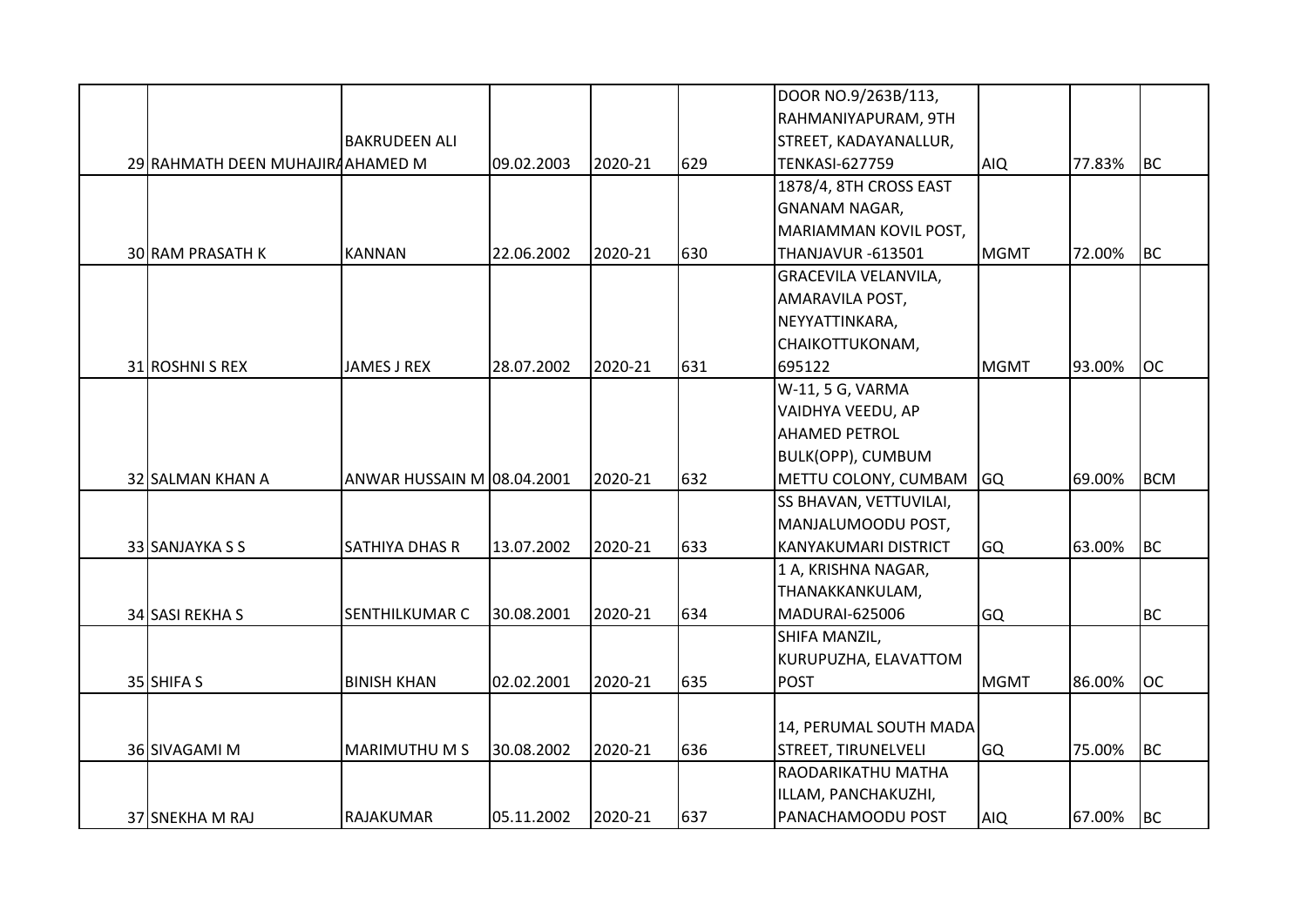|                                 |                     |            |         |     | 58                           |             |        |            |
|---------------------------------|---------------------|------------|---------|-----|------------------------------|-------------|--------|------------|
|                                 |                     |            |         |     | <b>MUTHURAMALINGAPURAM</b>   |             |        |            |
|                                 |                     |            |         |     | STREET, SANGARANKOVIL,       |             |        |            |
| 38 THANGAMARIARUMUGAM MURUGAN K |                     | 09.06.2001 | 2020-21 | 638 | <b>TENKASI-627756</b>        | <b>GQ</b>   | 63.25% | <b>MBC</b> |
|                                 |                     |            |         |     | E-20, LIG FLAT, 7TH AVENUE   |             |        |            |
|                                 | RAMAKRISHNAN D      |            |         |     | <b>ASHOK NAGAR, CHENNAI-</b> |             |        |            |
| 39 THEEKKSHANA R A              |                     | 14.06.2000 | 2020-21 | 639 | 83                           | <b>GQ</b>   | 70.33% | BC         |
|                                 | A                   |            |         |     | 173, PULIYADI STREET,        |             |        |            |
|                                 |                     |            |         |     |                              |             |        |            |
|                                 |                     |            |         |     | TISAIYANVILAI, TIRUNELVELI   |             |        |            |
| 40 VASHANTH C                   | <b>CHANDRAN M</b>   | 22.08.2003 | 2020-21 | 640 | $-627657$                    | <b>MGMT</b> | 68.00% | <b>BC</b>  |
|                                 |                     |            |         |     | 4/160A, UMAYAL               |             |        |            |
|                                 |                     |            |         |     | BAVANAM, 5TH STREET,         |             |        |            |
|                                 |                     |            |         |     | <b>NAGIL NAGAR SOUTH</b>     |             |        |            |
|                                 |                     |            |         |     | THEREKALPUTHOOR,             |             |        |            |
| 41 VIVEKHASREE M                | <b>MARIAPPAN M</b>  | 01.07.2003 | 2020-21 | 641 | <b>KANAYKUMARI DISTRICT</b>  | <b>GQ</b>   | 66.50% | <b>BC</b>  |
|                                 |                     |            |         |     | 48/17 THATHAPPAN KOVIL       |             |        |            |
| 42 YAHIYAAYYAS H                | <b>HABBEB</b>       | 22.09.2001 | 2020-21 | 642 | STREET CUMBUM-625516         | <b>GQ</b>   | 63.00% | <b>BCM</b> |
|                                 |                     |            |         |     | YASNAS VELLAMKUDY,           |             |        |            |
|                                 |                     |            |         |     | PANAVOOR POST,               |             |        |            |
|                                 |                     |            |         |     | NEDUMANGAD,                  |             |        |            |
| 43 YASNA SHAJAHAN               | <b>SHAJAHAN M S</b> | 28.09.2001 | 2020-21 | 643 | TRIVANDRUM-695568            | <b>AIQ</b>  | 73.00% | BC         |
|                                 |                     |            |         |     | <b>DOOR NO.161,</b>          |             |        |            |
|                                 |                     |            |         |     | <b>KALAVARAYAN HILLS</b>     |             |        |            |
|                                 |                     |            |         |     | TOWN, SERAPATTU POST,        |             |        |            |
|                                 |                     |            |         |     | <b>GTR SCHOOL OPPOSITE,</b>  |             |        |            |
| 44 YUNESH M                     | <b>MURUGAN N</b>    | 08.08.2003 | 2020-21 | 644 | <b>KALLAKURUCHI DISTIRCT</b> | <b>GQ</b>   | 76.25% | MBC        |
|                                 |                     |            |         |     |                              |             |        |            |
|                                 |                     |            |         |     | 9A/4, MUSLIM EAST            |             |        |            |
|                                 |                     |            |         |     | STREET, VIYASARJAPURAM,      |             |        |            |
| 45 RIZWANA HAJARA S             | <b>SEYAD HANIFA</b> | 14.04.2003 | 2020-21 | 645 | KALAKKAD, TIRUNELVELI        | Lapsed      | 60.00% | <b>BCM</b> |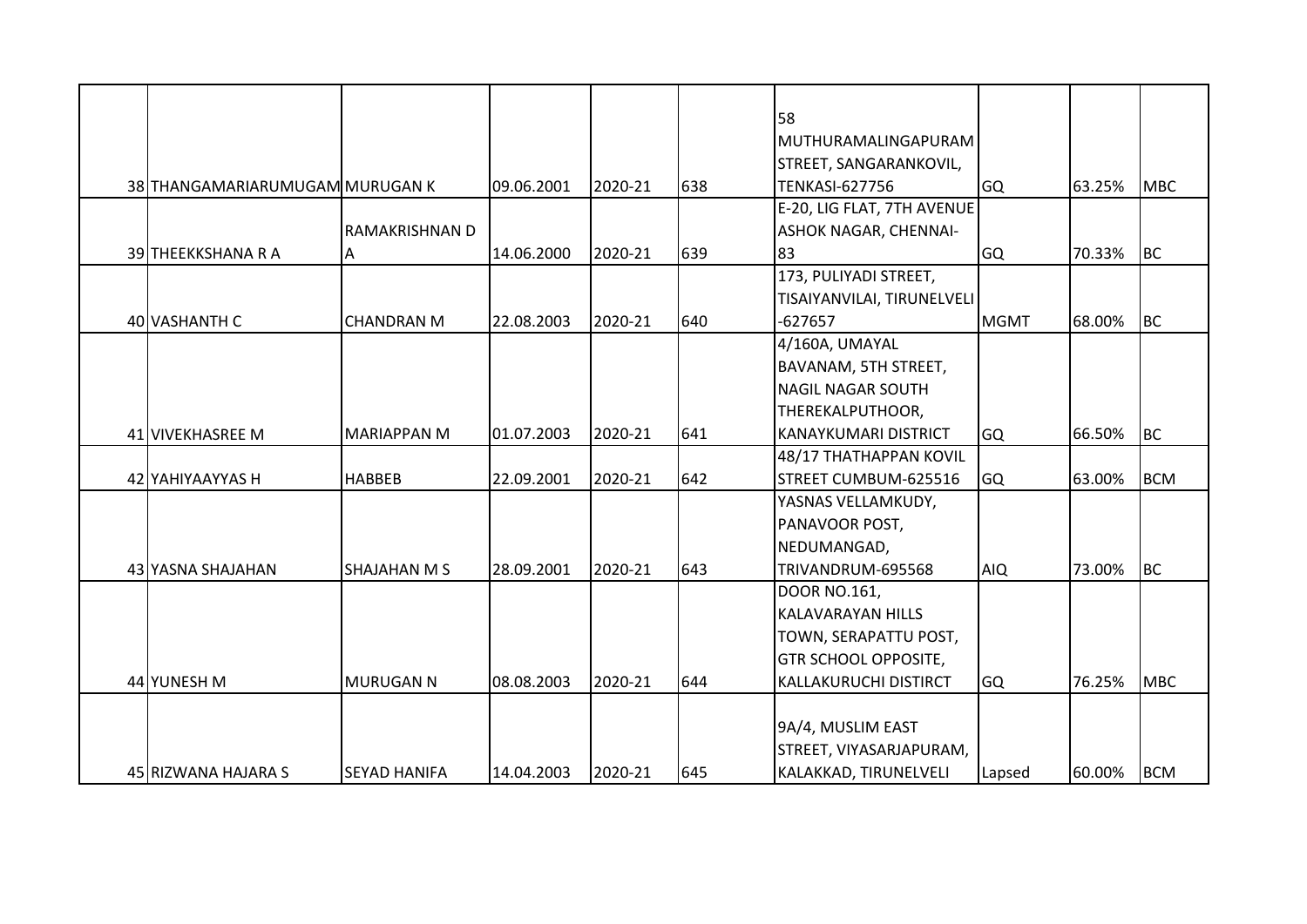|                |                        |                      |            |         |     | MADAVILAKATHU VEEDU,       |                  |        |            |
|----------------|------------------------|----------------------|------------|---------|-----|----------------------------|------------------|--------|------------|
|                |                        |                      |            |         |     | MUZHAVANCODE,              |                  |        |            |
|                |                        |                      |            |         |     | <b>KATTAKADOE POST,</b>    |                  |        |            |
|                | 46 SOORYA GAYATHRI A P | <b>ASHOK S</b>       | 08.06.2000 | 2020-21 | 646 | KATTAKADA-695572           | Lapsed           | 62.00% | <b>OC</b>  |
|                |                        |                      |            |         |     | 273, AGRAHARA STREET,      |                  |        |            |
|                | 47 JASMINE J           | JAFFER SADIQ         | 14.11.2002 | 2020-21 | 647 | <b>ERODE</b>               | Lapsed           | 73.66% | <b>BC</b>  |
|                |                        |                      |            |         |     | POOJA NIVAS, KANNATTU      |                  |        |            |
|                |                        |                      |            |         |     | ROAD, KADAKKAVOOR          |                  |        |            |
|                | 48 POOJA DILEEP        | <b>DILLEP G</b>      | 07.02.2001 | 2020-21 | 648 | POST, PIN:695306           | Lapsed           | 82.00% | <b>OC</b>  |
|                |                        |                      |            |         |     |                            |                  |        |            |
|                |                        |                      |            |         |     | THADATHARIKATHU VEEDU,     |                  |        |            |
|                |                        |                      |            |         |     | AMAMTHAPURAM,              |                  |        |            |
|                |                        |                      |            |         |     | <b>SANTHIGIRI POST,</b>    |                  |        |            |
|                | 49 SAJNAS S S          | SAJEED               | 08.03.2001 | 2020-21 | 649 | PUTHENCODE. PIN:695589     | Lapsed           | 82.00% | <b>OC</b>  |
|                |                        |                      |            |         |     |                            |                  |        |            |
|                |                        |                      |            |         |     |                            |                  |        |            |
|                |                        |                      |            |         |     | 4/212, West Street,        |                  |        |            |
|                |                        |                      |            |         |     | Sandaiyur (PO),            |                  |        |            |
|                |                        |                      |            |         |     | Peraiyur(T.K),             |                  |        |            |
| $\mathbf{1}$   | <b>ABISHA A</b>        | <b>ALPHONSE P</b>    | 09.04.2003 | 2021-22 | 801 | Madurai(Dist), 625703      | <b>GOVT</b>      | 142    | BC         |
|                |                        |                      |            |         |     |                            |                  |        |            |
|                |                        |                      |            |         |     | 2/130, Senkuttuvan St,     |                  |        |            |
|                |                        |                      |            |         |     | Attayampatty,              |                  |        |            |
|                |                        |                      |            |         |     | S.Papparapatti post, salem |                  |        |            |
| $\overline{2}$ | <b>UMABHARATHI G</b>   | <b>GUNASEKARAN P</b> | 05.03.2004 | 2021-22 | 802 | 637501                     | GOVT             | 135    | BC         |
|                |                        |                      |            |         |     | D S Sandanam,              |                  |        |            |
|                |                        |                      |            |         |     | Padimukathuvilai,          |                  |        |            |
|                |                        |                      |            |         |     | Russaipuram, Maranalloor,  |                  |        |            |
|                |                        |                      |            |         |     | Thiruvananthapuram,        |                  |        |            |
| 3              | <b>SREEBHADRA D S</b>  | <b>DEVAKUMARY</b>    | 24.06.2001 | 2021-22 | 803 | Kerala, 695501             | <b>ALL INDIA</b> | 405    | <b>OBC</b> |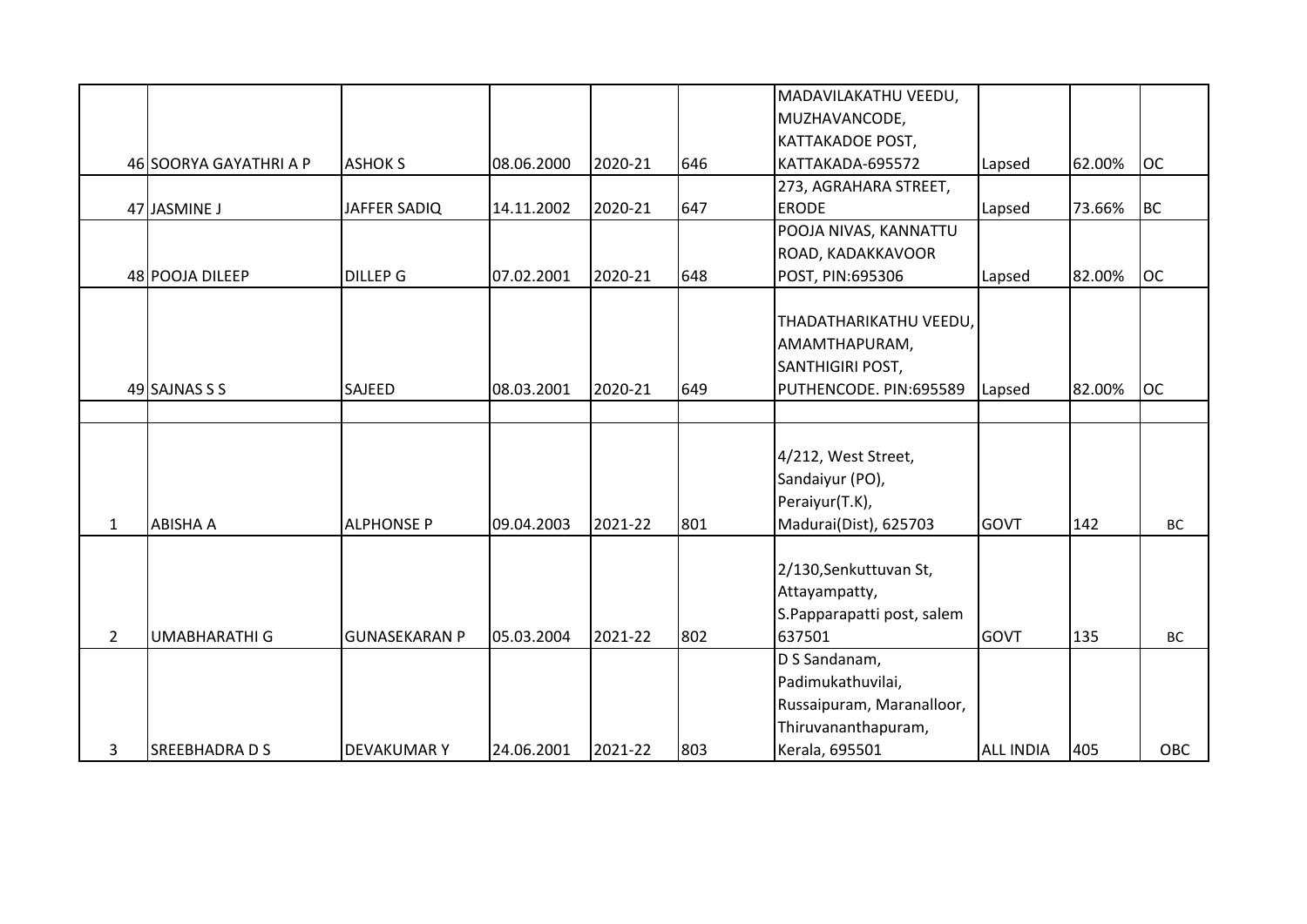| 4              | <b>PAVITHRAK</b>       | <b>KARMEGAM P</b>         | 23.07.2002 | 2021-22 | 804 | SanthiBhavan, Kunjithanny,<br>Kunchithanny, Idukki,<br>Kerala, 685565                                          | <b>ALL INDIA</b> | 169 | <b>OC</b>  |
|----------------|------------------------|---------------------------|------------|---------|-----|----------------------------------------------------------------------------------------------------------------|------------------|-----|------------|
| 5              | <b>KANDULA LALITHA</b> | <b>KVS PRASAD</b>         | 15.05.2004 | 2021-22 | 805 | H No C1-7, Staff Colony,<br>Kamanpur Mandal, Kannala,<br>Kanmnagar, Andhra<br>Pradesh, 505187                  | <b>ALL INDIA</b> | 168 | <b>OBC</b> |
| 6              | <b>DHEEKSHITA DL</b>   | DWARAKANATHAN N25.04.2003 |            | 2021-22 | 806 | 28, Karunambigai Colony,<br>Velacheri, Chennai-600042                                                          | <b>ALL INDIA</b> | 166 | <b>OC</b>  |
| $\overline{7}$ | <b>VANMATHIR</b>       | <b>RAJENDRAN V</b>        | 04.01.2004 | 2021-22 | 807 | 2/247-1, Poovadevan Kadu,<br>Marudur Therku, Takattur,<br>Nagapattinam, 614714                                 | <b>ALL INDIA</b> | 175 | <b>OBC</b> |
| 8              | <b>MISIRIYA A</b>      | <b>ASHRAF ALI N</b>       | 04.03.2003 | 2021-22 | 808 | 2-2-65, Pallivasal Street,<br>Achanputhur, (TP),<br>Tirnelveli, 627803                                         | <b>ALL INDIA</b> | 177 | <b>OBC</b> |
| 9              | <b>MAMTHA M</b>        | MURUGAN V C               | 17.02.2003 | 2021-22 | 809 | 3/67, Valluvarpuram,<br>Megalacinnapalli,<br>Chinnathimminayanapalli,<br>Varattanapalli Krishnagiri,<br>635120 | <b>GOVT</b>      | 247 | SC         |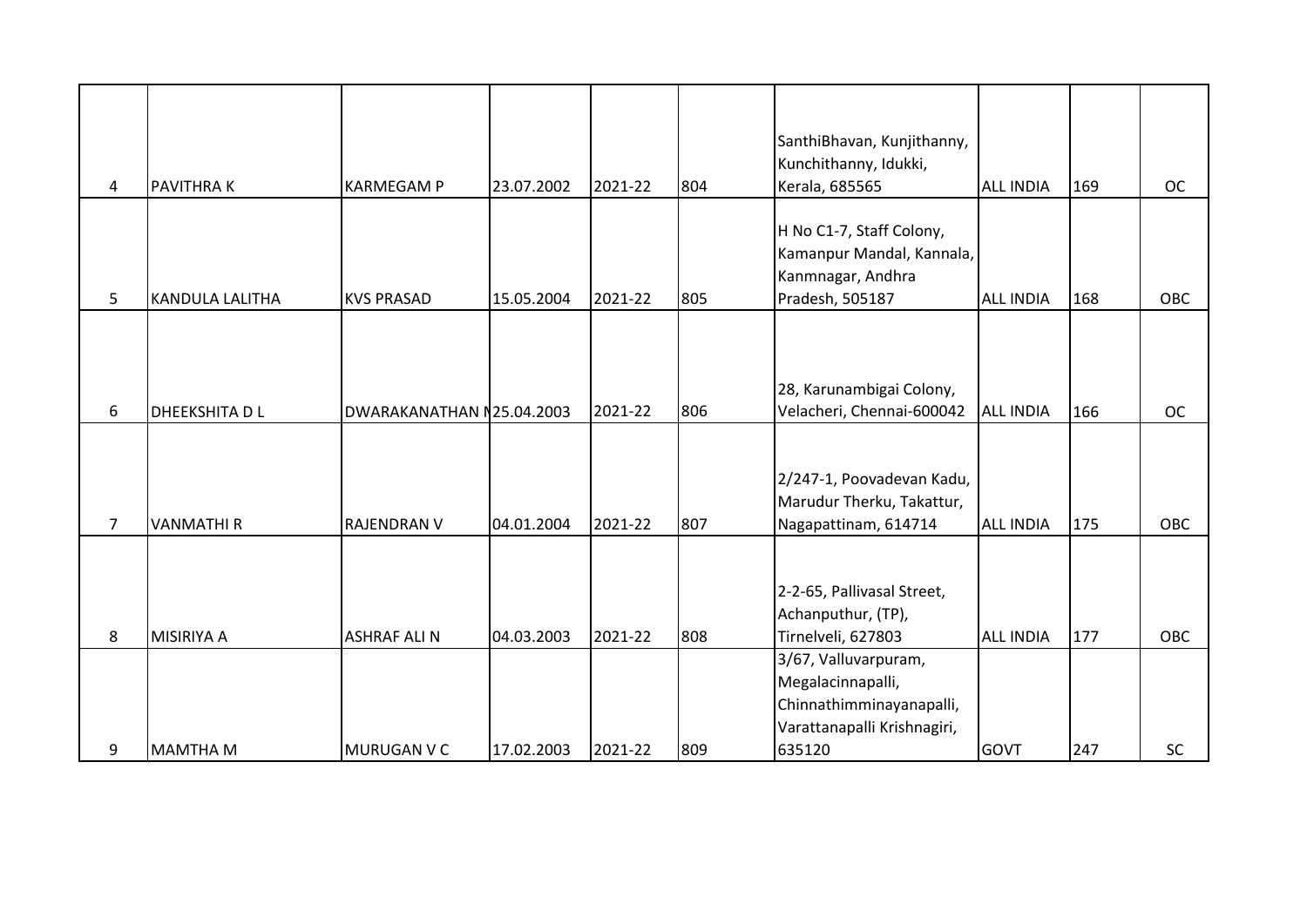| 10 | MANIKANDAN            | <b>SARAVANAN S</b>           | 12.02.2004 | 2021-22 | 810 | 35/118C Bungalow Street<br>Thiruppuvanam, Sivagangai<br>District, 630611                                         | <b>GOVT</b> | 269 | <b>BC</b>  |
|----|-----------------------|------------------------------|------------|---------|-----|------------------------------------------------------------------------------------------------------------------|-------------|-----|------------|
| 11 | PRIYA GAYATHIRI M     | <b>MARIAPPANK</b>            | 26.09.2003 | 2021-22 | 811 | 1/191, South Street,<br>Bharathi Nagar,<br>Ambasamudram Taluka,<br>Therku Kadayam (part),<br>Tirunelveli, 627415 | <b>GOVT</b> | 250 | SC         |
| 12 | <b>QUEEN ESTHER C</b> | <b>CHELLAPPA C</b>           | 17.06.2000 | 2021-22 | 812 | 4/135a, Queen Cottege,<br>Keelanatham, Vadakoor,<br>Tirunelveli, 627353                                          | <b>GOVT</b> | 384 | <b>BC</b>  |
| 13 | <b>NAVEEN S G</b>     | GOPALAKRISHNAN S 27.12.2002  |            | 2021-22 | 813 | 1 F 2, Lakshmi Nagar,<br>Seeranaicken palayam,<br>Coimbatore- 641007.                                            | <b>GOVT</b> | 206 | <b>MBC</b> |
| 14 | <b>SRIRANJANI S</b>   | SIVAKAMIEN SELVAN 10.08.2003 |            | 2021-22 | 814 | 21/B, Vedhakara street,<br>G.N.Palayam, Pudvpalayam,<br>Chengam (TK),<br>Tiruvannamalai, 606705                  | <b>GOVT</b> | 258 | <b>BC</b>  |
| 15 | <b>MOUNIKA K</b>      | <b>KRISHNARAJ C</b>          | 21.01.2003 | 2021-22 | 815 | 6/7, Periyar Nagar, Vichoor,<br>Chennai-600103                                                                   | <b>GOVT</b> | 245 | SC         |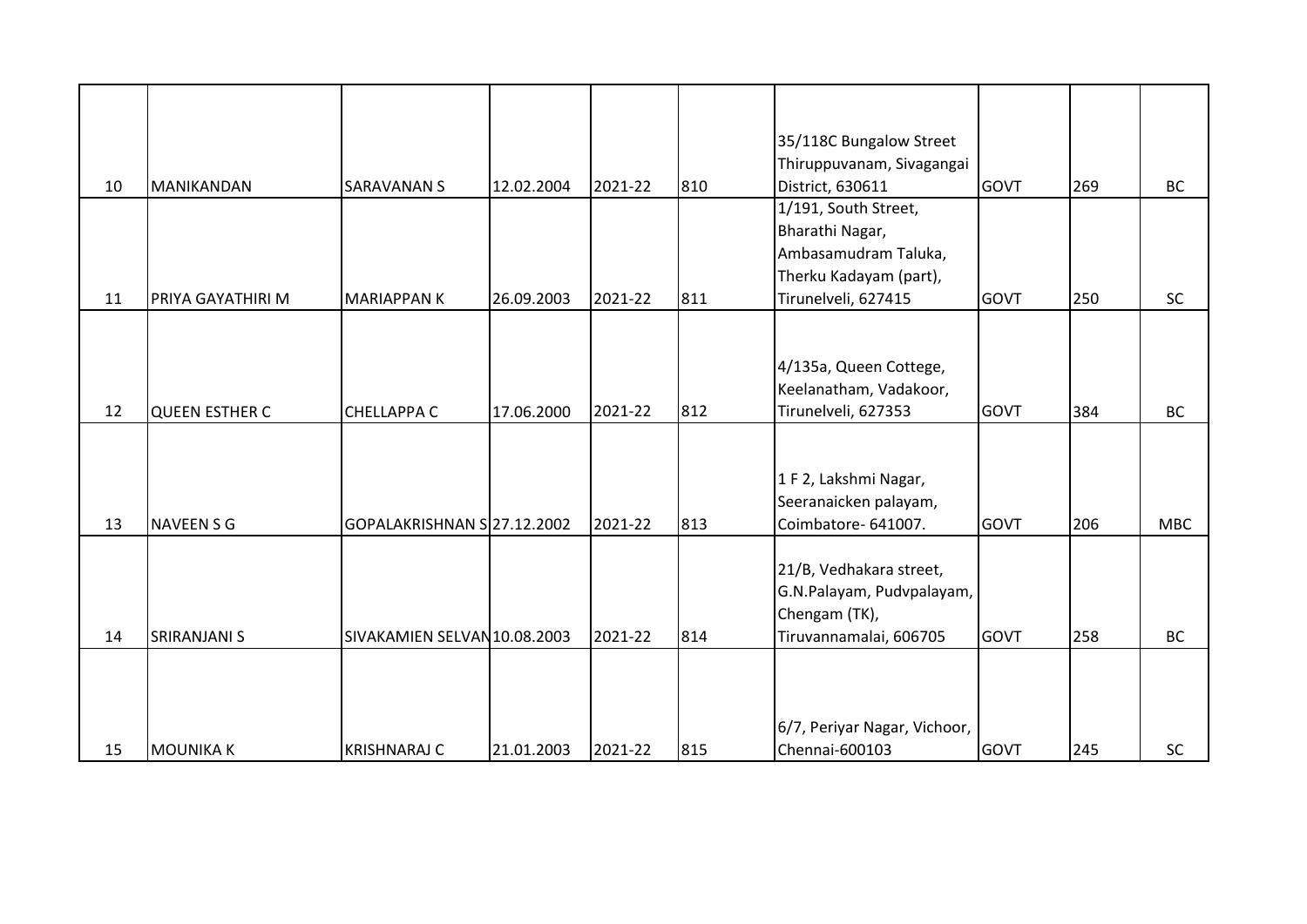|    |                          |                       |            |         |     | 17/22A, V S Acottage,         |             |     |            |
|----|--------------------------|-----------------------|------------|---------|-----|-------------------------------|-------------|-----|------------|
|    |                          |                       |            |         |     | Eluparathalavilai,            |             |     |            |
|    |                          |                       |            |         |     | Padanthalumoodu post,         |             |     |            |
|    |                          |                       |            |         |     | Vilavancode, Kanyakumari      |             |     |            |
| 16 | <b>AISWARYA V K</b>      | <b>VIJAYAKUMAR C</b>  | 06.09.2002 | 2021-22 | 816 | District, 629163              | <b>GOVT</b> | 241 | <b>BC</b>  |
|    |                          |                       |            |         |     | 3A, Little Flower Street,     |             |     |            |
|    |                          |                       |            |         |     | Ramanputhoor, Nagercoil 4,    |             |     |            |
|    |                          |                       |            |         |     | Agasteeswaram,                |             |     |            |
|    |                          |                       |            |         |     | Kanyakumari District,         |             |     |            |
| 17 | <b>ASHWATHY SANJAY S</b> | SELVAKUMAR            | 18.07.2002 | 2021-22 | 817 | 629004                        | <b>GOVT</b> | 288 | <b>BC</b>  |
|    |                          |                       |            |         |     |                               |             |     |            |
|    |                          |                       |            |         |     | 1/63, North Street, Keela     |             |     |            |
|    |                          |                       |            |         |     | Ambur, Keela Ambur (ct),      |             |     |            |
|    |                          |                       |            |         |     | Tirunelveli,                  |             |     |            |
| 18 | RATHINA PRATHIKSHA R     | <b>RAJASANKAR M</b>   | 10.11.2002 | 2021-22 | 818 | Ambasamudram, 627418          | <b>GOVT</b> | 270 | <b>MBC</b> |
|    |                          |                       |            |         |     |                               |             |     |            |
|    |                          |                       |            |         |     | 11/163, Kattu vilai,          |             |     |            |
|    |                          |                       |            |         |     | Parampai, Alancode,           |             |     |            |
|    |                          |                       |            |         |     | Eraniel, Kanyakumari          |             |     |            |
| 19 | <b>JYOTHISHA R</b>       | <b>RAJESH L</b>       | 26.10.2002 | 2021-22 | 819 | District, 629802              | <b>GOVT</b> | 258 | BC         |
|    |                          |                       |            |         |     |                               |             |     |            |
|    |                          |                       |            |         |     |                               |             |     |            |
|    |                          |                       |            |         |     | 8/4, Balaji Stret, R M Colony |             |     |            |
|    |                          |                       |            |         |     | 9th Cross, Nehruji Nagar,     |             |     |            |
| 20 | <b>SHRIRAM G P</b>       | <b>PAARTHA R GIRI</b> | 19.06.2003 | 2021-22 | 820 | Dindigul, 624001              | <b>GOVT</b> | 304 | <b>BC</b>  |
|    |                          |                       |            |         |     | 1/A Salavakkam, Kuttu         |             |     |            |
|    |                          |                       |            |         |     | Road, Madhuranthagam,         |             |     |            |
|    |                          |                       |            |         |     | Palliagaram Post,             |             |     |            |
|    |                          |                       |            |         |     | Karunagaracheri,              |             |     |            |
| 21 | <b>ASWINIJ</b>           | <b>JOHNSON Y</b>      | 26.06.2003 | 2021-22 | 821 | Kancheepuram, 603107          | <b>GOVT</b> | 246 | <b>BC</b>  |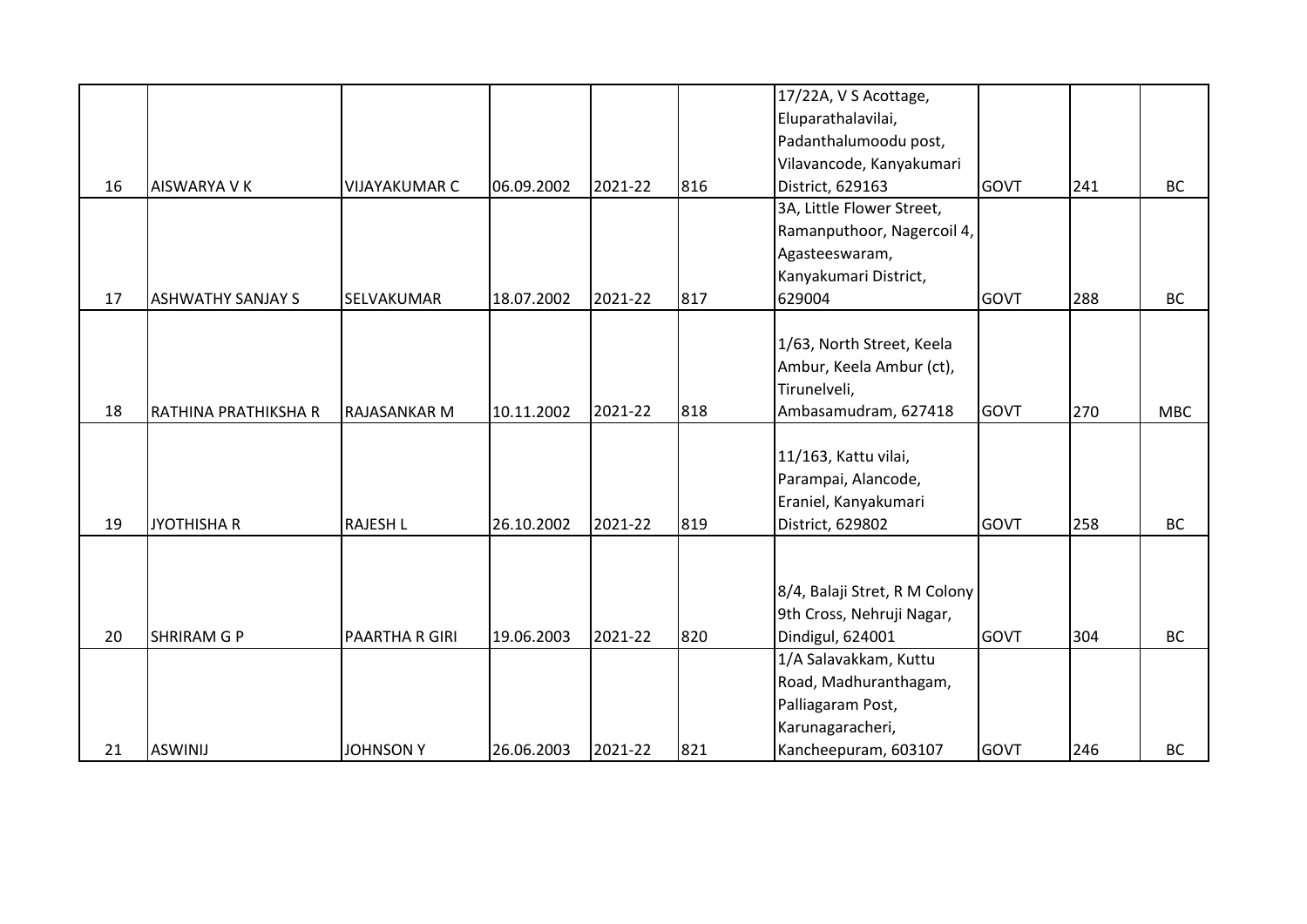|    |                      |                     |            |         |     | 1/374D3, Muthu Nagar,                                  |             |     |            |
|----|----------------------|---------------------|------------|---------|-----|--------------------------------------------------------|-------------|-----|------------|
|    |                      |                     |            |         |     | Ganagakulam Road,                                      |             |     |            |
|    |                      |                     |            |         |     | Satchiyapuram,                                         |             |     |            |
|    |                      |                     |            |         |     | Sengamalanatchiyarpuram,                               |             |     |            |
|    |                      |                     |            |         |     | Sivakasi, Virudhunagar,                                |             |     |            |
| 22 | REBEKAH JUBILEE A    | ARULMANI N P        | 02.10.2002 | 2021-22 | 822 | Sivakasi West, 626124                                  | <b>GOVT</b> | 295 | <b>BC</b>  |
|    |                      |                     |            |         |     |                                                        |             |     |            |
|    |                      |                     |            |         |     |                                                        |             |     |            |
|    |                      |                     |            |         |     | 10Wardu, Kamachiyamman                                 |             |     |            |
|    |                      |                     |            |         |     | Koviltheru, Gudalur,                                   |             |     |            |
|    |                      |                     |            |         |     | Uthamapalaiyam, Gudalur,                               |             |     |            |
| 23 | YOGAVARATHAN S       | <b>SAMYTHEVAR A</b> | 30.04.2002 | 2021-22 | 823 | Theni, 625518                                          | GOVT        | 221 | <b>MBC</b> |
|    |                      |                     |            |         |     |                                                        |             |     |            |
|    |                      |                     |            |         |     |                                                        |             |     |            |
|    |                      |                     |            |         |     | 18G7, Sankaralingapuram                                |             |     |            |
|    |                      |                     |            |         |     | 4th Street, Kovilpatti,                                |             |     |            |
| 24 | <b>AISHWARYA M</b>   | <b>MAHENDRAN C</b>  | 20.12.2002 | 2021-22 | 824 | Thoothukkudi, 628501                                   | GOVT        | 179 | <b>MBC</b> |
|    |                      |                     |            |         |     |                                                        |             |     |            |
|    |                      |                     |            |         |     | 4/305, Sevugan Chettiyar                               |             |     |            |
|    |                      |                     |            |         |     | Colony, Athikulam,                                     |             |     |            |
|    |                      |                     |            |         |     | Thiruppalai, Madurai,                                  |             |     |            |
| 25 | <b>SUJITHA P</b>     | PITCHAI K           | 06.09.2002 | 2021-22 | 825 | 625014                                                 | <b>GOVT</b> | 183 | <b>MBC</b> |
|    |                      |                     |            |         |     |                                                        |             |     |            |
|    |                      |                     |            |         |     |                                                        |             |     |            |
|    |                      |                     |            |         |     | 84, Bagavathi ammam kovil                              |             |     |            |
|    |                      |                     |            |         |     | street, Mettukulam,                                    |             |     |            |
| 26 | <b>LIKITHASHRI R</b> | <b>RAMESH R</b>     | 01.02.2001 | 2021-22 | 826 | katpadi, vellor, 632059                                | <b>GOVT</b> | 235 | <b>BC</b>  |
|    |                      |                     |            |         |     |                                                        |             |     |            |
|    |                      |                     |            |         |     |                                                        |             |     |            |
|    |                      |                     |            |         |     | Chellammal Nagar, Peraiyur<br>(T.K), Madurai District, |             |     |            |
| 27 |                      | <b>KANIK</b>        | 31.01.2003 | 2021-22 | 827 | 625703                                                 | GOVT        |     | SC         |
|    | <b>KANMOZHIK</b>     |                     |            |         |     |                                                        |             | 267 |            |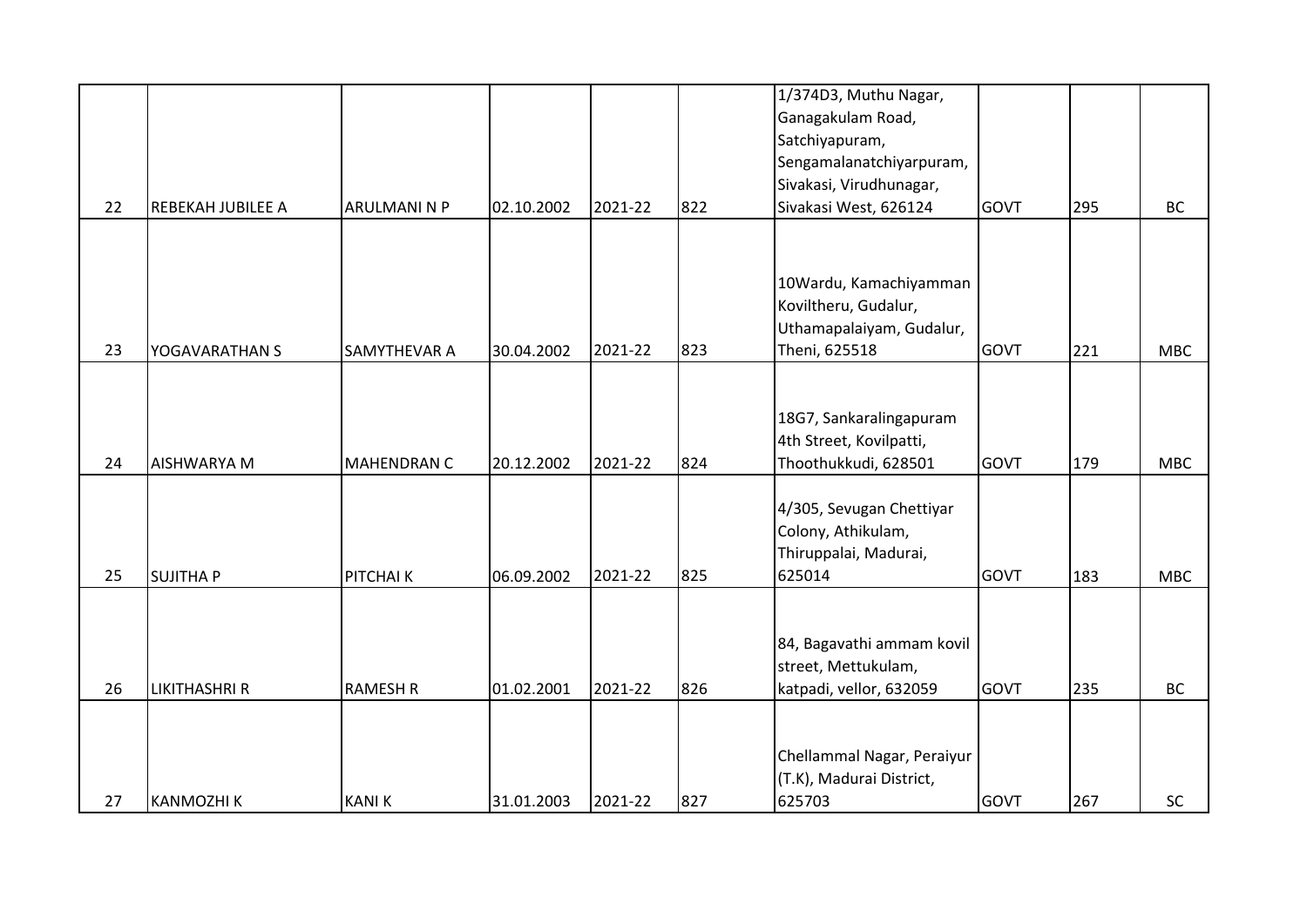| 28 | <b>SUSHMITHA V</b>      | <b>VEERAPANDIAN N</b>  | 05.11.2000 | 2021-22 | 828 | 6-112, Mariyamman Kovil<br>Street, Thiruppalaikudi,<br>Ramanathapuram, 623531                               | <b>GOVT</b> | 249 | <b>SC</b> |
|----|-------------------------|------------------------|------------|---------|-----|-------------------------------------------------------------------------------------------------------------|-------------|-----|-----------|
| 29 | SRI VANDANA DEVI M      | <b>MUTHURAMAN V</b>    | 22.01.2003 | 2021-22 | 829 | 86A, Melanvadaku Street,<br>Palanganatham, Madurai<br>South, Madurai, 625003                                | <b>GOVT</b> | 264 | <b>BC</b> |
| 30 | <b>MAHALAKSHMI S</b>    | SHANMUGAIYA            | 04.03.1997 | 2021-22 | 830 | 1/90, North Street,<br>Nalanthula, Naickerpatti,<br>Tirunelveli, Sankarankoil,<br>Tamil Nadu, 628552        | <b>GOVT</b> | 243 | <b>BC</b> |
| 31 | <b>BEAUTLYN LAL</b>     | LAL L N JACKSON        | 02.01.2004 | 2021-22 | 831 | 12/74, Lal Cottage,<br>Puliyamkonom, Vavarai,<br>Arudesam, Kanyakumari<br>District, S.T.Mangad,<br>629172   | <b>GOVT</b> | 97  | <b>BC</b> |
| 32 | <b>DHANU PRASANTH R</b> | <b>RANGASAMY S</b>     | 20.09.2001 | 2021-22 | 832 | 4/177, Nadukaniamman<br>Kovil Street, Divansapudur,<br>Ambarampalayam,<br>Coimbatore, Tamil Nadu,<br>642103 | <b>GOVT</b> | 179 | <b>BC</b> |
| 33 | <b>SIVA ANANTH V</b>    | <b>VINO KILLITUS M</b> | 04.06.2003 | 2021-22 | 833 | 5/11, Nellikkavilai, Paloor,<br>Karungal post, Kanyakumari MANAGEM<br>District, 629157                      | <b>ENT</b>  | 112 | <b>BC</b> |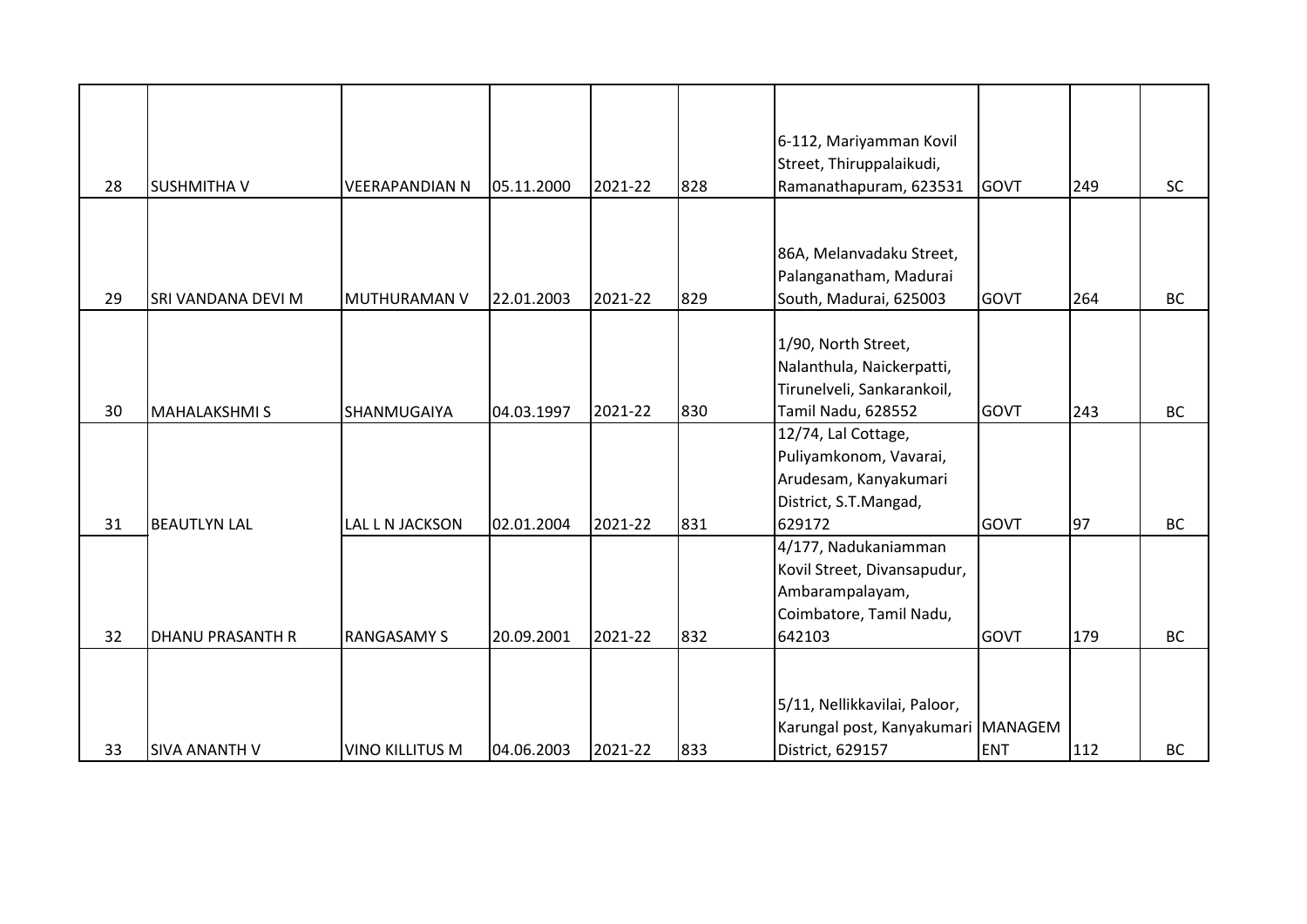|    |                         |                      |            |         |     | Saraswathi Nilayam,<br>Choorakkadu, Kattakada Po, |                |     |           |
|----|-------------------------|----------------------|------------|---------|-----|---------------------------------------------------|----------------|-----|-----------|
|    |                         |                      |            |         |     | Kulathummal,                                      |                |     |           |
|    |                         |                      |            |         |     | Thiruvananthapuram,                               | MANAGEM        |     |           |
| 34 | <b>MEGHA J S NAIR</b>   | <b>JAYAKUMAR S</b>   | 29.08.2002 | 2021-22 | 834 | Kerala, 695572                                    | <b>ENT</b>     | 298 | <b>OC</b> |
|    |                         |                      |            |         |     | 9/71, Kottarathuvilai,                            |                |     |           |
|    |                         |                      |            |         |     | Mathoorkonam, Punniyam,                           |                |     |           |
|    |                         |                      |            |         |     | Arumanai Post,                                    |                |     |           |
|    |                         |                      |            |         |     | Vilavancode, Arumanai,                            |                |     |           |
|    |                         |                      |            |         |     | Kanyakumari District,                             | <b>MANAGEM</b> |     |           |
| 35 | <b>VINSHAVS</b>         | <b>VINCENT G</b>     | 26.07.2003 | 2021-22 | 835 | 629151                                            | <b>ENT</b>     | 138 | <b>BC</b> |
|    |                         |                      |            |         |     | Vijaya Villa, Kavinpuram,                         |                |     |           |
|    |                         |                      |            |         |     | Kattachalkuzhi post,                              |                |     |           |
|    |                         |                      |            |         |     | Village/Panchayath -                              |                |     |           |
|    |                         |                      |            |         |     | Balaramapuram,                                    |                |     |           |
|    |                         |                      |            |         |     | Venganoor,                                        |                |     |           |
|    |                         |                      |            |         |     | Thirvananthapuram, Kerala, MANAGEM                |                |     |           |
| 36 | <b>ANISHA VIJAY</b>     | <b>VIJAYAKUMAR P</b> | 23.07.2003 | 2021-22 | 836 | 695501                                            | <b>ENT</b>     | 130 | <b>OC</b> |
|    |                         |                      |            |         |     | Dennis Nest,                                      |                |     |           |
|    |                         |                      |            |         |     | Cheriyakolla, Cheriyakolla                        |                |     |           |
|    |                         |                      |            |         |     | Post, Kunnathukal,                                |                |     |           |
|    |                         |                      |            |         |     | Thiruvananthapuram,                               | MANAGEM        |     |           |
| 37 | <b>ARCHANA P DENNIS</b> | PRAVEEN              | 28.10.2002 | 2021-22 | 837 | Cheriakolla, Kerala, 695504                       | <b>ENT</b>     | 129 | <b>OC</b> |
|    |                         |                      |            |         |     |                                                   |                |     |           |
|    |                         |                      |            |         |     |                                                   |                |     |           |
|    |                         |                      |            |         |     | Padamanilayam, Koliyacode                         |                |     |           |
|    |                         |                      |            |         |     | post, Thiruvananthapuram,                         | <b>MANAGEM</b> |     |           |
| 38 | <b>GURU KALPITHA S</b>  | <b>SUMAM D R</b>     | 10.09.2003 | 2021-22 | 838 | Kerala, 695607                                    | <b>ENT</b>     | 170 | <b>OC</b> |
|    |                         |                      |            |         |     |                                                   |                |     |           |
|    |                         |                      |            |         |     | Elanjiyil House,                                  |                |     |           |
|    |                         |                      |            |         |     | Puthenangadi, Varanam PO,                         |                |     |           |
|    |                         |                      |            |         |     | Cherthala, Alappuzha (Dist), MANAGEM              |                |     |           |
| 39 | ANAMAYAN J VAIDYAR      | <b>JIJIMON A P</b>   | 09.04.2004 | 2021-22 | 839 | 688555                                            | <b>ENT</b>     | 140 | <b>OC</b> |